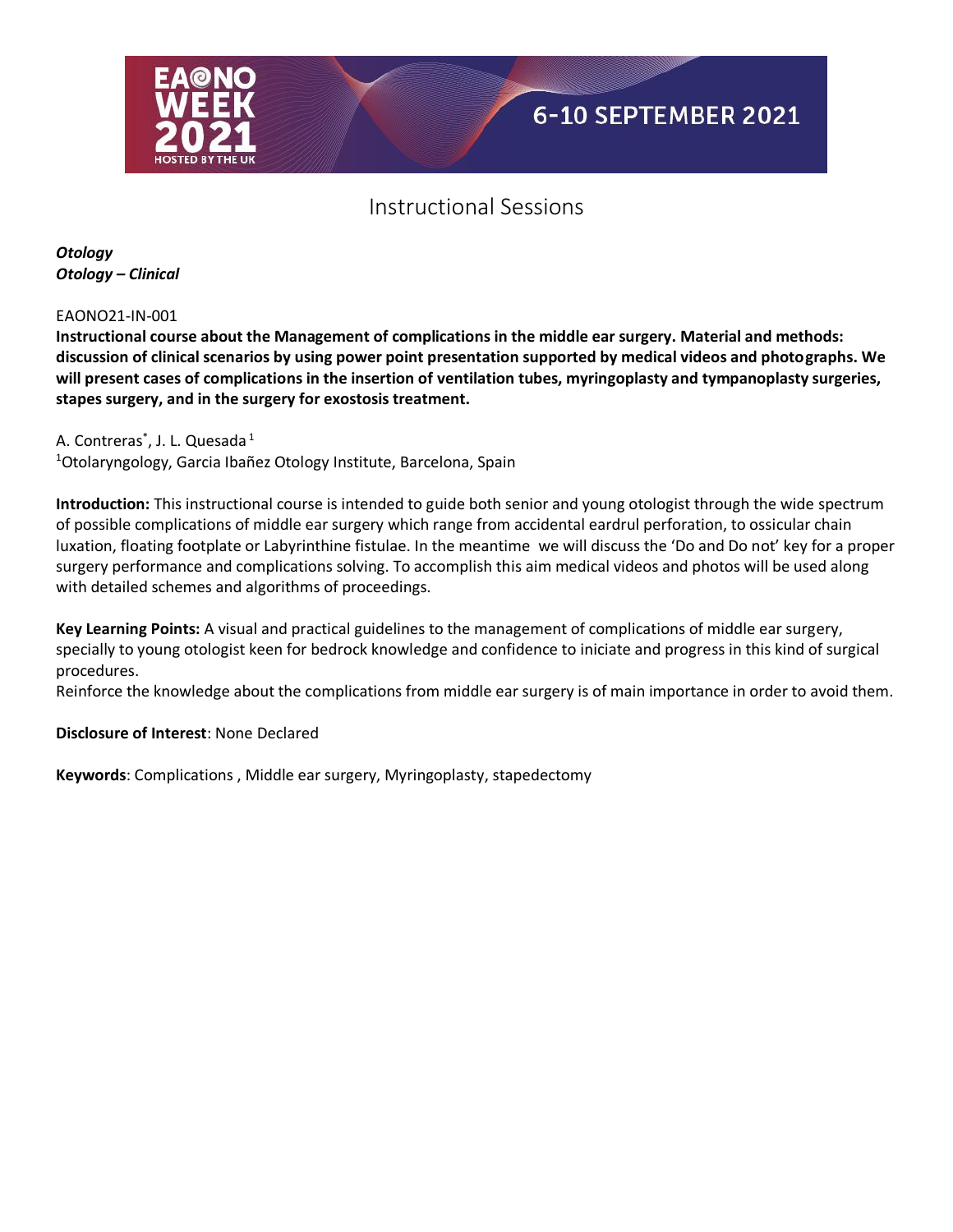

*Otology Otology – Clinical*

## EAONO21-IN-002 **Planning for the implementation of novel hearing therapeutics into healthcare systems**

### R. Mandavia  $1, 1, 1$ , A. Schilder  $1$

<sup>1</sup>National Institute for Health Research (NIHR), University College London Hospitals (UCLH) Biomedical Research Centre (BRC) Deafness and Hearing Problems Theme, London, United Kingdom

**Introduction:** Driven by the unmet clinical need of hearing loss, equipped with new knowledge of its genetic and molecular causes and supported by large public and private funds, novel therapeutics that promise to protect, restore or regenerate the hearing system are being developed. If proven effective, the introduction of these drug, gene and cell therapies could radically transform hearing services within the next 5 years. It is therefore critical to start planning for their implementation now to accelerate patient access and prevent failed or delayed integration into healthcare systems.

In this workshop we will present our innovative research aimed at paving the way for novel hearing therapeutics

### **Key Learning Points: Developing precision medicine for sensorineural hearing loss: learning from existing datasets**

Objective: To map existing (inter)national and regional datasets that include hearing data to inform the development of future hearing repositories.

Method: Systematic review

Summary: This first of its kind catalogue provides an overview of existing datasets that contain valuable information on hearing. This catalogue can be used to inform the development of (inter)national repositories of hearing loss data; and facilitate strategic collaboration between key stakeholder groups.

### **Applying machine learning to large hearing datasets for deep phenotypical analysis**

Objective: To create a digital catalogue of hearing loss data using unsupervised machine learning for large-scale phenotyping of hearing loss.

Methods: Digitisation of hand-drawn audiograms and patient letters with data extraction by deep machine learning. Summary: Historic hand-drawn audiograms represent an untapped dataset difficult to analyse at scale. We describe how extraction of raw data from paper-recorded hearing tests can be achieved using deep learning-assisted machine vision. This data can then be combined with medical record data to create a catalogue of hearing loss phenotypes.

### **An early health economic model to assess the potential added value of novel hearing therapeutics**

Objective: To construct an early health economic model to assess the potential added value

of novel hearing therapeutics, compared to the current standard of care.

Method: Development of a decision analytic model to assess the costs and effects of novel hearing therapeutics, compared to the current standard of care.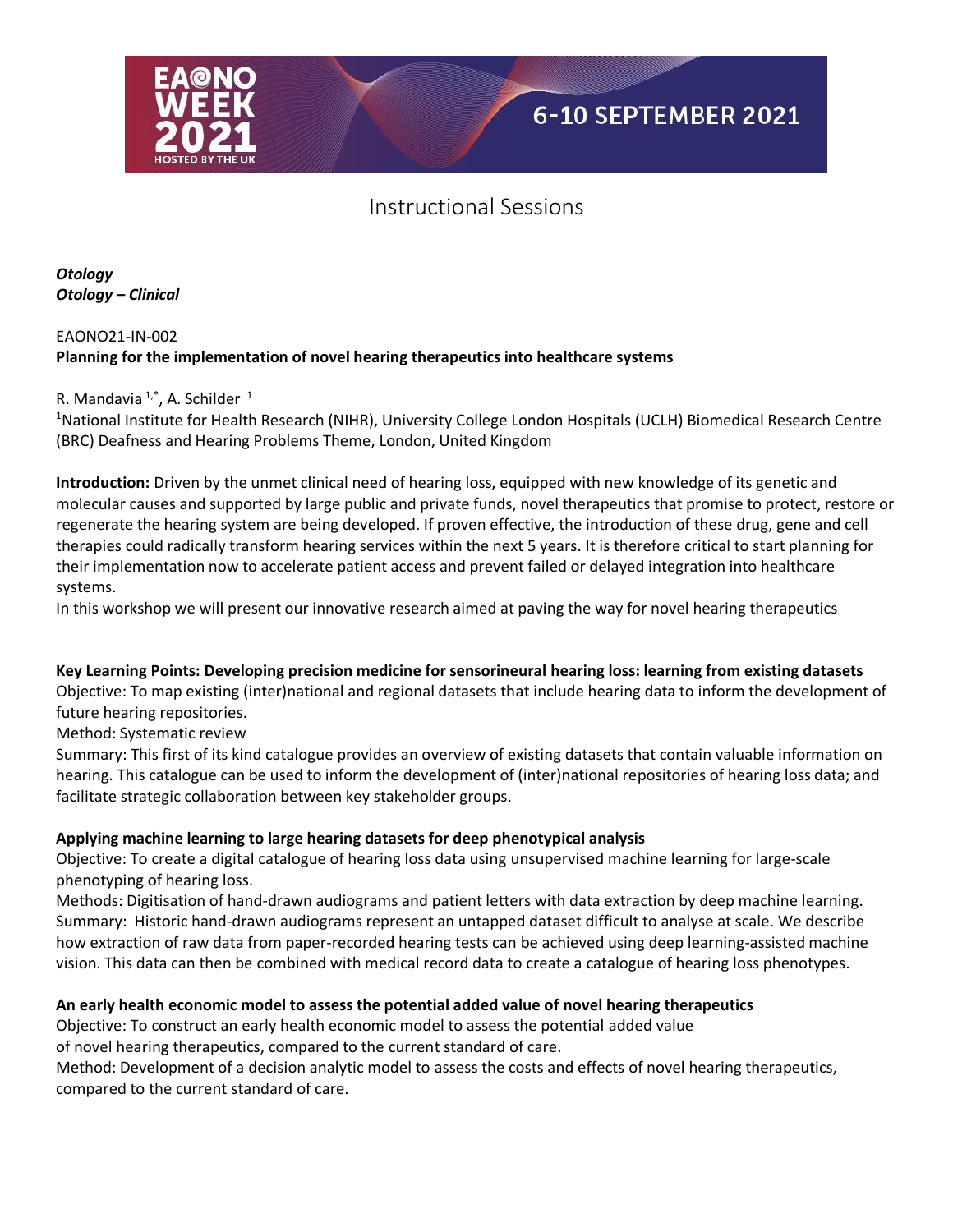

Summary: There is considerable room for novel hearing therapeutics to be cost-effective. Our model can be used to inform the development of cost-effective hearing therapeutics; and help decision makers decide which therapeutics represent value for money.

## **A toolkit to guide the implementation of novel hearing therapeutics into heathcare systems**

Objective: To build a robust toolkit that explains the conditions needed for novel hearing therapeutics to become implemented within healthcare systems

Method: Perform a detailed investigation of the interacting elements that influence

the implementation of novel hearing therapeutics into healthcare systems.

Summary: We present a toolkit that explains the interacting elements that influence the implementation of novel hearing therapeutics in healthcare systems. This toolkit can be used to help prepare global healthcare systems for novel hearing interventions.

**Disclosure of Interest**: None Declared

**Keywords**: Novel hearing therapeutics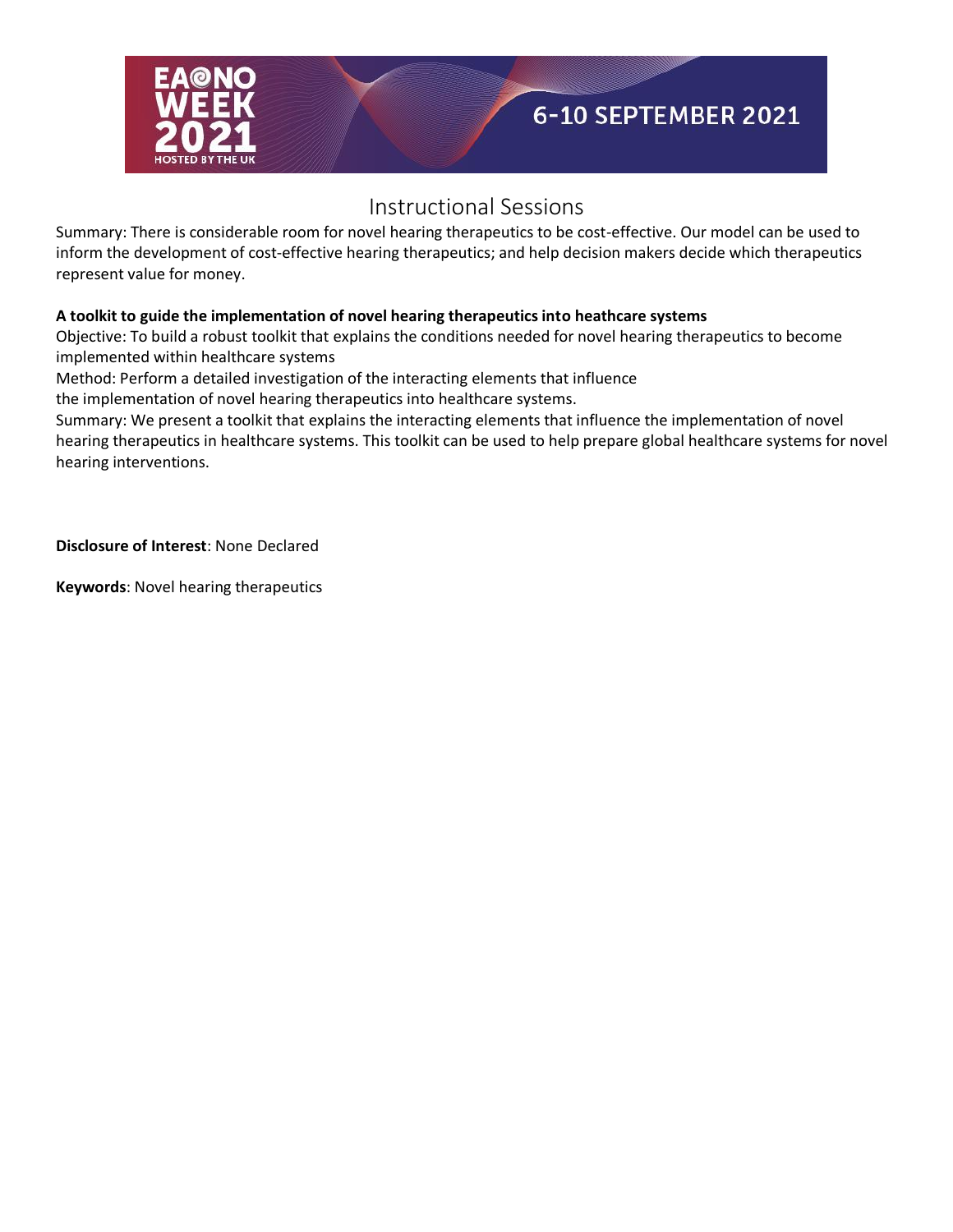

*Otology Otology – Clinical*

EAONO21-IN-003

## **Active middle ear implant vibroplasties, active bone conduction implants, and bone anchored hearing aids: clinical decisions to optimise the outcome**

## H.Powell<sup>1</sup>, N.Amin<sup>1</sup>, R.Obholzer<sup>1</sup>, P Touska<sup>2</sup> and D.Jiang<sup>1</sup>

<sup>1</sup>Hearing Implant Centre, Guy's and St. Thomas NHS Foundation Trust, London, United Kingdom, <sup>2</sup>Royal Victorian Eye and Ear Hospital, Melbourne, Australia, <sup>3</sup>Radiology, Guy's and St. Thomas NHS Foundation, London, United Kingdom

**Introduction:** Implantable hearing devices are gaining importance in rehabilitating deafness for which the conventional hearing aid would be unable to provide an optimal outcome. In the case of the most frequently used active middle ear implant, the Vibrant Soundbridge (VSB) system (MED-EL, Innsbruck, Austria), with the widening of the spectrum of indications, various coupling systems have been introduced for clinical use. Whilst indications overlap with active bone conduction implants and bone anchored hearing aids, those complex cases may also involve simultaneous or staged additional surgical procedures to manage pathologies causing or associating with the deafness. A correct clinical decision and good surgical planning will lead to an optimal hearing result and improve patients' quality of life in the long term. In this instructional session, we will present a series of case-based discussions to cover chronic otitis media/mastoid cavities, microtia/atresia, advanced otosclerosis, and temporal bone tumours. We will discuss the imaging modality choice, image analysis, amplification options, device choice, and surgical planning for these complex cases. We will also discuss the long-term outcome of active middle ear implants, active bone conduction implants and bone anchored hearing aids in our centre. We will explain to the audience our patient pathway and look at the potential complications and how to manage them. Disscusion will be led by Harry Powell and Fiona Hill, and participated by their radiological and surgical colleagues, we will be showing how to use CT/CBCT, MRI, audiology to plan surgery and to advise device choice, surgical clips and outcomes.

**Key Learning Points:** \* Hearing rehabilitation should be based on the patient's individual needs

\* Active middle ear implant, active bone conduction implants, and bone anchored hearing aids have become an alternative to conventional hearing aids

\* Patients needing implantable hearing device often have complex pathologies, they should be managed in a multidisciplinary environment

\* Long term good outcomes depend on initial careful device choice and surgical planning

\* Hearing rehabilitation should be based on the patient's individual needs\* Active middle ear implant, active bone conduction implants, and bone anchored hearing aids have become an alternative to conventional hearing aids\* Patients needing implantable hearing device often have complex pathologies, they should be managed in a multidisciplinary environment\* Long term good outcomes depend on initial careful device choice and surgical planning

### **Disclosure of Interest**: None Declared

**Keywords**: active middle ear implant, Bone anchored hearing system, chronic otitis media, Microtia and Atresia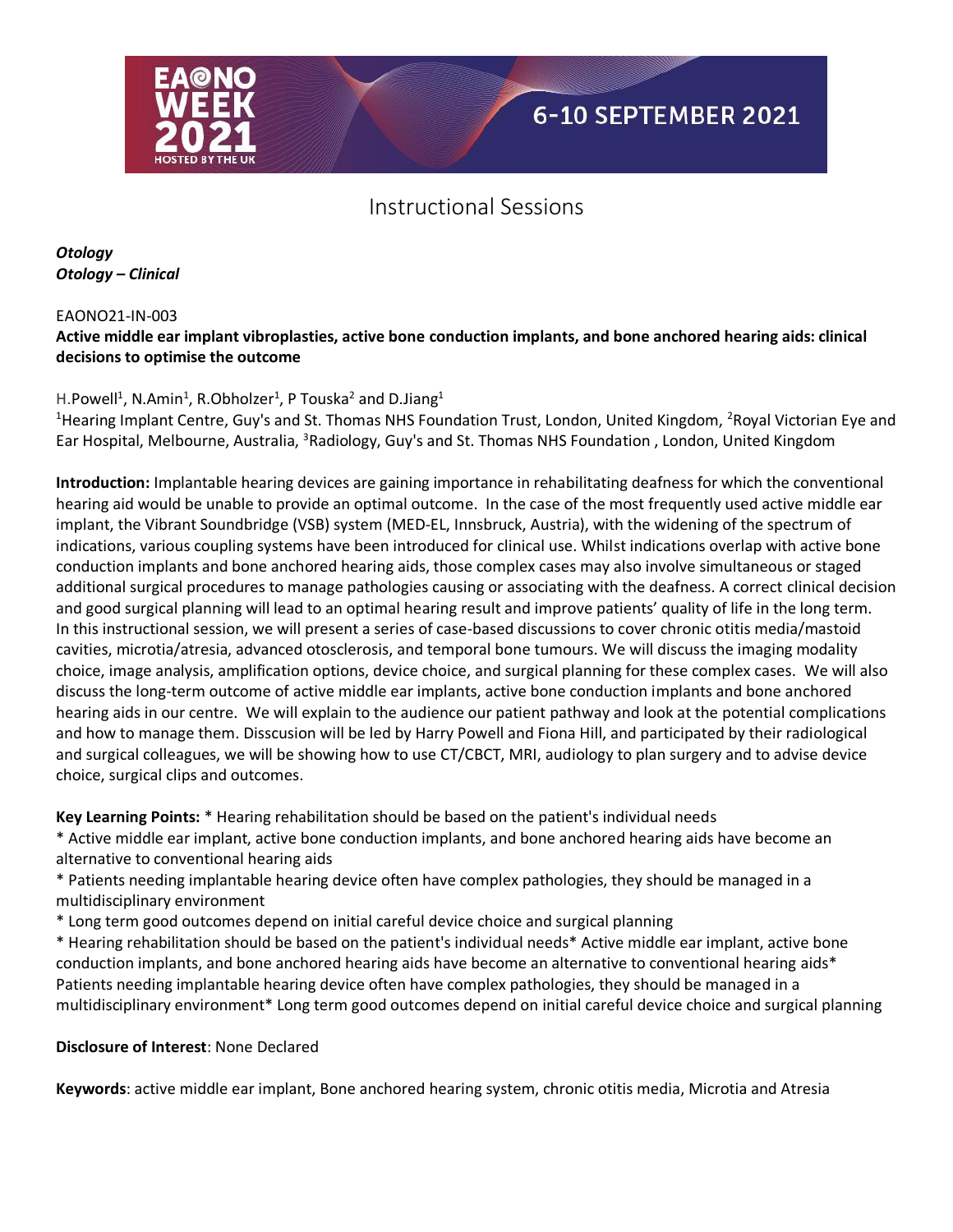

*Skull Base Skull Base – Clinical*

#### EAONO21-IN-004

### **Surgical outcomes in primary vestibular schwannoma resection- A 10 year retrospective review at UK National Centre**

#### H. Kanona $1,$ <sup>\*</sup>

1 ENT, The Royal National ENT and EDH Hospitals, London, United Kingdom

**Introduction:** Primary resection of vestibular schwannoma (VS) aims for complete tumour removal. In situations where the facial nerve may be at high risk of injury, such as in large tumours, subtotal resection (STR) may be preferrable. Despite protection afforded to the facial nerve in this approach, higher recurrence rates have been consistently reported necessitating further treatment, which may in turn, pose even greater risk to the facial nerve.

Over the last decade this transition has also been reflected in our practice and as such, we would like to share the outcomes for all primary vestibular schwannoma excisions performed during this time period. As the UK's National centre, we hope that the findings of this study will help to inform future practice so that an optimal balance between tumour control and quality of life may be achieved for all patients.

#### **Key Learning Points:** Methods

#### *Study population*

All patients with histologically confirmed vestibular schwannoma that underwent consecutive primary surgical resection between 2009 and 2019 were identified.

#### *Surgical resection*

All patients underwent tumour resection via a standard retrosigmoid or translabyrinthine approach. Degree of tumour resection has been defined as Gross Tumour Resection (GTR) representing no tumour remnant, Near-Total Resection (NTR) representing tumour remnant of <5%, Sub-Total Resection (STR) representing <10% remnant and Partial Resection (PR) representing >10% remnant tumour.

The degree of tumour resection was determined using volume calculations between pre and post-operative imaging via the 'XYZ' volume approximation method. Facial nerve function is reported using the House-Brackmann (HB) grading scale where grades I and II correspond to a good functional outcome, grade III as intermediate outcome and grade IV and V as poor.

Facial nerve function is reported immediately following surgery and at 12 months post op using the House-Brackmann (HB) grading scale where grades I and II correspond to a good functional outcome, grade III as intermediate outcome and grade IV and V as poor.

#### Results

Two hundred and ninety-three patients with confirmed vestibular schwannoma underwent primary surgical resection. Primary surgical approach was retrosigmoid in 165 patients (56.3%) and translabyrinthine in 128 patients (43.6%). Average postoperative tumour volume was 1627mm<sup>3</sup> +/-319mm<sup>3</sup> (SD). Degree of resection as defined by percentage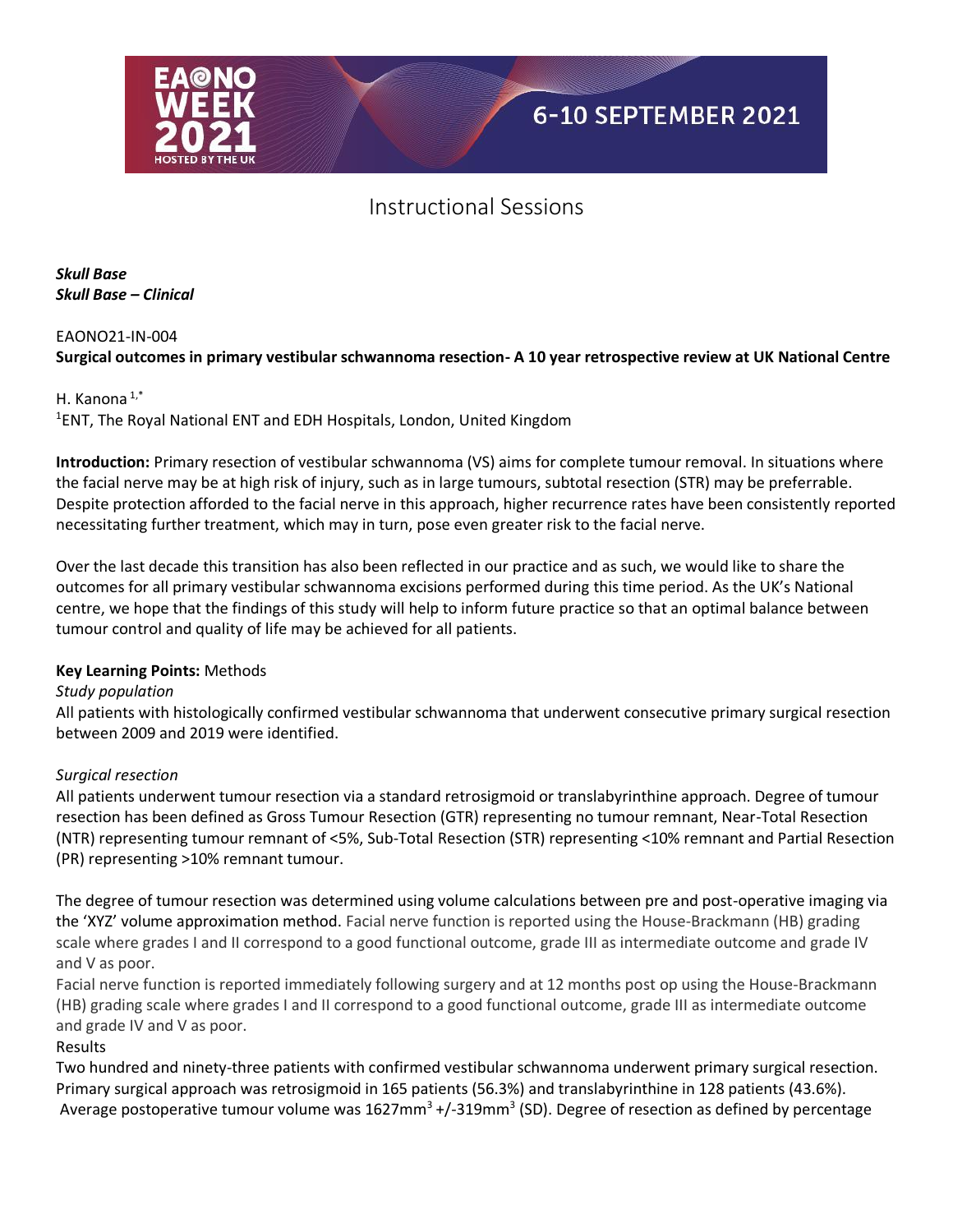

pre-operative minus the post-operative XYZ tumour volume was as follows: 89 GTR (30.4%), 70 NTR (26.9%), 24 STR (8.2% and 98 PR (33.4%).

Forty-seven patients underwent gamma knife therapy alone, 13 patients had 2 addition treatments and 2 patients had 3 or more additional treatments. The mean duration to additional treatment was 17.2 months +/- 3.3 months. In total 73 % of patients has 'good' long term facial nerve outcome (at 12 months), 12% had 'intermediate' and 14% had a 'poor' outcome. There was no evidence that facial function was affected by the number of treatments (p=0.4) or degree of surgical resection (p=0.778, ANOVA).

### **Conclusion**

The treatment and management of VS has dramatically evolved over the last decade. The goal of the management should focus on tumour control and preserving patient quality of life of the patient. Compliance with national audit using approved standardised outcomes measures is essential to enable ongoing evaluation of surgical outcomes to inform decision making.

### **Disclosure of Interest**: None Declared

**Keywords**: facial nerve outcomes, salvage surgery, vestibular schwannoma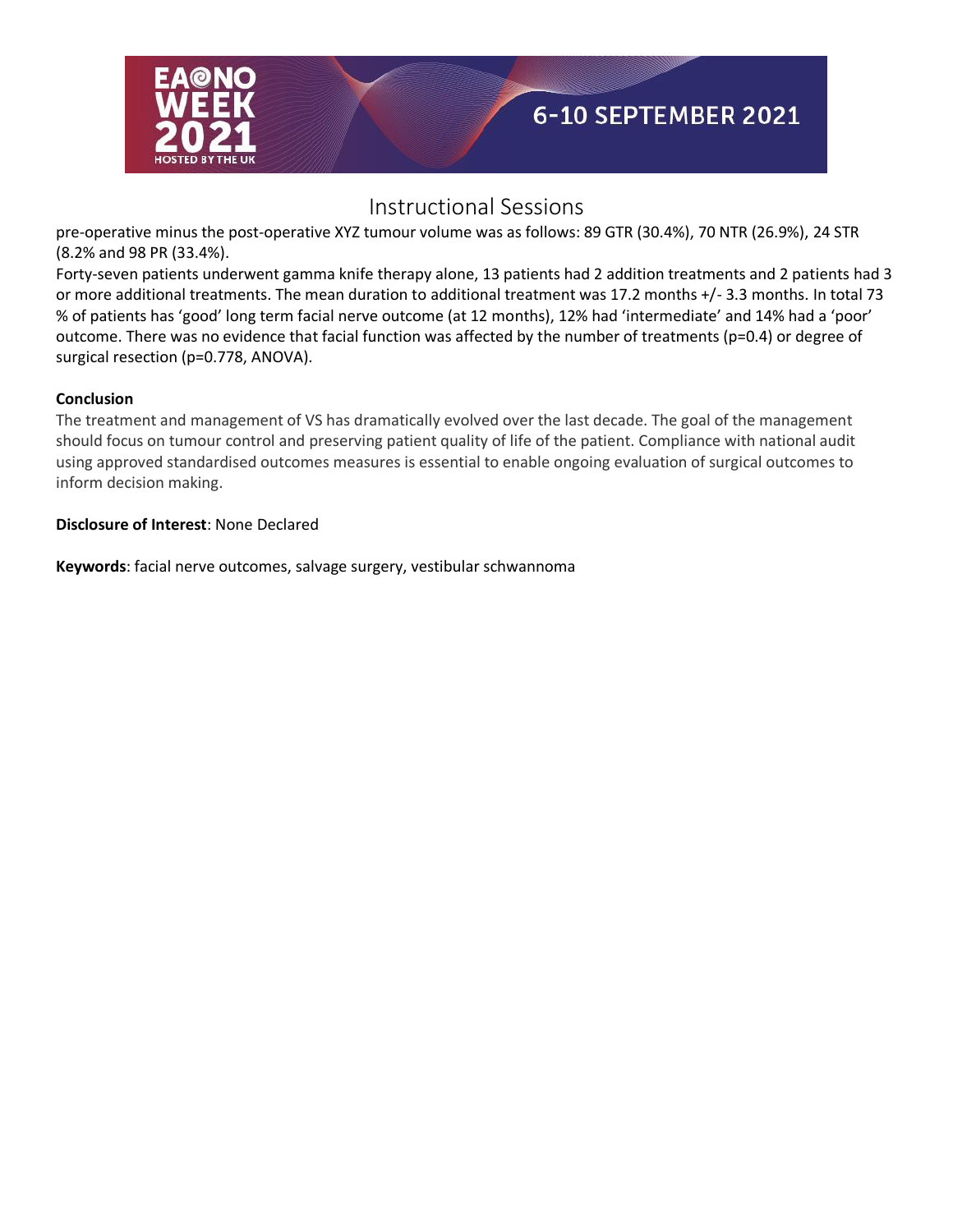

*Auditory Implants Auditory Implants – Clinical*

## EAONO21-IN-005 **Cochlear implantation in inner ear dysplasia and cochlear nerve deficiency: assessment, surgery and rehabilitation**

I. Pai $1, 1^*$ , D. Jiang  $1$ , N. Amin  $1$ , S. Connor  $2$ <sup>1</sup>St. Thomas' Hospital, <sup>2</sup>Radiology, Guy's Hospital, London, United Kingdom

**Introduction:** Cochlear implantation for hearing rehabilitation is one of the most successful medical interventions from the last few decades and the indications are continually expanding. In individuals with congenital inner ear dysplasia and/or cochlear nerve deficiency, the clinican may face a number of challenges, from candidacy and assessment all the way through to surgery and rehabilitation.

This instructional session will take a hybrid format of short presentations and a round table discussion of real clinical scenarios. The panel will consist of implant surgeons and a neuroradiologist with a specialist interest in auditory implantation, covering a range of topics including cochlear dysplasia (Incomplete Partition Types I, II and III) and cochlear nerve deficiency (hypoplasia and aplasia). Particular emphases will be give to the modern radiological classification of cochlear dysplasia, imaging techniques and indications, device choice and surgical techniques. The session will cover both cochlear implants and auditory brainstem implants.

**Key Learning Points:** Overview of contemporary classification of congenital cochlear dysplasia Pre-operative assessment with emphasis on imaging and consideration in device choice Discussion of potential surgical challenges/pitfalls and management strategies Overview of cochlear nerve hypoplasia and aplasia with emphasis on imaging and audiological assessment Decision making process in cochlear implant vs auditory brainstem implant

**Disclosure of Interest**: None Declared

**Keywords**: cochlear implantation, Cochlear nerve deficiency, Imaging, inner ear anatomy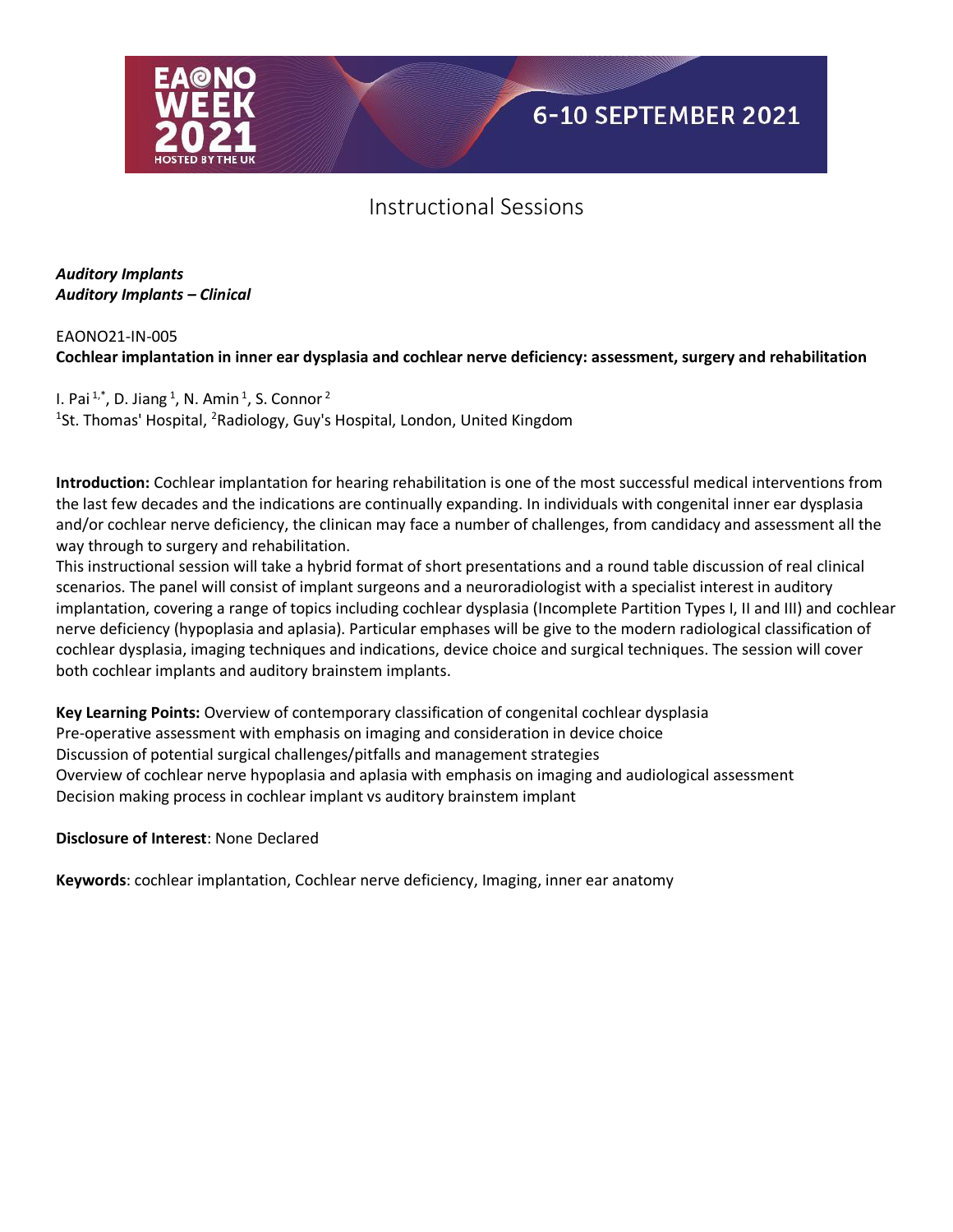

*Otology Otology – Clinical*

## EAONO21-IN-006 **Otosclerosis: from standard to challenging cases. Indications and surgical techniques from an otological referral center**

D. Bernardeschi<sup>1,\*</sup> 1 ENT, Pitié-Salpêtrière Hospital, Paris, France

**Introduction:** The course will be divided in 2 parts: in the first one, after an introduction regarding etiology, physiopathology and clinical aspect of otosclerosis, cases of standard stapes surgery will be shown with the description of the surgical technique, results and complications as well as the use the laser, new stapes prosthesis and endoscope. In the second part, challenging cases (encompassing malleus head fixation, dehiscent facial nerve, narrow oval window, obliterative otosclerosis and round window ossification) will be described with videos and a case series of revision stapes surgery (erosion/absence of the incus, perilymphatic fistula) will be shown.

**Key Learning Points:** Understand the classical technique of stapes surgery with the benefits of the laser, new prosthesis and endoscope

Recognize and manage difficult cases

Identify prognostic factors when dealing with revision stapes surgery

The gradual decrease in primary stapes cases available to the otologic surgeon makes the possibility of unsuccessful procedures more frequent (especially in less experienced surgeons), thus revision stapes surgery may also become more frequent; the aim of this course is to show the surgical technique in detail from the standard to the more challenging cases

**Disclosure of Interest**: None Declared

**Keywords**: ear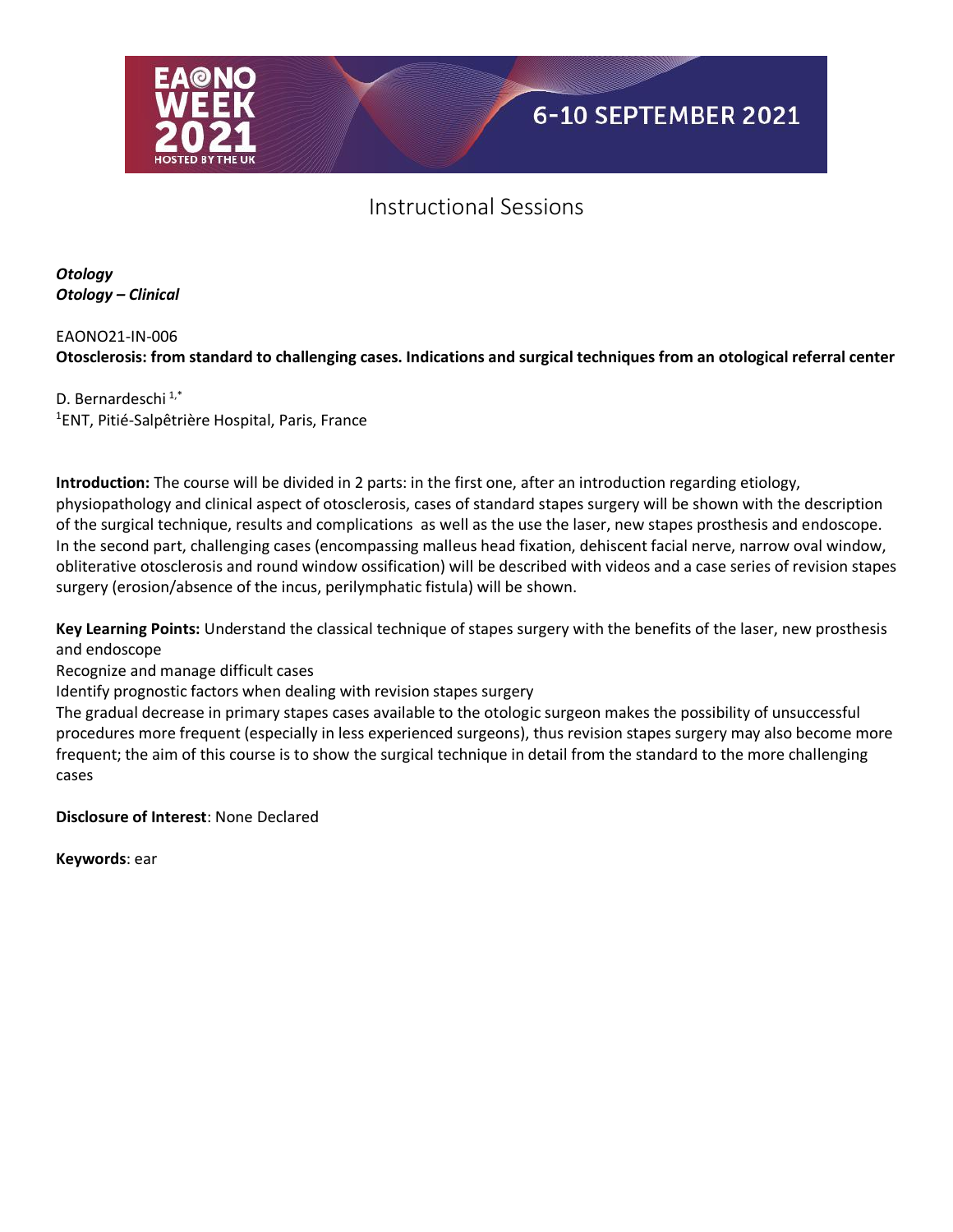

*Otology Otology - Clinical Science*

#### EAONO21-IN-007

**Developing and evaluating novel inner ear therapeutics to treat sensorineural hearing loss, an exciting new field.**

R. Pennings, C. Lanting\*

**Introduction:** Hearing loss is one of the most prevalent disorders and impacts the lives of about 1.57 billion people worldwide. Conductive hearing losses may be amenable to otologic surgery, however, only a limited number of treatment options exist for sensorineural hearing loss. Most patients with moderate to profound deafness rely on rehabilitation options like hearing aids or cochlear implants which bring benefits but are far from optimal. Over the past decade a number of preclinical studies focusing on treating sensorineural hearing loss with novel therapeutics have emerged. This exciting new field is rapidly progressing along the translational pathway towards clinical testing for safety and efficacy in humans. These clinical trials are new to the field and come with challenges in terms of trials design, selection of participants, delivery of the investigational medicinal product, audiometric evaluation and safety issues. In this instructional course, the landscape of the developing field of inner ear therapy will be presented and examples will be given on how to proceed along the translational pathway towards clinical evaluation of novel inner ear therapeutics focussing on trial design and audiometric evaluation.

Disclosure of interest:

- Ronald Pennings is PI on the phase 1 AC102 Audiocure trial
- Cris Lanting is a consultant for ENT Clinical

Both authors will present during this instructional course

**Key Learning Points:** At the end of this instructional course, participants will be able to:

 - present an overview of the translational pathway from preclinical towards clinical studies evaluating emerging inner ear therapeutics

- recall lessons learned from recent clinical trials that evaluated inner ear therapeutics
- state the different approaches of delivering inner ear therapeutics
- design (high-quality) clinical trials for inner ear therapeutics
- understand the importance of the cochlear site of lesion and its relevance for the definition of outcome measures

### **Disclosure of Interest**: None Declared

**Keywords**: clinical trials, inner ear therapy, outcome measures, sensorineural hearing loss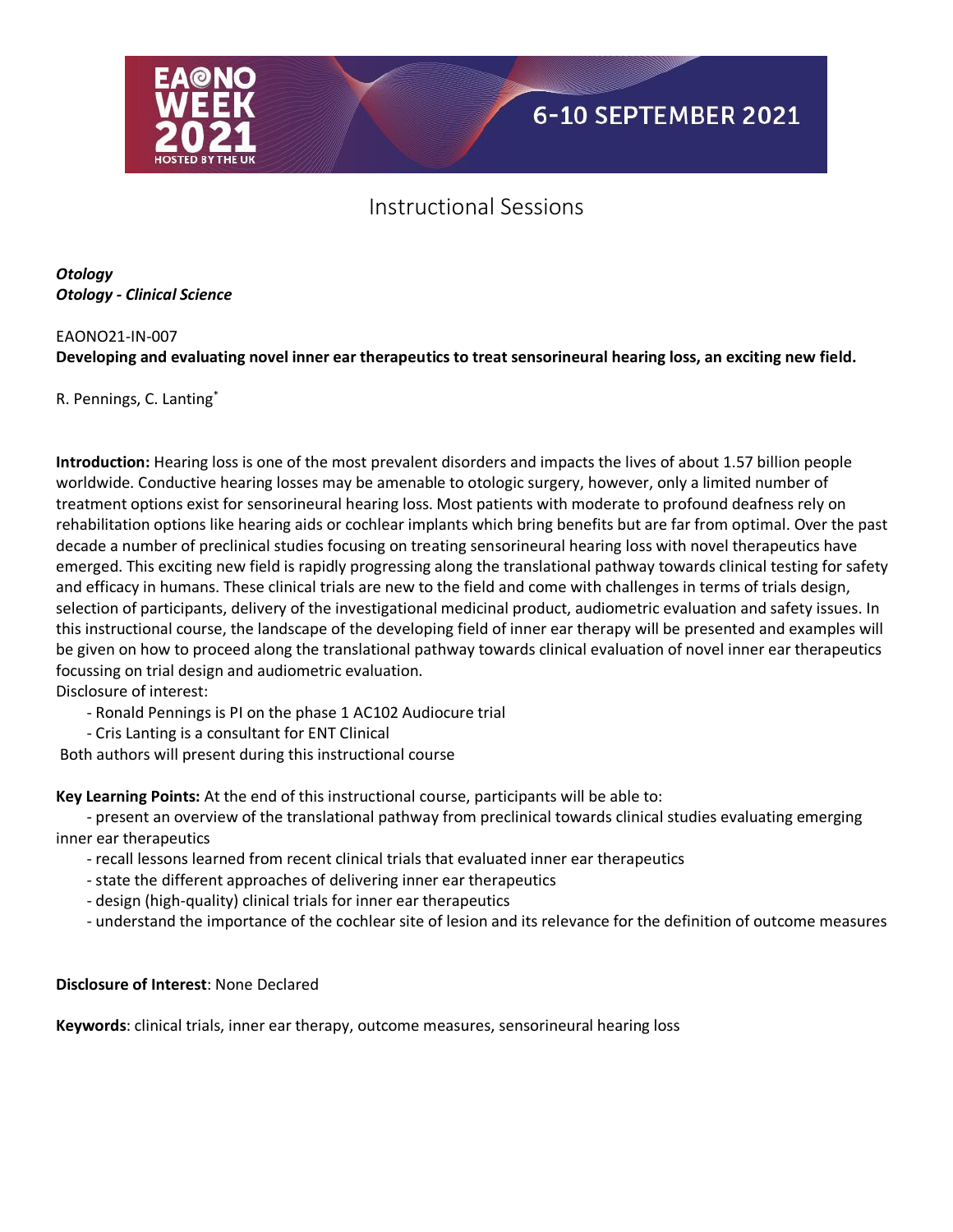

*Otology Otology – Clinical*

### EAONO21-IN-008 **Mastoid obliteration in chronic otitis media with and without cholesteatoma using S53P4 bioactive glass**

## S. Mes  $12$ , J. Quak  $12$ , and Nadia Moss, David Colnot

<sup>1</sup>Otolaryngology and Head and Neck Surgery, Diakonessenhuis, Utrecht, <sup>2</sup>Otolaryngology/Head and Neck Surgery, Amsterdam UMC, Vrije Universiteit Amsterdam, Amsterdam, Netherlands

**Introduction:** Historically, the surgical treatment of chronic otitis media with or without cholesteatoma has been subject to discussion with propagators of both canal wall down (CWD) and canal wall up (CWU) tympanoplasty. To an increasing extent, these traditional techniques are combined with mastoid and epitympanum obliteration and this technique appears to improve the outcomes especially in chronic otitis media with cholesteatoma. This effect is likely independent from the material that is used for obliteration since a variety of materials are described such as bone dust, muscle and hydroxyapatite. However, in our centre, S53P4 bioactive glass is used and this material may have additional effects to improve disease control by its two main features: inhibition of bacterial growth and stimulation of bone formation. During this instructional session, we will introduce the audience to the beneficial properties of S53P4 bioactive glass. Furthermore, we will demonstrate our technique to use S53P4 bioactive glass in mastoid obliteration. Indications that will be covered include chronic otitis media with or without cholesteatoma, troublesome canal wall down mastoidectomy cavities and osteoradionecrosis. The instructional session will include discussion of our protocol including surgical videos as well as results of 559 cases that were treated in the past 10 years. Furthermore, the bioactive glass has also been used in mastoid surgery of 143 children and we will share our experiences in this population as well.

### **Key Learning Points:**

- S53P4 bioactive glass can be safely used for mastoid obliteration in adults and children.

 - S53P4 bioactive glass beneficial properties include inhibition of bacterial growth and stimulation of bone formation.

 - S53P4 bioactive glass can be used for a variety of indications such as chronic otitis media with or without cholesteatoma, troublesome canal wall down mastoidectomy cavities and osteoradionecrosis.

### **Disclosure of Interest**: None Declared

**Keywords**: Cholesteatoma, recurrence, CT-scan, MRI, second-look, pediatric, Cholesteatoma, recurrence, Pediatric, MRI, second-look, Mastoid obliteration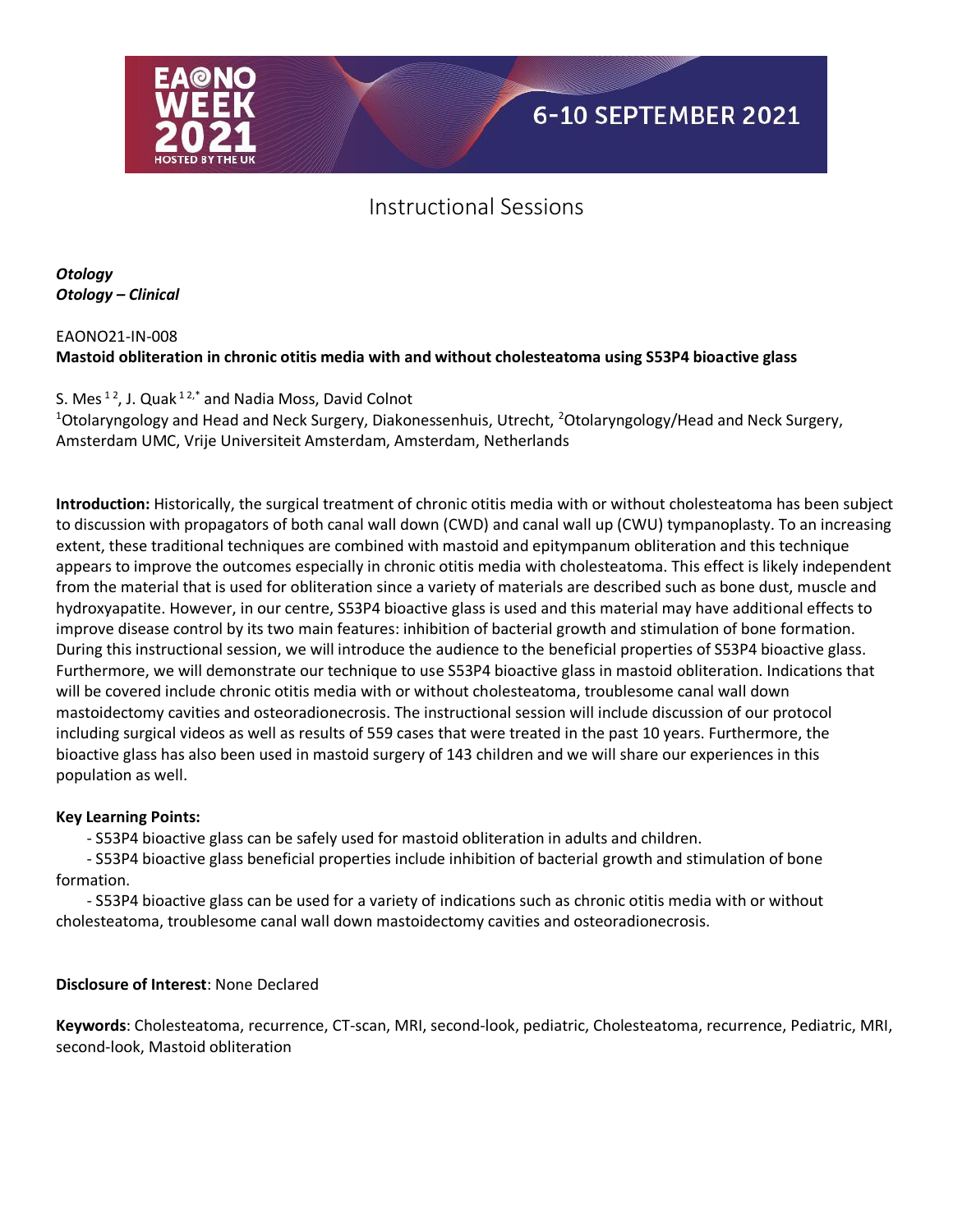

*Neuro Otology Neuro Otology - Clinical Science*

EAONO21-IN-009 **Radiology for Otoneurotologists.** 

**Radiology of the temporal bone is one of the areas of radiology and diagnostic imaging that deserves greater mastery and deep knowledge in the otoneurological area.** 

E. Hernandez  $1, 1, 1$ , D. Parilli Troconis<sup>1</sup> 1 Instituto García Ibañez, Barcelona, Spain

#### **Introduction: SUMMARY:**

**Introduction:** Radiology of the temporal bone is one of the areas of radiology and diagnostic imaging that deserves greater mastery and deep knowledge in the otoneurological area. The structures that make up the ear are anatomically very small, complex and, in some cases, difficult to explore and access, which is why radiological tests are a fundamental tool for the otolaryngologist. These radiological tools, both computed tomography (CT) and magnetic resonance imaging (MRI), provide us with support in the suspicion of neurotological pathologies and offer us great performance for the otological study. The choice must be made on an individual basis and is part of the medical and surgical treatment.

**Objective:** To describe the normal anatomy and the parameters that should be evaluated from the external auditory canal, middle ear, inner ear, petrous apex and petroclival region, internal auditory canal, and cerebellopontine angle. Differential diagnosis and imaging comparation of both the most frequent and the most infrequent temporal bone diseases will be presented, making the participant think, reflect and never forget the basis of temporal bone radiology. With this knowledge, the otologist should be able to detect by his own the main pathological entities and achieve surgeries safely.

**Material used**: Videos, diagram, and medical photographs. Slide presentation.

**Conclusions:** Imaging tests play a decisive role in determining pathology, medical treatment, and surgical planning.

**Key Learning Points:** CT, MRI, Otology

**Disclosure of Interest**: None Declared

**Keywords**: CT, MRI, Otology, Radiology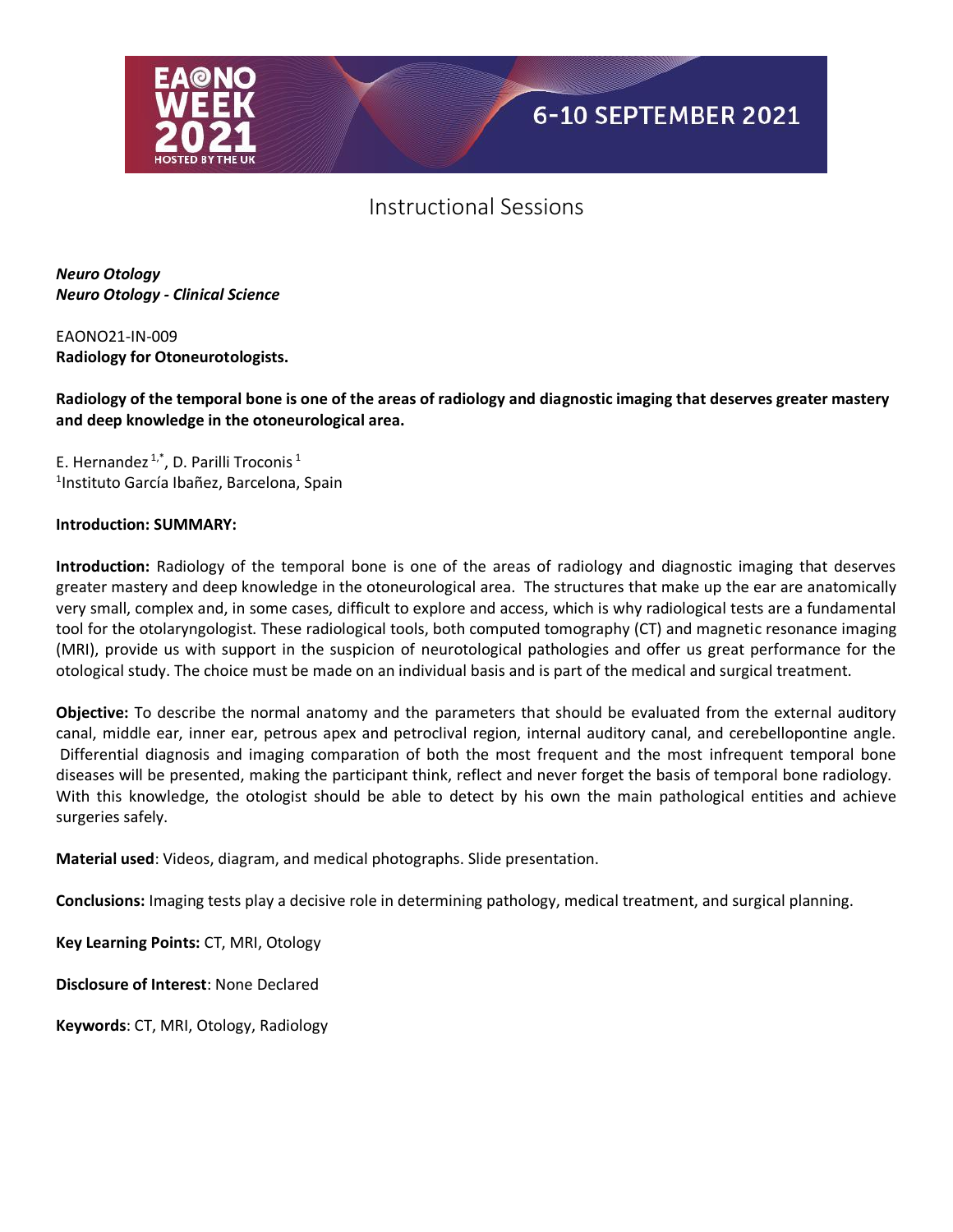

*Otology Otology – Clinical*

### EAONO21-IN-010 **Step by step guide for endoscopic myringoplasty /tympanoplasty using different martial for grafting**

A. Bayoumi<sup>1,\*</sup>, A. Ezzat<sup>1,\*</sup> <sup>1</sup>United Lincolnshire Hospitals NHS Trust, Lincoln, United Kingdom

**Introduction:** The endoscopic ear surgery with the advanced technicality has established itself as a minimally invasive technique, as solo tool or adjunct one for all aspects of otology.

The endoscopic approach is mainly a transcanal tympanoplasty, which is helpful in those patients having the narrow external ear canal or anterior wall protrusion.

The aim is to discuss many concepts essential for safe and successful endoscopic tympanoplasty. In primary and revision cases and those with restricted access due to abnormal anatomical conditions in addition to panoramic view of its surgical steps.

The endoscopic approach differs from the microscopic approach, therefore the steps and the techniques may be different as well.

The instrument, techniques, steps and grafts for endoscopic tympanoplasty will be presented in this session.

The endoscopic tympanoplasty is a better alternative to microscopic approaches, but it need to knowledge and training.

**Key Learning Points:** Educational objectives: are to discuss many concepts essential for safe and successful endoscopic tympanoplasty.

**Disclosure of Interest**: None Declared

**Keywords**: endoscopic ear surgery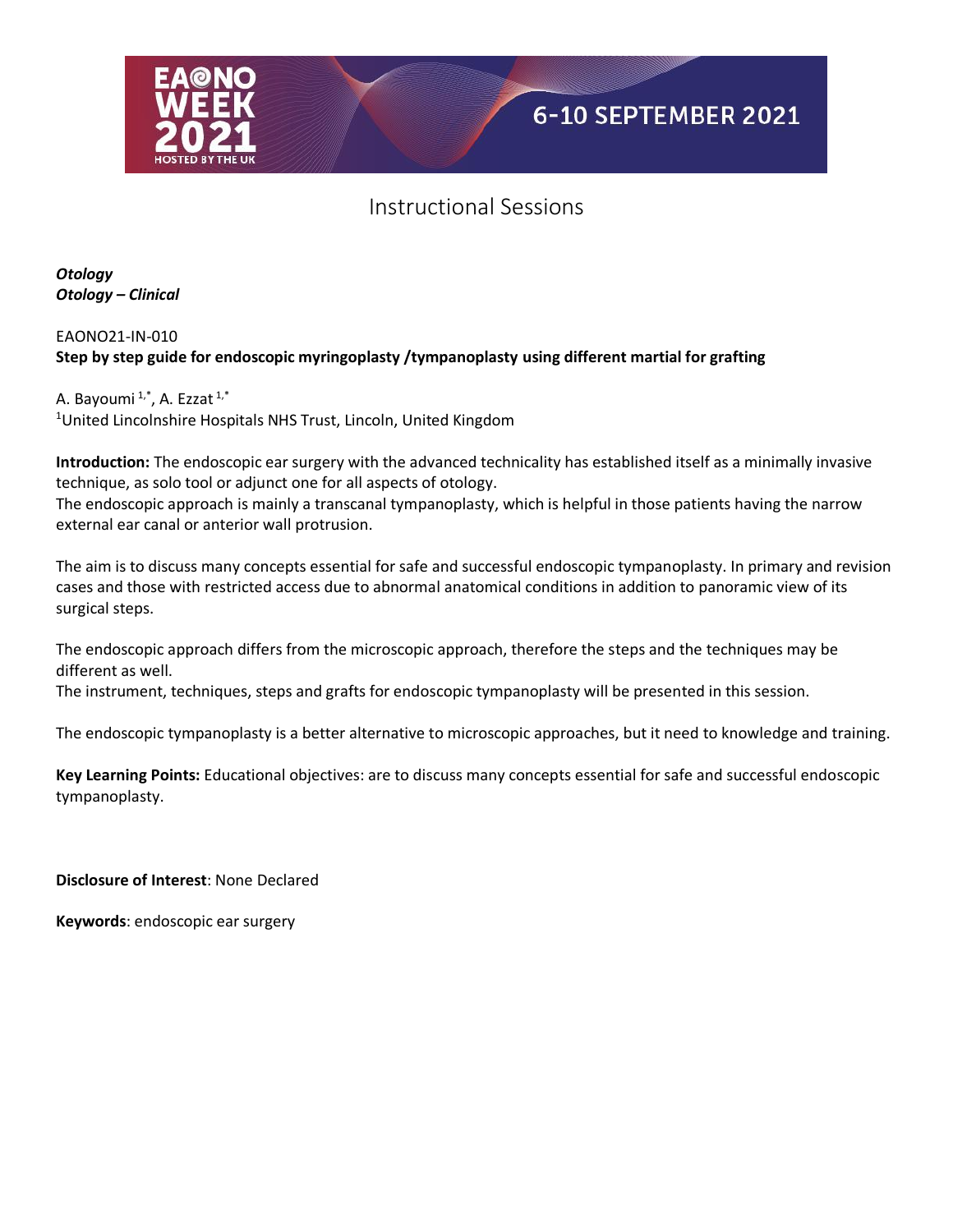

### *Auditory Implants Auditory Implants - Clinical Science*

#### EAONO21-IN-011

**Cochlear Implantation for Vestibular Schwannomas - Patient Candidacy, Surgical Approaches, and Postoperative Hearing**

### N. West  $1, 1, 1$ , P. Cayé-Thomasen  $1$

<sup>1</sup>Otorhinolaryngology, Head and Neck Surgery, Rigshospitalet, Copenhagen, Denmark

#### **Introduction:**

Recent years the indication for cochlear implantation (CI) for single-sided deafness has been introduced to patients with resected or observed vestibular schwannomas (VS) as the cochlear nerve may function by electrical stimulation although acoustic hearing is lost.

This instructional course will explore CI for patients with VS by reviewing selected key literature and by presenting the Copenhagen experience with CI for VS with focus on a battery of objective postoperative outcomes and patientreported outcomes. In addition, the surgical approaches depending on the tumor location (intracranial or intralabyrinthine) will be thoroughly illustrated with peroperative images and video recordings. Candidate patients, contraindications and potential pitfalls will be discussed.

#### **Key Learning Points:**

- VS management (conservative vs active) and CI
- Patient candidacy
- Strategies and considerations to ensure cochlear nerve integrity
- Video instructed surgical approaches for single-stage VS resection and CI
- Potential effects in single-sided deafness

 - The Copenhagen experience with binaural hearing improvement measured with advanced hearing testing, including hearing in noise, localization and patient-reported outcomes

#### **Disclosure of Interest**: None Declared

**Keywords**: acoustic neuroma, binaural hearing, cochlear implantation, single-sided deafness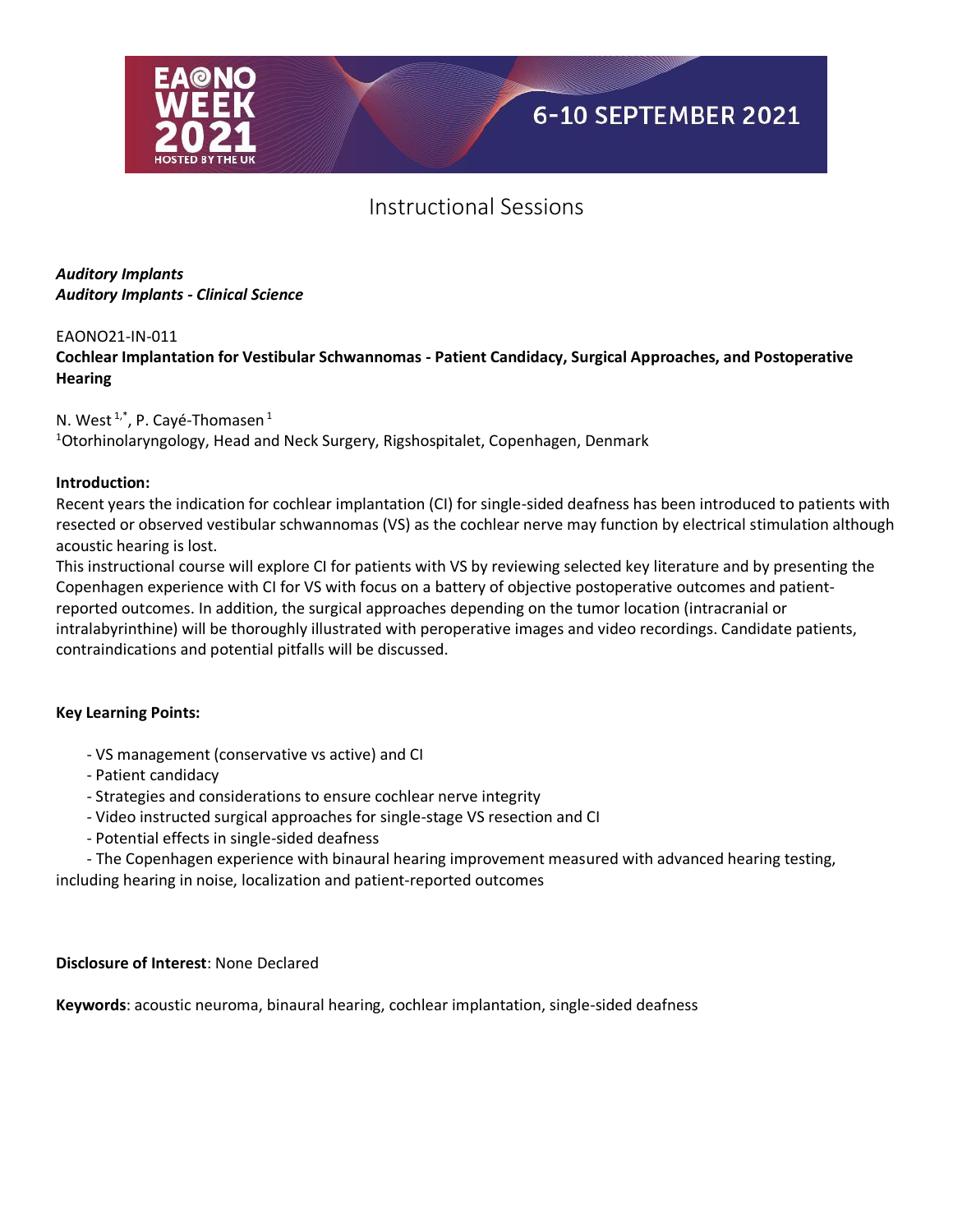

*Otology Otology – Clinical*

EAONO21-IN-012

### **Necrotizing otitis externa - the challenges of diagnosis and treatment. Attempting to better understand the disease, based on several clinical studies on 87 patients.**

D. Kaplan<sup>\*</sup>, C. Peled<sup>1</sup> <sup>1</sup>Dept. Of Otolaryngology,, Soroka University Medical Center and Ben Gurion University, Beer Sheva, Israel

**Introduction:** Necrotizing otitis externa (NOE) is a relatively uncommon yet, potentially fatal disease. The classic characteristics of the disease, as originally described by Chandler have changed; as the typcal microbiology has shifted from the classic *Pseudomonas A*, to several species of *fungi*. The course of the disease is greatly varied- ranging from a very slowly responding, severe otitis externa, all the way to a fulminant disease with cranial nerve and skull base involvement.

In this instructional course we demonstrate findings from 5 recent publications of our group, based on 87 patients . We discuss s:

Clinical characteristics and differences between Pseudomonas A. and fungi.

Outcome of the disease.

Radiologic aspects, including spread on CT, as well as advancement and regression on MRI.

Glycemic control of these patients

Decision making in the management and indications for surgery.

**Key Learning Points:** 1 Diagnostic challenges today

2 The use of imaging in diagnosing and follwing NOE patients

3 When is surgery indicated

**Disclosure of Interest**: None Declared

**Keywords**: None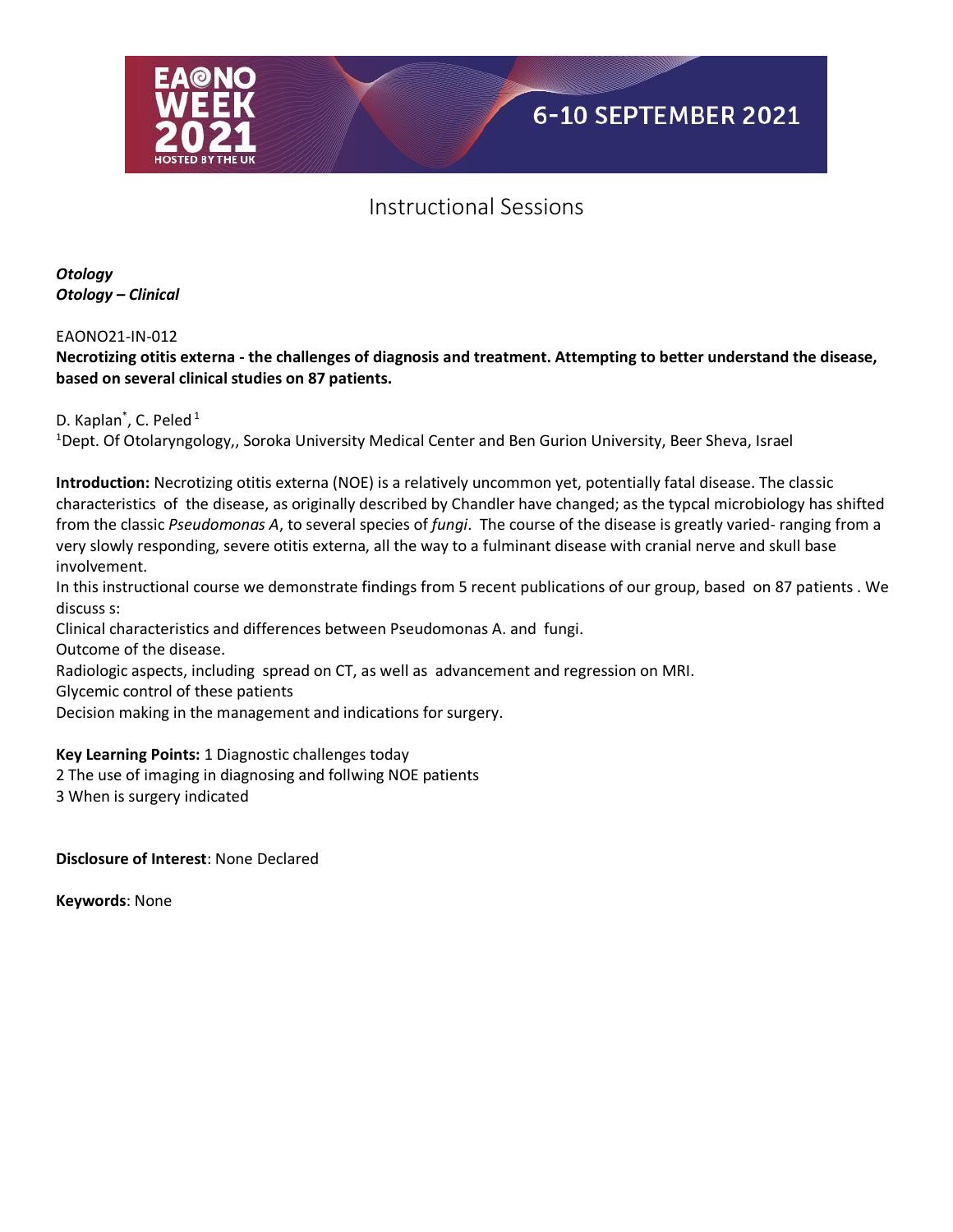

### *Auditory Implants Auditory Implants – Clinical*

### EAONO21-IN-013

**Patient experience and complications in cochlear and auditory brainstem implant recipients undergoing magnetic resonance imaging**

## S. Lloyd<sup>1,\*</sup>, M. Smith<sup>1,\*</sup>, S. Freeman<sup>\*</sup>

<sup>1</sup>Otolaryngology, Manchester University Hospitals NHS Foundation Trust, Manchester, United Kingdom

**Introduction:** Many patients with cochlear implants (CI) and auditory brainstem implants (ABI) require magnetic resonance imaging (MRI) following implantation. There are, however, some challenges associated with this because of the magnet within the implant. This includes image distortion, magnet displacement and magnet demagnetisation. Very early implants were not compatible with MR imaging but modern implants are MRI conditional. This session explores the patient experience of MRI scanning, identifying factors associated with pain, and the effect of interventions designed to enhance comfort and safety. It will explore the optimal means of carrying out MRI in this group of patients including how to head wrap patients to minimise magnet displacement.

**Key Learning Points:** Through a question and answer format the junior author, MS, and senior author, SL, will discuss all the issues surrounding MRI of patients who have auditory implants. This will be based on the institutional experience in Manchester, UK and on review of the literature. The Manchester team have carried out over 350 MRI scans in patients with auditory brainstem implants and cochlear implants.

The current guidance for imaging each of the implant manufacturers devices will be presented and modifications in the technology within the implant that facilitate imaging will be discussed. They will present institutional patient reported outcomes of pain during scanning and discuss factors that influence pain levels. This will be based on a study of 227 MRI scans in 66 patients. They will discuss the findings which include: most of the pain during scanning results from the bandage and not from the scan itself; pain is worse when scanning areas outside the head and neck region; local anaesthetic does not improve pain scores; MEDEL devices are associated with lower pain scores than devices produced by other manufacturers; the current generation of devices with rotating magnets produce the lowest pain scores and can be safely scanned at 1.5T without a head wrap; magnet displacement occurs in 3.5% of cases. They will suggest strategies to minimise symptoms and prevent complications based on their head wrapping technique that has been honed over several years. This will be demonstrated using a video. They will go on to discuss the potential complications that can occur during scanning and how to deal with them. They will then explain why signal distortion is such a problem in auditory implant recipients and will discuss strategies for minimising distortion.

### **Disclosure of Interest**: None Declared

**Keywords**: Auditory implants, Magnetic resonance imaging, Patient experience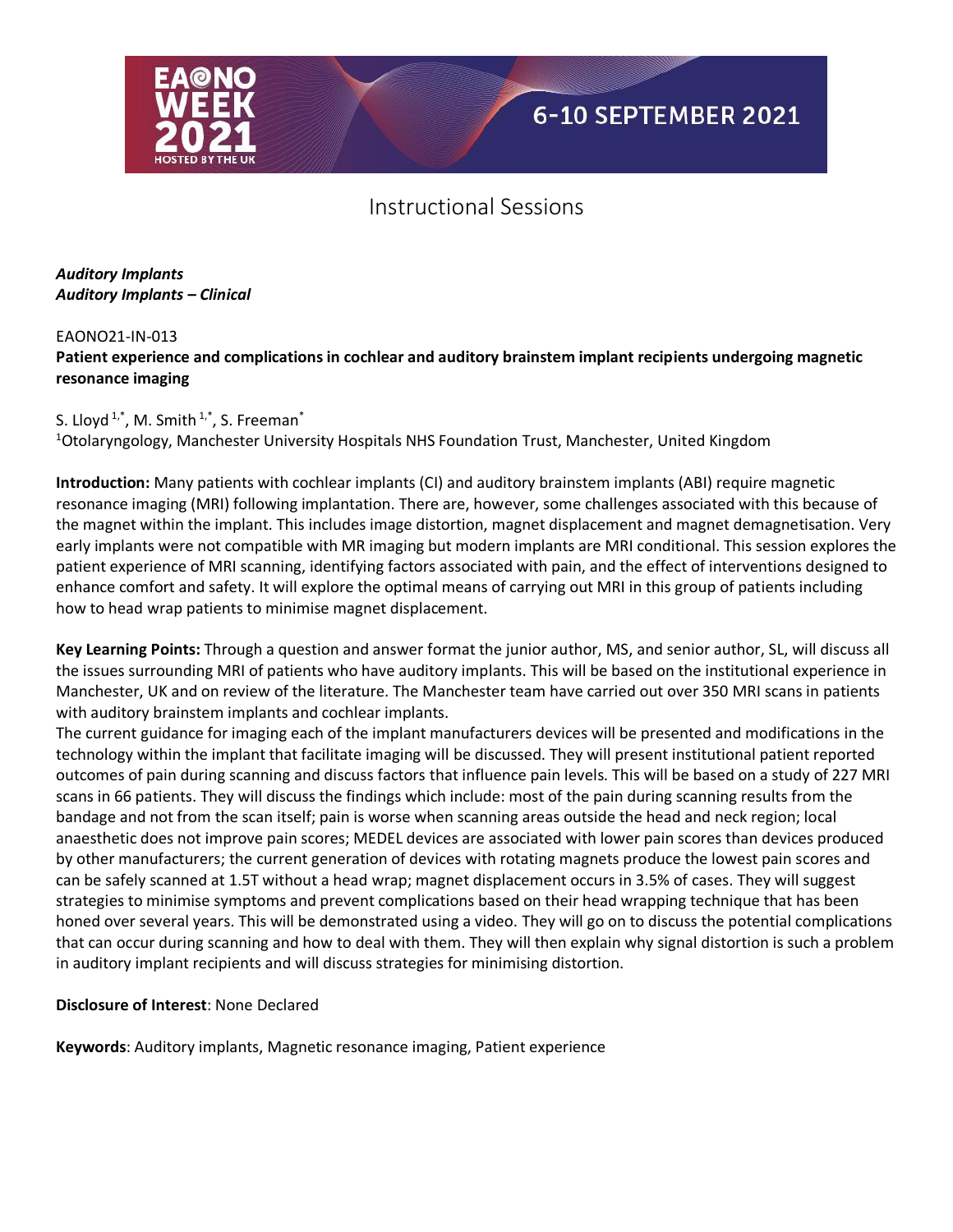

*Otology Otology – Clinical*

EAONO21-IN-014 **Primary stapes surgery - how to avoid complications and what to do if they arise. A practical approach**

J. Lavy $^*$ , J. Manjaly  $^1$ 1 ENT, Royal National ENT Hospital, London, United Kingdom

**Introduction:** Outcomes following stapes surgery are very operator dependent. The fear of causing a dead ear can inhibit the surgeon from achieving the best hearing results. During stapes surgery, like most operations, there are a number of things that can go wrong. Many of these can be avoided by attention to detail at crucial stages of the procedure. From an experience of over 2500 stapes procedures the senior author will outline what can be done to reduce the risk of intraoperative complications as well as outlining stategies of what to do if things do go wrong.

**Key Learning Points:** Practical tips in achieving the best results in stapes surgery Avoiding pitfalls The correction of intraoperative complications

**Disclosure of Interest**: None Declared

**Keywords**: stapedectomy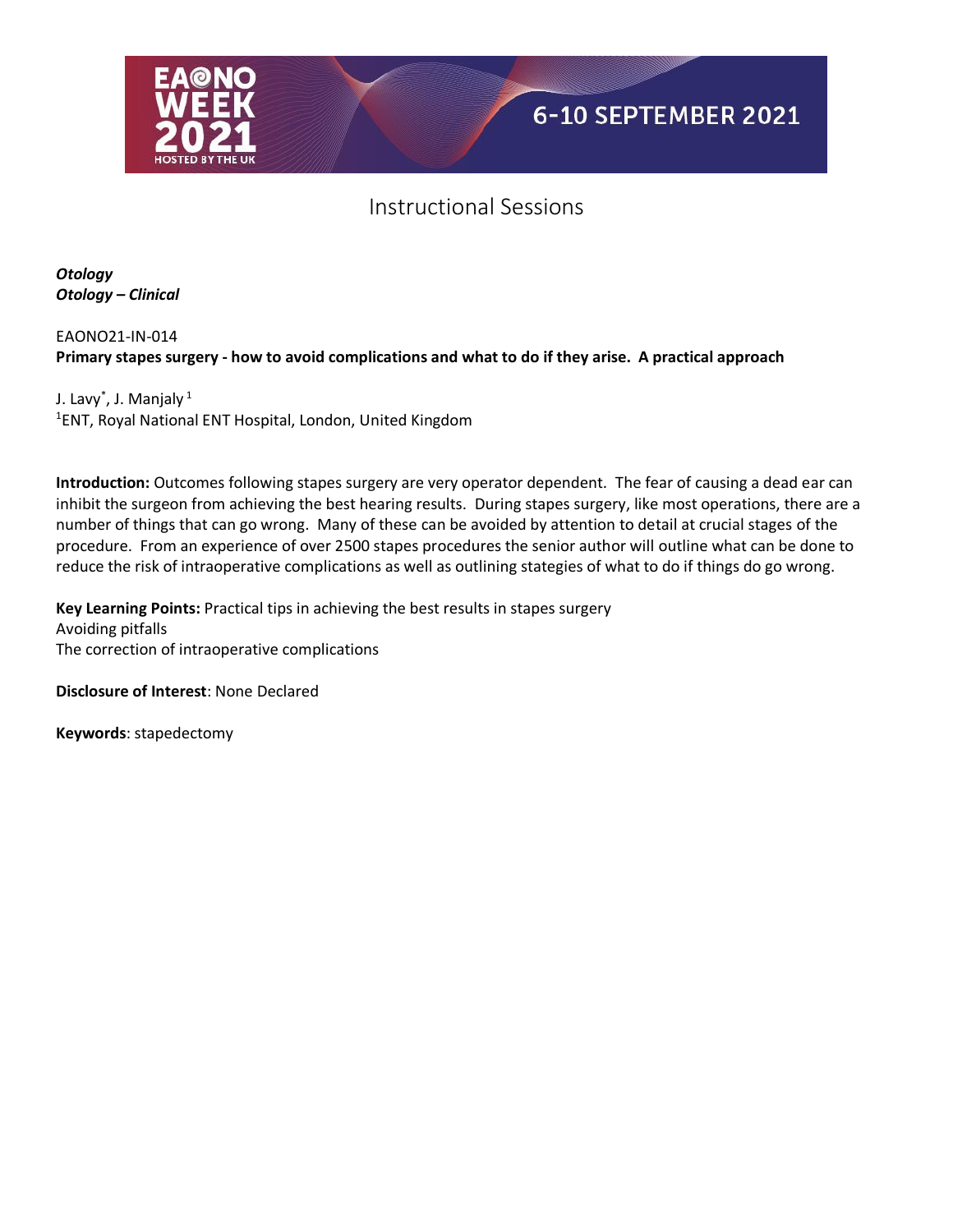

### *Auditory Implants Auditory Implants – Clinical*

#### EAONO21-IN-015

## **Autonomous image guided and robot arm assisted cochlear implant surgery: How and why?**

### V. Topsakal $1,$ \*

<sup>1</sup>Otorhinolaryngology Head and Neck surgery, UZ Brussel - Vrije Universiteit Brussel (VUB), Brussels Health Campus, Belgium

**Introduction:** Robot assited cochlear imlant surgery (RACIS) has reached clinical feasibility and progresses towards routine application. This type of autonomous assistive tools that are based on image guided surgery raise questions about surgeons responsibilities and manufacturers responsibilities. Is a surgeon responsible for segmenting radiological images or should we rely on a dedicated radiologist to assist with this type of RACIS to share respobsabilities. what about the engeneers or manufacturer responsabilities on accuracy of devices? Is a CE marking good enought to commercialize a highly experimental surgical tool? Is RACIS a new procedure to learn for surgeons ion training and what is than the learning curve.

In an interactive session I could explain the experiences of the first 25 cases of our protoicol on automated RACIS. The session will adress some otologial radiology planing and segmenting strategies for a keyhole trajecteoruy towards the inner ear. Also the above mentioned ethical aspects that we encountered during this clinical trial will be discussed preferebly in an interactive manner.

### **Key Learning Points:** What is RACIS?

How and should I add assistive robotic tools to my surgical portfolio? What are surgeons responsabilitiies in so called autonomous robotic procedures in otology?

### **Disclosure of Interest**: None Declared

**Keywords**: Sensorineural hearing loss, Cochlear implantation, Robotic surgery, Image guided surgery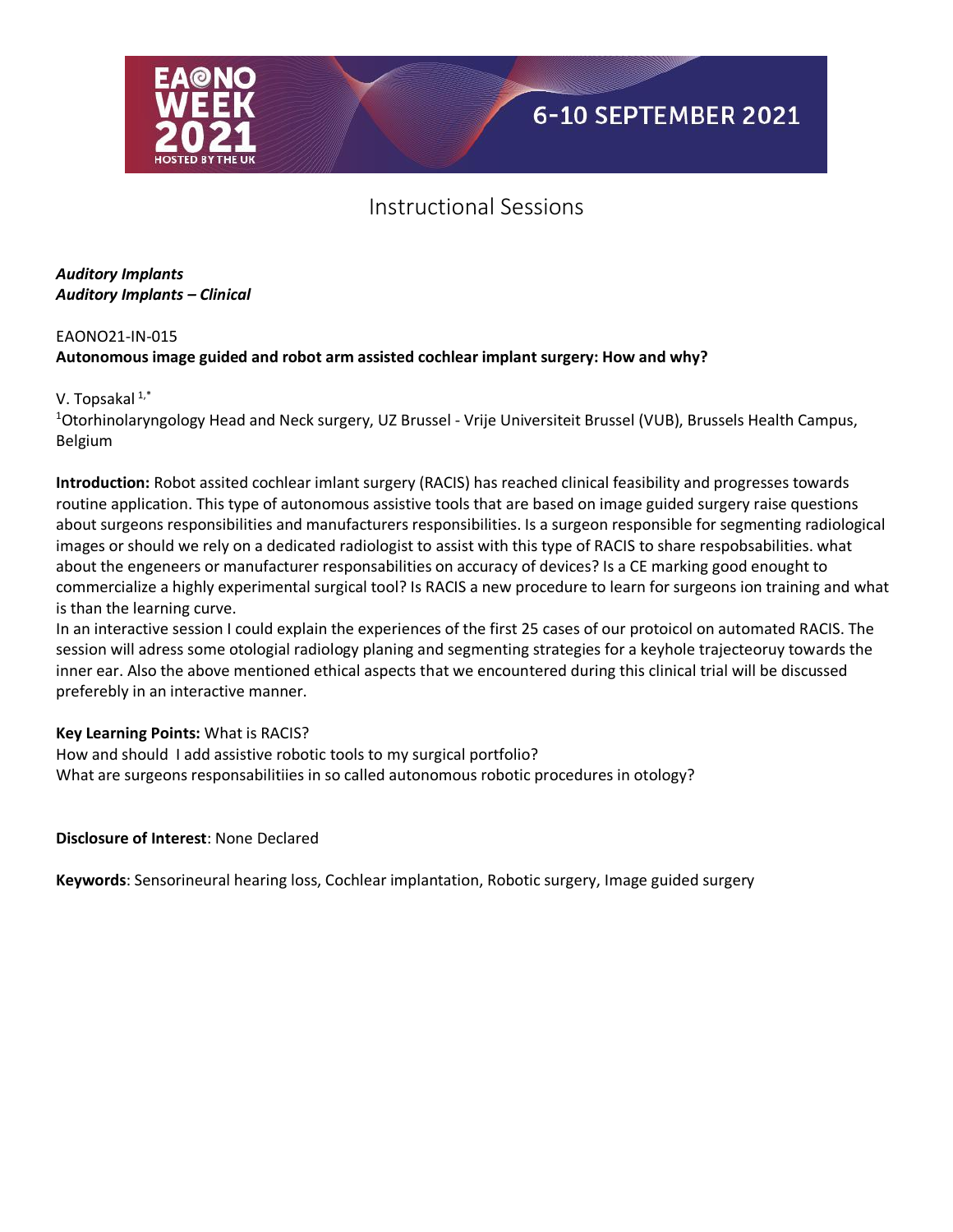

*Neuro Otology Neuro Otology – Clinical*

#### EAONO21-IN-016

**Physiology of the vestibular system in children and assessment, diagnosis and management of vestibular disorders in children**

### S. Dasgupta  $1, 1, 1$ , R. Crunkhorn<sup>2</sup>

<sup>1</sup>Audiovestibular Medicine and Audiology, Alder Hey Children's NHS Foundation Trust, Liverpool, <sup>2</sup>Audiovestibular Medicine, Derby Teaching Hospitals NHS Foundation Trust, Derby, United Kingdom

**Introduction:** Vestibular disorders in children are significant causes for childhood morbidity with various manifestations that are often unrecognised due to a possible lack of awareness. As a result, they not uncommonly remain underdiagnosed, misdiagnosed or even not diagnosed.

The aetiological profile for paediatric peripheral and central disorders is very heterogeneous. Application of the diagnostic algorithm with latest technology is a highly skilled art that can come from years of experience and knowledge about the paediatric vestibular system and its development. It is important to recognise the close overlap with paediatric neurology and indeed, a robust knowledge in neurology is essential to practice paediatric neurotology. This instructional course discusses the anatomy and the physiology of the developing paediatric vestibular system in children, aetiology of paediatric vestibular disorders– both central and peripheral, the diagnostic process with evidence based latest methods and their management. Demonstration of clinical tests and individual cases from the authors' own series in one of the largest tertiary/quaternary paediatric vestibular centres in the world will be presented.

**Key Learning Points:** 1. To learn about the basic sciences of the paediatric vestibular system

2. To learn about the diagnostic clinical algorithm and the latest objective test battery to qualify and quantify the vestibular system in children

3. To learn about the disease profile and customised management of paediatric vestibular disorders

**Disclosure of Interest**: None Declared

**Keywords**: paediatric, vestibular, children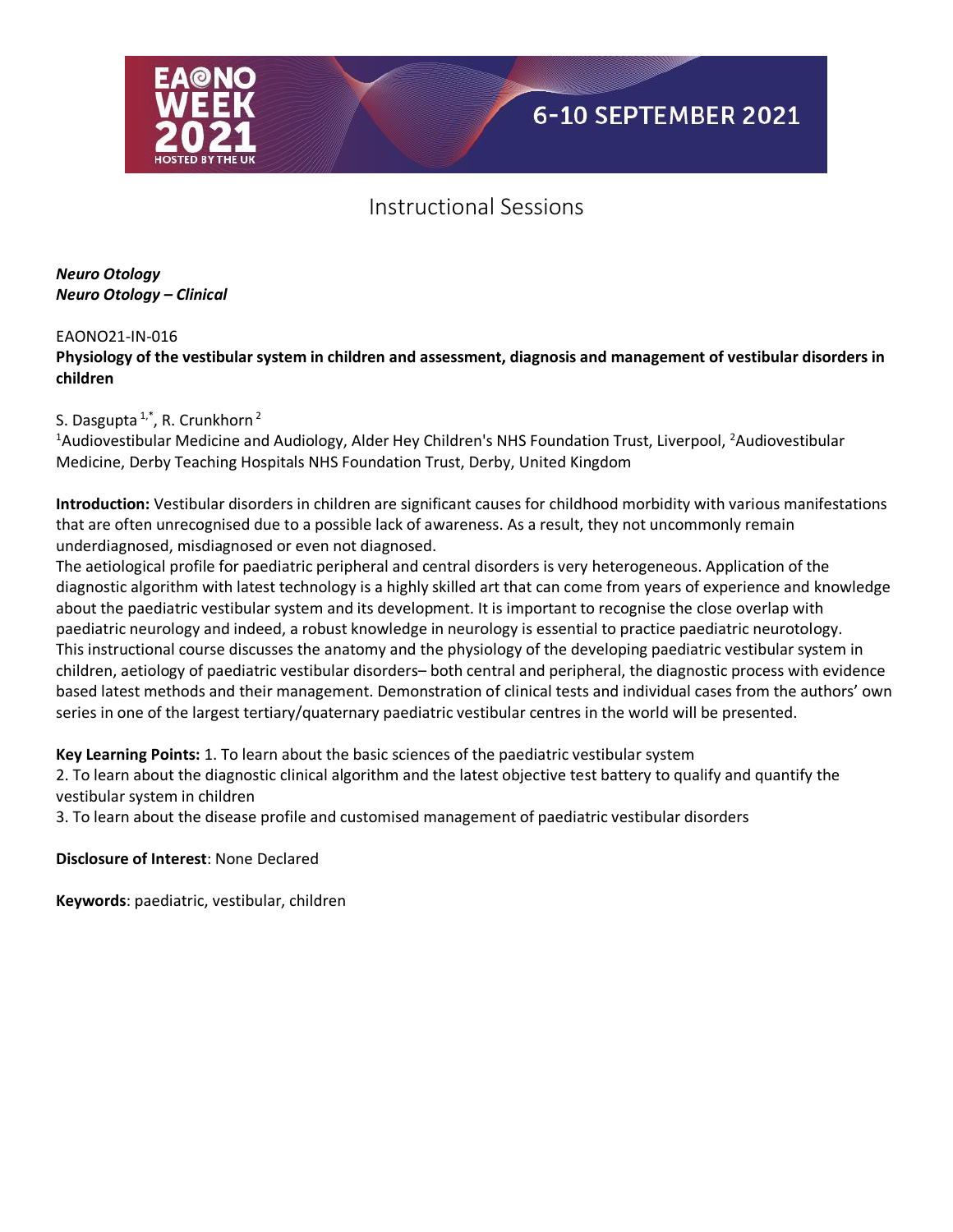

### *Auditory Implants Auditory Implants – Clinical*

#### EAONO21-IN-017

### **Cochlear implantation under local anesthesia. An instructional workshop on the indications including tips and tricks on how to make it tolerable for the patient.**

### A. Dietz  $1, 1, 1$ . Lenarz  $2$

<sup>1</sup>Department of Otorhinolaryngology/Section Otology & Cochlear Implants, Kuopio University Hospital, KUOPIO, Finland, <sup>2</sup>Otorhinolaryngology , Hannover Medical School , Hannover, Germany

**Introduction:** Today, cochlear implants are a standard care for severe-to-profound HL and CI recipients of advanced age gain significant improvements in speech recognition and quality of life. CI treatment may delay or even halt cognitive decline in those patients. There is, however, a substantial under-utilization of CIs especially in this group of patients. Although CI surgery has been found to be relatively safe also in elderlies, many of them still refrain from treatment due to its invasive nature and the need for general anesthesia. Recently, postoperative cognitive dysfunction (POCD), which refers to a delayed deterioration of cognitive function in the elderlies after general anaesthesia, has been gaining more attention. The pathophysiology of POCD is still unclear but appears to be associated with the neurotoxicity of volatile and intravenous anesthetics. For these reasons, the avoidance of general anaesthesia in elderly patients is highly desirable.

In the recent years, there is an increasing interest in the preservation of residual acoustic hearing with cochlear implantation as it has shown to improve outcomes. CI surgery under LA enables to monitor the patient's hearing threshold during surgery and may help the surgeon to perform less traumatic insertions. Therefore, in patients eligible for electro-acoustic stimulation cochlear implantation under LA offers the benefit of real-time cochlear monitoring which may decrease the risk for postoperative loss of the residual hearing.

The literature about CI surgery under local anesthesia (LA) is sparse and consisting mainly of small sample reports. We report of our experinece in over 100 patients with tips and tricks of how to make the procedure smooth and tolerable for the patient.

**Key Learning Points:** 1) CI under local anesthesia is feasible for elderlies and patients with residual hearing; 2) The patient's hearing can be monitored during the insertion of the electrode; 3) When performed appropriately, CI under local anesthesia is well tolerated. 4) Good communication between the patient and the surgical team is essential

**Disclosure of Interest**: None Declared

**Keywords**: cochlear implantation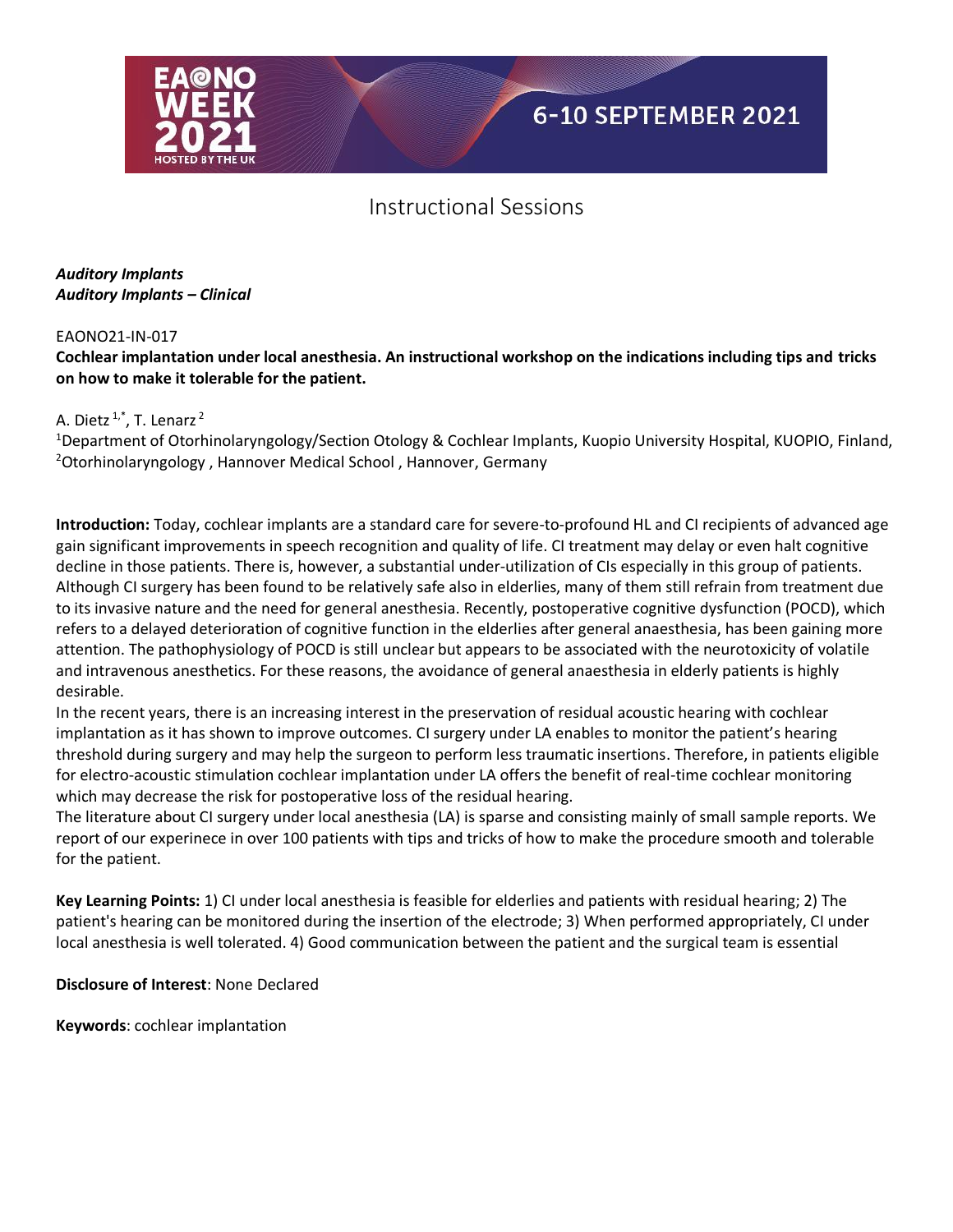

*Otology Otology – Clinical*

### EAONO21-IN-018

### **Balloon Eustachian tuboplasty: indications, technique, long-term outcome, complications and future research perspectives**

S. Sinkkonen<sup>1,\*</sup>, J. Laakso<sup>1</sup>

<sup>1</sup>Head and Neck Center, Otorhinolaryngology – Head and Neck Surgery, Helsinki University Hospital, Helsinki, Finland

**Introduction:** Balloon Eustachian tuboplasty (BET) aims at improving Eustachian tube function, thereby preventing and treating chronic ear diseases. BET is a relatively new treatment modality without international consensus for its indications. The national indications formed by the Finnish Otosurgical Society are presented. Diagnostics of the Eustachian tube dysfunction is challenging, and we present our model of "Eustachian tube clinic", that can be adapted to different institutions. BET is traditionally carried out under general anesthesia, but our group has developed techniques for local anesthesia procedures with different BET devices and local anesthesia methods. Different techniques and devices are presented. The complications will be discussed. Short-term outcomes of BET are promising, and there is accumulating body of evidence of long-term benefits, but controlled studies are dearly needed. The current knowledge on long-term outcome is critically reviewed, and an ongoing randomized placebo-controlled double blind study is presented.

**Key Learning Points:** Goal of the instructional course is to summarize the current knowledge on the diagnostic, technical and efficacy aspects of BET. The course will give the clinicians substantial practical advice to set up their own diagnostic and treatment workup, and help them in patient counseling.

**Disclosure of Interest**: None Declared

**Keywords**: Balloon Eustachian tuboplasty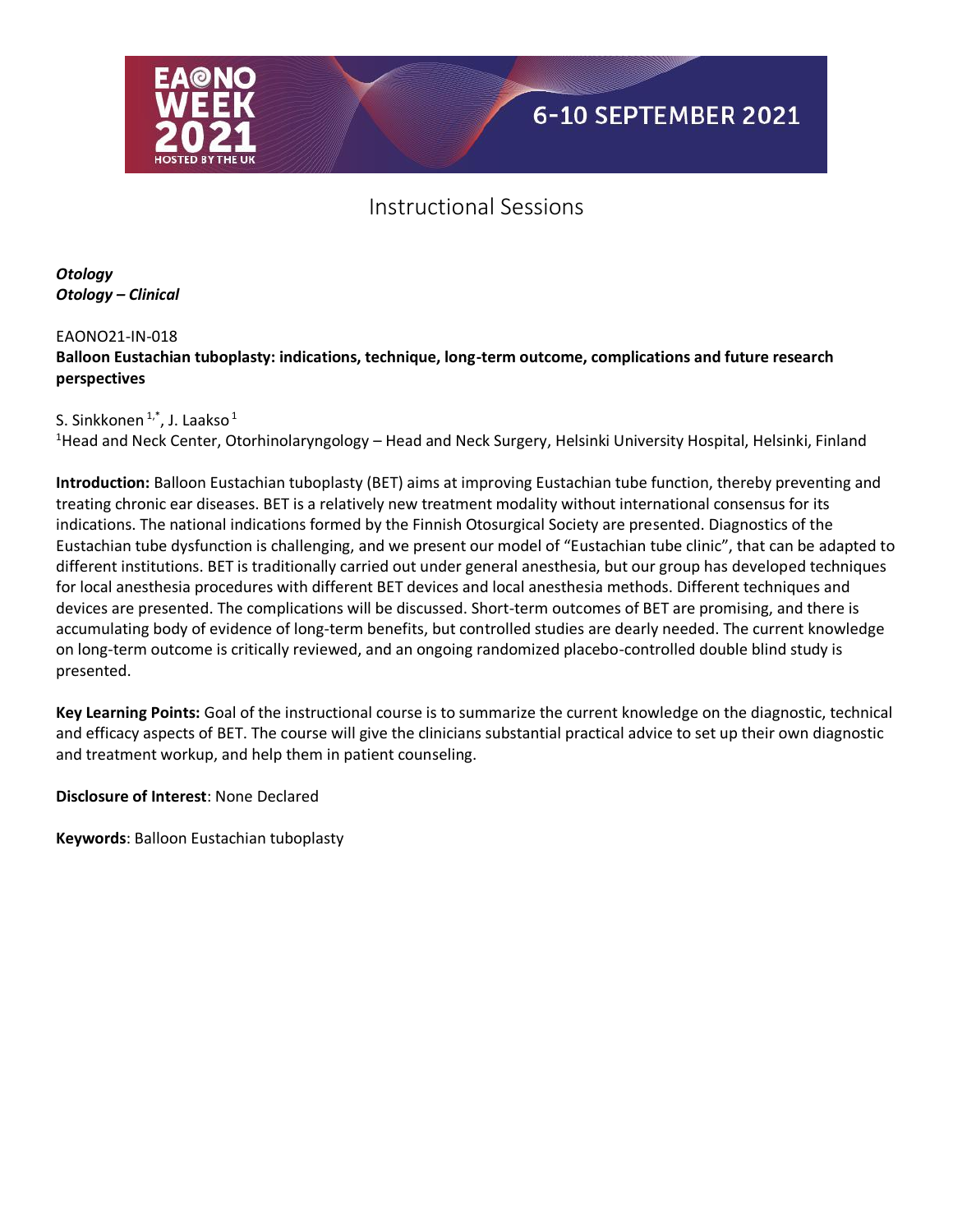

*Neuro Otology Neuro Otology – Clinical*

EAONO21-IN-019 **Surgical treatment of vertigo: Our institutional experience and the evidence base** 

## M. Smith  $1$ , S. Freeman  $1$ , S. Lloyd  $2$ , $*$

<sup>1</sup>ENT Surgery, Salford Royal Hospital, <sup>2</sup>ENT Surgery, Manchester University NHS Foundation Trust, Manchester, United Kingdom

**Introduction:** Surgery for vertigo can be controversial, however with careful case selection and sufficient surgeon training, surgery can achieve symptom remission in patients where medical therapy has failed. We provide a literature review and 10-year retrospective institutional case review (two surgeons) of surgery for Menieres disease and benign paroxysmal positional vertigo (BPPV) resistant to medical therapy, and for superior semi-circular canal dehiscence.

**Key Learning Points:** The session will be divided into three parts, one focussing on each condition, and the junior presenter MS will question the senior presenting clinician SL, generating a discussion appraising the literature, focussing on the systematic work-up of candidate patients, and both institutional and literature-reported outcomes. Outcomes will be reported in terms of symptom control, pure tone audiometry and adverse events. Menieres management strategies explored will include endolymphatic sac decompression, duct clipping, vestibular nerve section and labyrinthectomy. Posterior canal occlusion outcomes will be compared to the wider BPPV cohort managed with Epley manoeuvre. For superior semi-circular canal dehiscence, the transmastoid resurfacing approach will be compared to canal occlusion, both in our own case series and in the literature. Intraoperative video-recordings will be used to complement the discussion. Essential aspects of patient counselling will be highlighted.

The session will provide an overview systematic and evidence-based approach to the management of Menieres, BPPV and superior semi-circular canal dehiscence.

**Disclosure of Interest**: None Declared

**Keywords**: dizziness, Menieres, surgery, Vertigo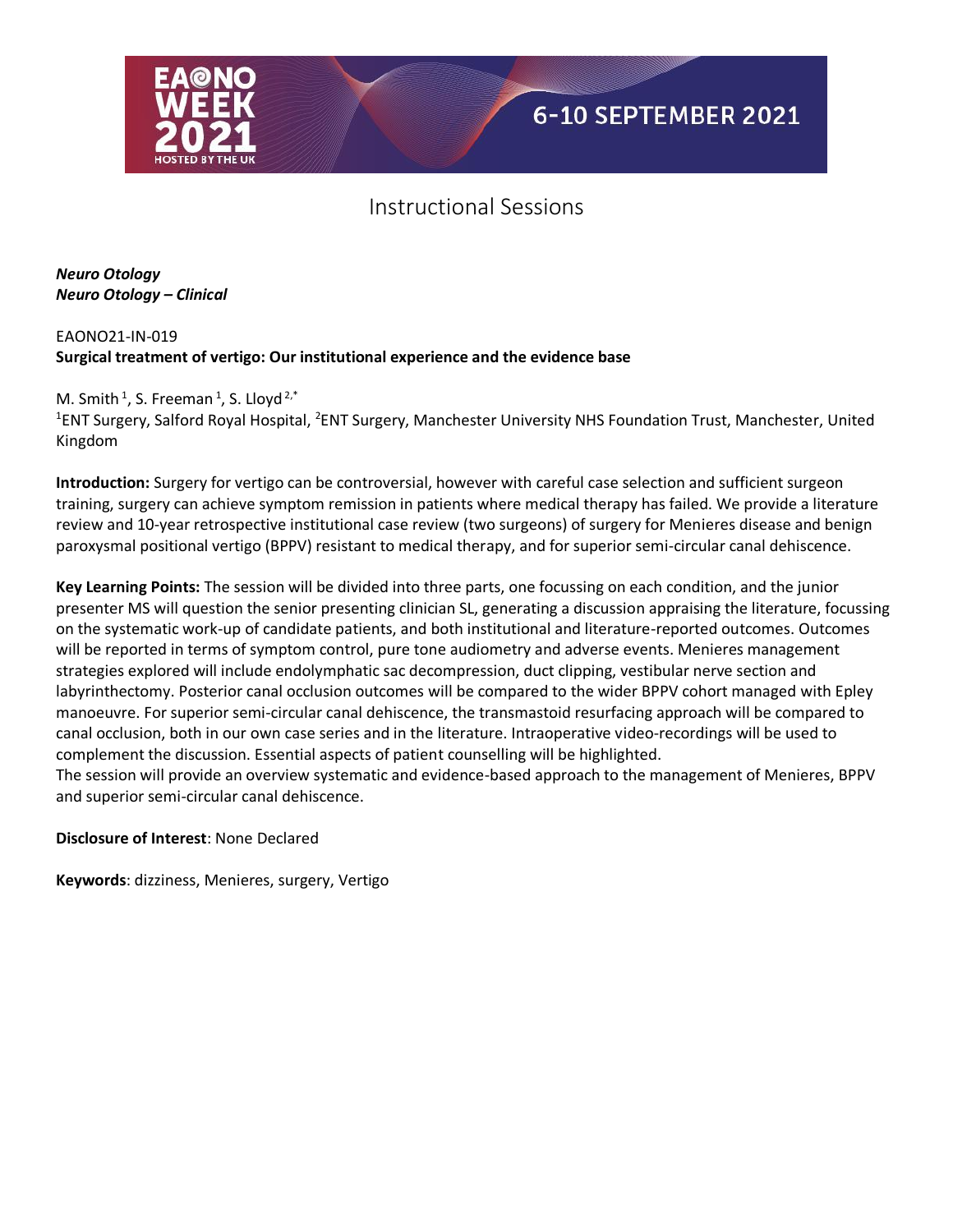

*Otology Otology - Clinical Science*

#### EAONO21-IN-020

**Retraction Pockets; When and How to Act? The goal of this course is to discuss the current assesment and management of retraction pockets accompanied by cases presentations and 10 short videos.**

M. I. Hizalan<sup>\*</sup>

#### **Introduction:**

Rectraction pockets are important because they may cause the discontinuity of the ossicles, may result in adhesion and may lead to cholesteatoma. It is important to make a clear distinction between a retraction, an atelectasis, an adhesive otitis and a retraction pocket.

Middle ear pressure regulation systems try to maintain the pressure near equivalent to the ambient pressure while gas exchange system decides the composition and partial pressures of gases.

In childhood retractions are well known to occur in association with otitis media with effusion.

#### **Key Learning Points:**

- ¨ Middle ear ventilation,
- ¨ Formation, classifications and natural course(?) of retractions,
- ¨ Management of retractions,
- ¨ Clinical evaluation of an ear with retraction;
	- when to observe? how?
	- when to ventilate? how?
	- when to operate? how?
- ¨ Discussion on management of different examples of retraction
	- retractions in pediatric patients
	- different localisations: attic, anterior, postero-superior
	- with or without hearing loss
	- etc…

#### **Disclosure of Interest**: None Declared

**Keywords**: retraction pocket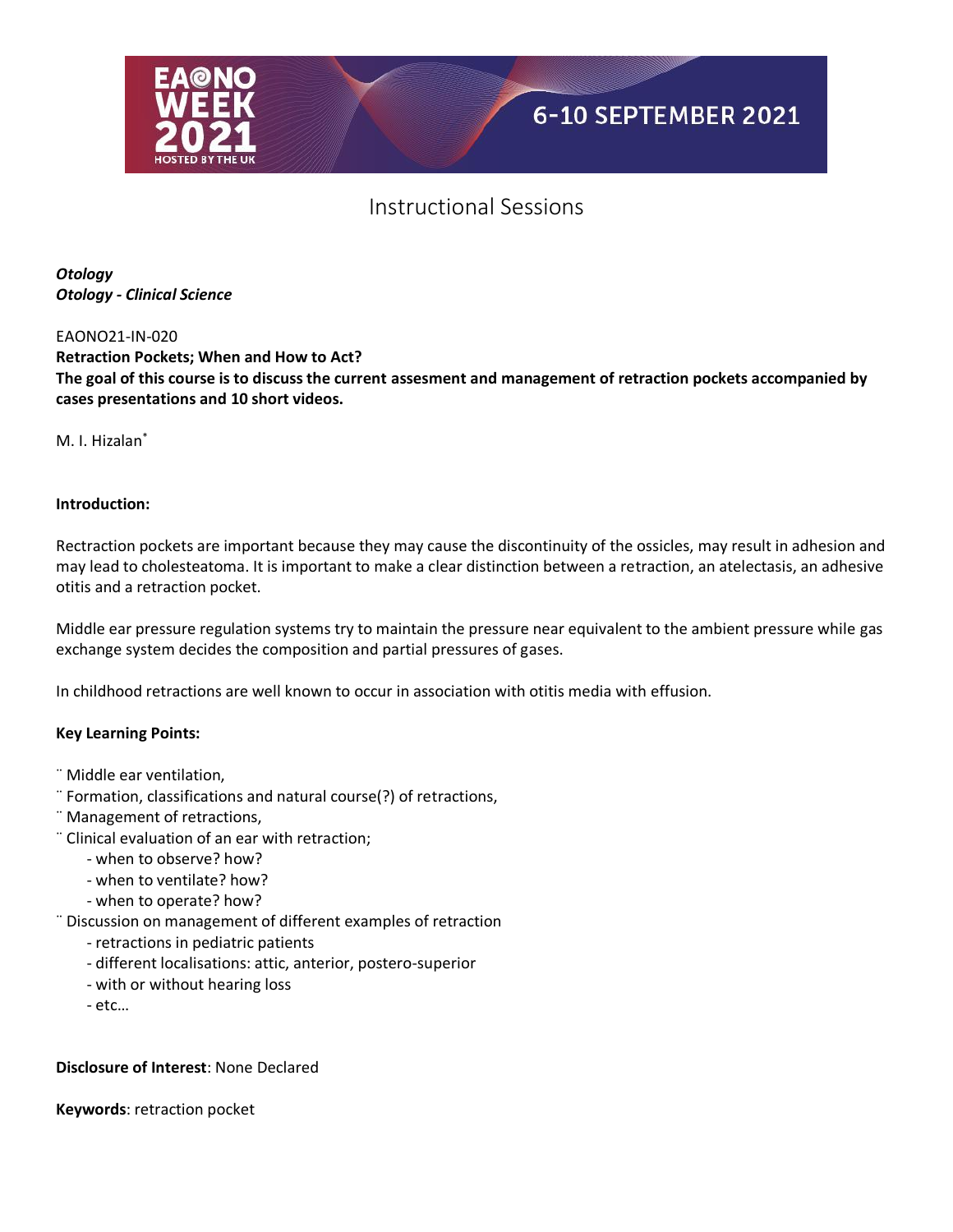

*Otology Otology – Clinical*

#### EAONO21-IN-021

### **Contemporary use of endoscopes for temporal bone pathologies: A progressive perspective from basics to multimodality**

## S. Mulazimoglu  $1, 1, 1$ , C. Meco  $12$

<sup>1</sup>Department of Otorhinolaryngology, Ankara University Faculty of Medicine, Ankara, Turkey, <sup>2</sup>Department of Otorhinolaryngology, Salzburg Paracelsus Medical University, Salzburg, Austria

**Introduction:** Through continuous advancement in endovision technologies and instrumentation that enable constant improvement in surgical techniques and skills, nowadays endoscopic procedures have become an important versatile powerful tool in our hands to feasibly improve outcomes while managing temporal bone pathologies. Although endoscopes were in use in otology and skull base surgery for many years, mostly complementing standard microscopic techniques, the currently achieved dynamic high-resolution, wide-angled close-up views, combined with dedicated instruments that allow single-handed endoscopic dissection let us effectively perform transcanal fully endoscopic approaches in appropriate cases. Additionally, when required in transmastoid or transtemporal approaches, endoscopes enable around the corner visualization beyond the reach of microscopes without the need to drill-out important structures, thus reduce morbidity and further minimize the reconstruction need. Moreover, for some temporal bone pathologies an anterior endoscopic approach might pose the best management option. In this course the versatile use of endoscopes in and around the temporal bone will be discussed in a case centered approach reflecting our experience. In a progressive manner from basics to multimodal utility, a broad perspective of endoscopic surgery with its limits will be given with practical tips and tricks, also reflecting decision-making process for optimal management of temporal bone pathologies.

**Key Learning Points:** - Basic concepts of endoscopic technique, sense of depth, safe dissection and avoidance of complications

 - Utility of pure transcanal endoscopic approach: from tympanoplasty, ossiculoplasty, stapes and cholesteatoma surgery to inner ear surgery

 - Enhancing transmastoid and transtempotal approaches with endoscopic techniques: seeking better outcomes while reducing morbidity

 - Anterior endoscopic approaches to petrous apex and infratemporal fossa: combining two worlds for the benefit of the patients

 - Emerging technologies and applications of endoscopic visualization, instrumentation and techniques that can further improve our management and success

### **Disclosure of Interest**: None Declared

**Keywords**: anterior approaches to temporal bone, endoscope assisted otologic approaches, transcanal endoscopic approach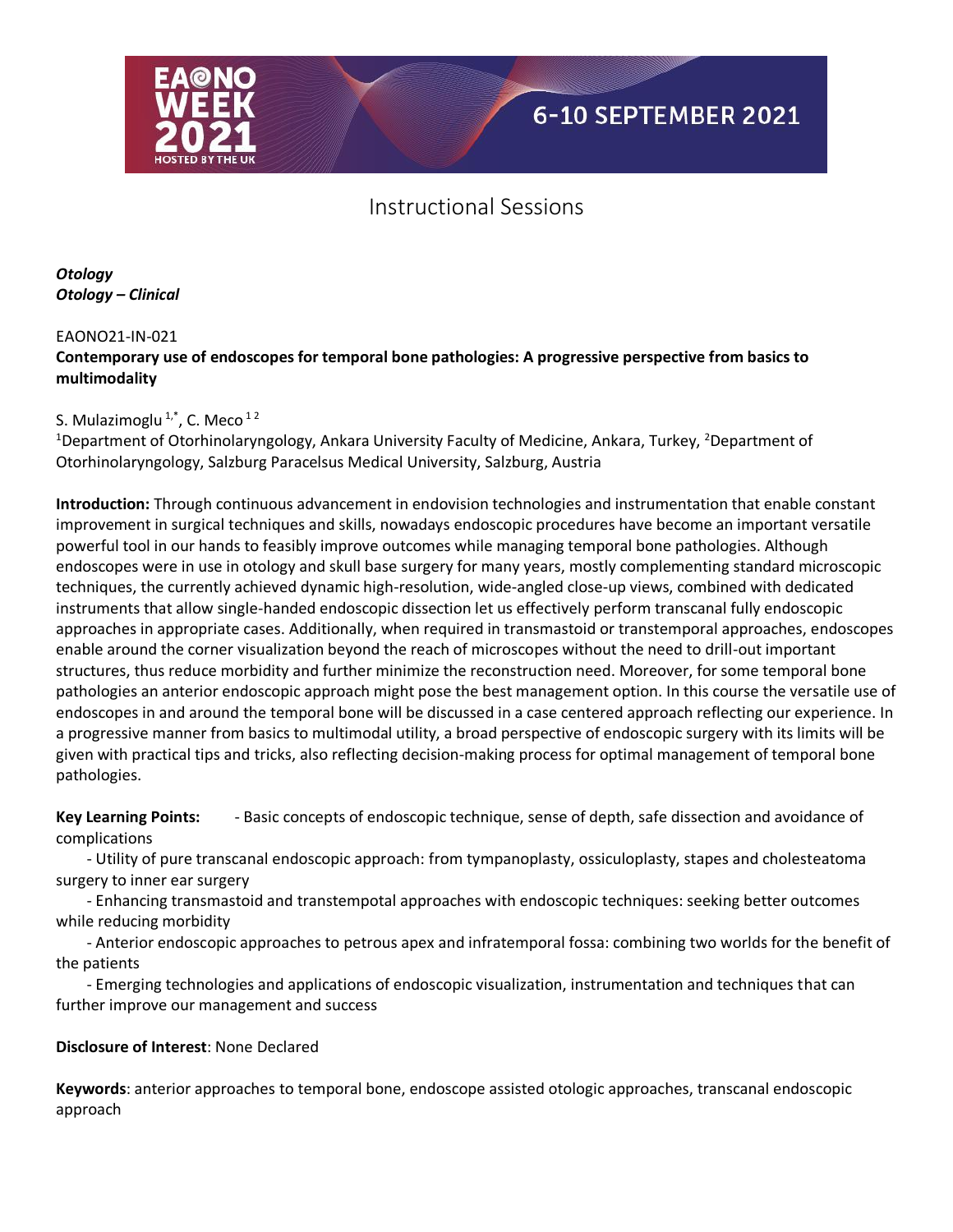

*Neuro Otology Neuro Otology - Clinical Science*

## EAONO21-IN-022 **Extended Retrolabyrinthine Approach & Intraoperative Neuromonitoring in Hearing Preservation Surgery**

H. C. R. Sass, P. Cayé-Thomasen<sup>\*</sup>

#### **Introduction:**

This session will present and discuss the extended retrolabyrinthine approach, commonly available neuromonitoring methods and introduce our experiences using a novel system for intraoperative near-real time monitoring of hearing. Brainstem Auditory Evoked Response and Cochlear Nerve Action Potential, which include Electrocochleography and Direct Eight Nerve Monitoring, are the most common neuromonitoring techniques used when performing hearing preservation surgery. A novel method, which records brainstem Dorsal cochlear Nucleus Action Potentials (DNAP), offers new cranial nerve identification and preservation possibilities during surgery. Hearing preservation data from our center, using the extended retrolabyrinthine approach alongside the novel DNAP system called the cerebellopontine angle master (CPA Master), will be presented and future perspectives discussed.

#### **Key Learning Points:**

In the extended retrolabyrinthine approach, the bone medial to the semicircular canals, subsequently posterior, inferior and superior to the internal auditory canal is removed. This allows for not only improved acces to the medial part of the internal auditory canal, but it allows for identification of the lower cranial nerves, which is of importance in relation to placement of the cochlear nerve monitoring electrode upon the brainstem.

A novel device called the cerebellopontine angle master (CPA Master) offers a new neurophysiological monitoring technique. The recording electrode is placed directly on the brainstem via the foramen of Luschka (equivalent to an auditory brainstem implant). A very important feature of this system is the unique option to map the localization of both the vestibular and the cochlear part of the VIIIth cranial nerve in its entire trajectory from the fundus of the inner ear canal to the root at the brainstem.

**Disclosure of Interest**: None Declared

**Keywords**: Neuromonitoring, neuro-otology, Skull base surgery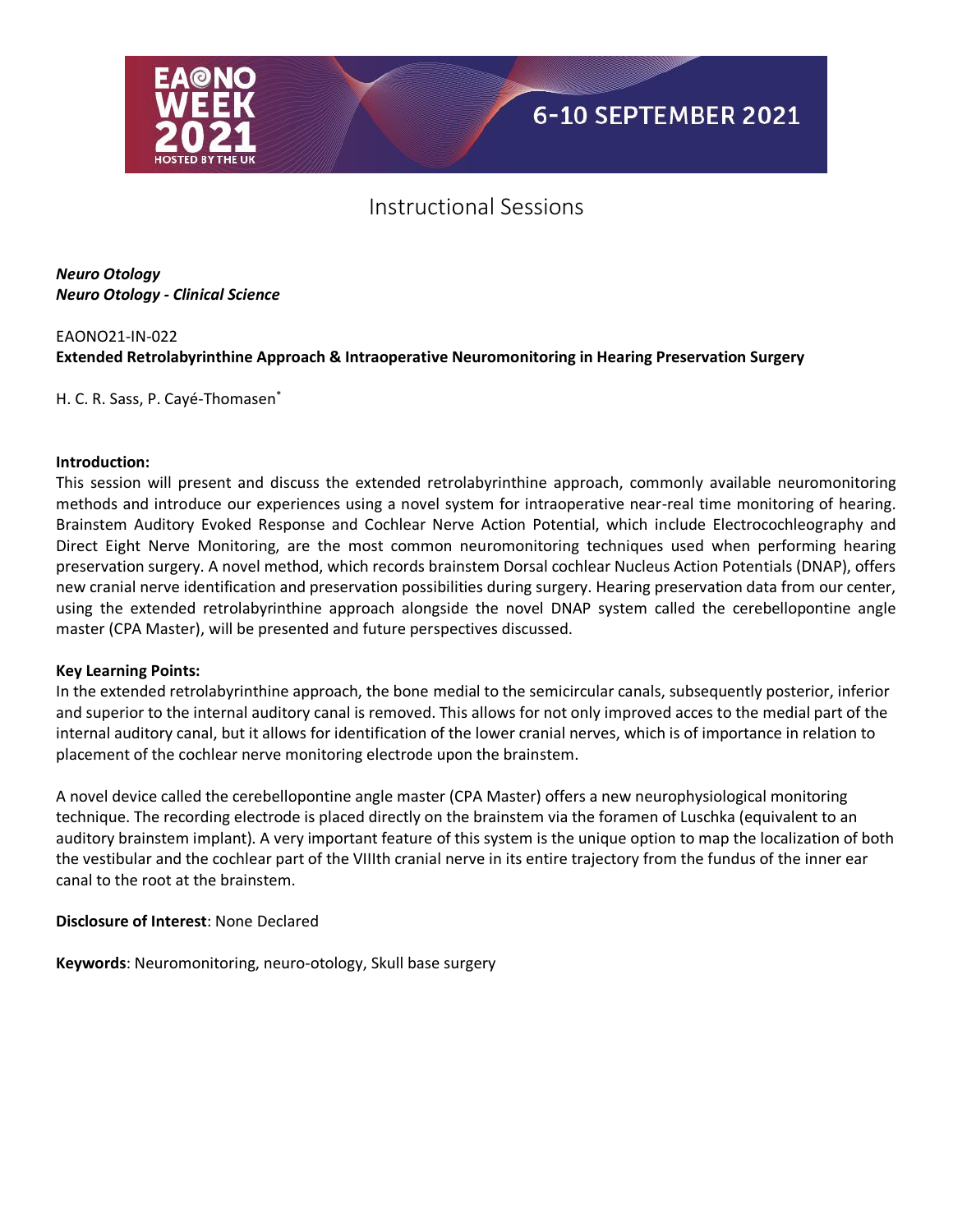

*Otology Otology – Clinical*

## EAONO21-IN-023 **Management of difficult ear cases with unfavourable anatomy through transcanal endoscopic ear approach**

### A. Ezzat  $1, 1, 1$ , M. Fiala  $2, 1$

<sup>1</sup>ENT, United Lincolnshire Hospitals NHS Trust, Lincoln, <sup>2</sup>ENT, Southampton University Hospital, Southampton, United Kingdom

**Introduction:** Recently we have used rigid ear endoscopes as a standard for otologic procedures. Aberration of the ear anatomy in the cases that need surgical intervention is considered a major challenge to the surgeons, which requires a clear access and exposure along with careful surgical approach. Our illustrative presentation will be showing how to deal with those cases as exposed facial nerve and dural, narrow external auditory canal and, others which need surgical intervention.

The aim is to share the experiences of the preference of transcanal endoscopic ear surgery (TEES) approach to deal with difficult primary and recurrent ear cases with restricted access due to abnormal anatomical conditions in addition to simplifying the orientation of its surgical steps.

From our experience TEES offers preference in operating primary and recurrent difficult ear cases by allowing perfect exposure of the ear anatomy which is difficult to deal with.

**Key Learning Points:** Educational objectives: To share the experiences of the preference of transcanal endoscopic ear surgery (TEES) approach to deal with difficult primary and recurrent ear cases in addition to simplifying the orientation of surgical steps of straightforward cases.

**Disclosure of Interest**: None Declared

**Keywords**: None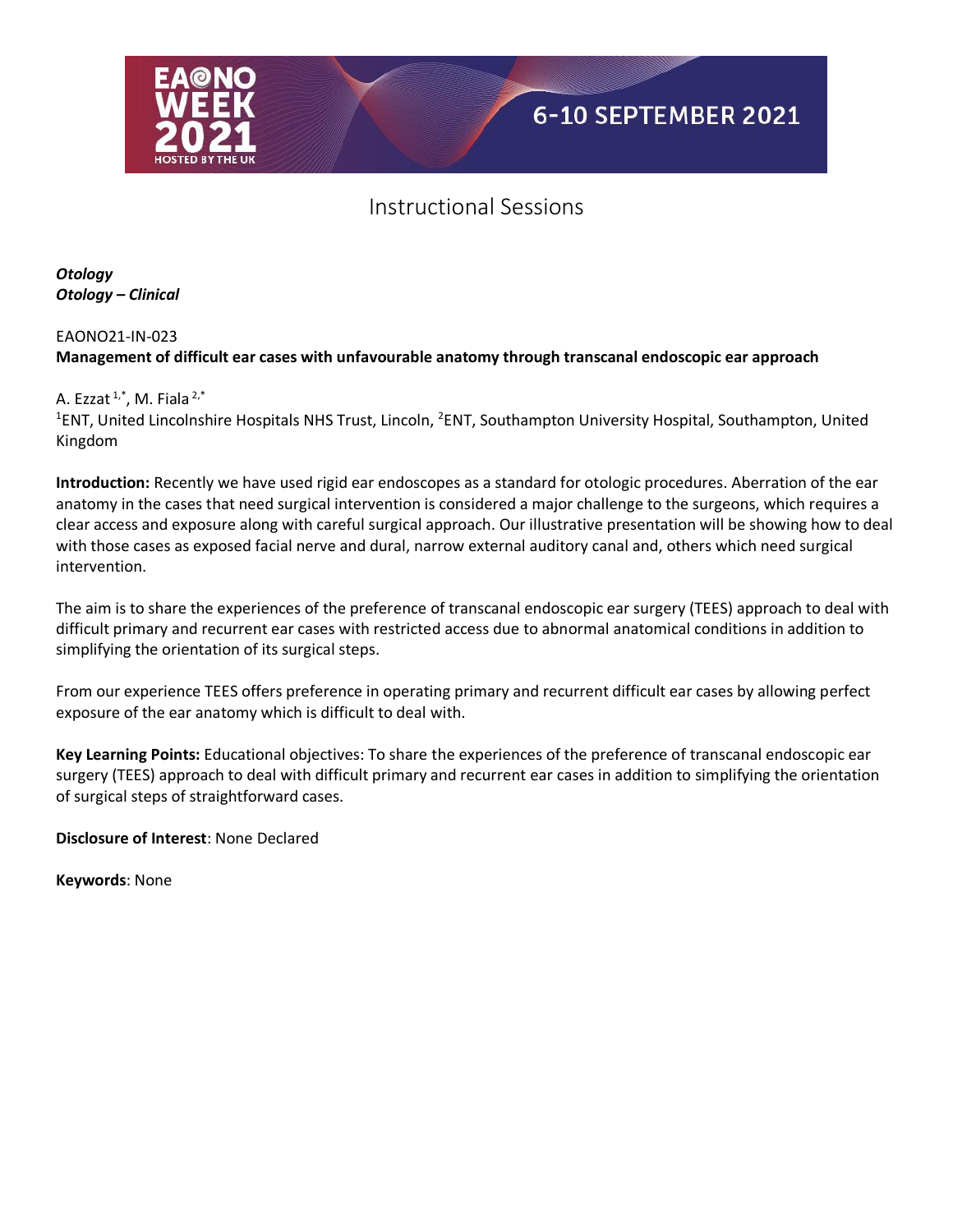

*Auditory Implants Auditory Implants - Clinical Science*

#### EAONO21-IN-024

### **How to design a mixed methods research: Our experience of designing a large scale randomised controlled trial on hearing rehabilitation of children and teenagers with bilateral cochlear implants in the UK**

#### D. Jiang  $1, 1$ <sup>\*</sup>, D. Vickers  $2$

<sup>1</sup>Hearing Implant Centre, Guy's and St. Thomas NHS foundation Trust, London, <sup>2</sup>Clinical Neurosciences, Cambridge University, Cambridge , United Kingdom

**Introduction:** Older children and teenagers with bilateral cochlear implants do not fulfil their potential due to poor sound localisation abilities and degraded speech-in-noise perception. These deficits jeopardise speech and language development, education, and social well-being. The lack of protocols for fitting bilateral cochlear implants, ecologically valid outcome measures, and resources for spatial-hearing training, contribute to these listening difficulties. Spatial hearing abilities develop over time with bilateral experience. A large body of research demonstrates that sound localisation can improve with training, underpinned by plasticity-driven changes in the auditory pathways for children and adults.

A group of clinicians, engineers, scientists with help of children and teenagers (public and patients involvement PPI) have developed a package of Virtual-Reality games (BEARS, Both EARS) to train spatial hearing in older children and teenagers with bilateral implants. We have put a programme together to evaluate this package. In this programme, we will use the "mixed methods research" approach whereby we collect and analyse both quantitative and qualitative data within the study. During the development phase (years 1 and 2), we will optimise BEARS using participatory design methods with a PPI Group as co-creators. Another group will inform the content of a qualitative topic guide for the clinical trial and define the Normalisation Process Theory elements for use in a Process Evaluation and for Scaling Up BEARS for mainstream use in the NHS. A clinician group will manualise the Usual Care Pathway. Additionally, the age-appropriate normal-hearing range will be determined for the new virtual spatial speech-in-noise measures. An existing bilateral hearing-specific quality of life measure and a tool for capturing healthcare resource usage will be adapted for older children and teenagers with bilateral implants for use in the clinical trial. In the trial phase (years 3, 4 and 5), we will recruit 384 children (8-16 years) with bilateral implants from 9 clinics across the UK. They will be randomly allocated to one of two groups: BEARS or Usual Care. Qualitative interviews will occur following the trial. Outcomes include spatial speech-in-noise measures, quality of life, resource use and perceived benefits. Assessors will be blind to group allocation. A Process Evaluation will evaluate the trial quality and the intervention engagement. A cost-utility analysis using trial data will be performed.

In this instructional session, we will take you through our journey of designing the project, from developing the logical model to forming the research collaboration, the rationale of using mixed methods research approach, pitfalls of design the large clinical research program.

**Key Learning Points:** The BEARS is a large scale clinical study program to determine whether the use of BEARS leads to improvements in everyday hearing for older children and teenagers with bilateral cochlear implants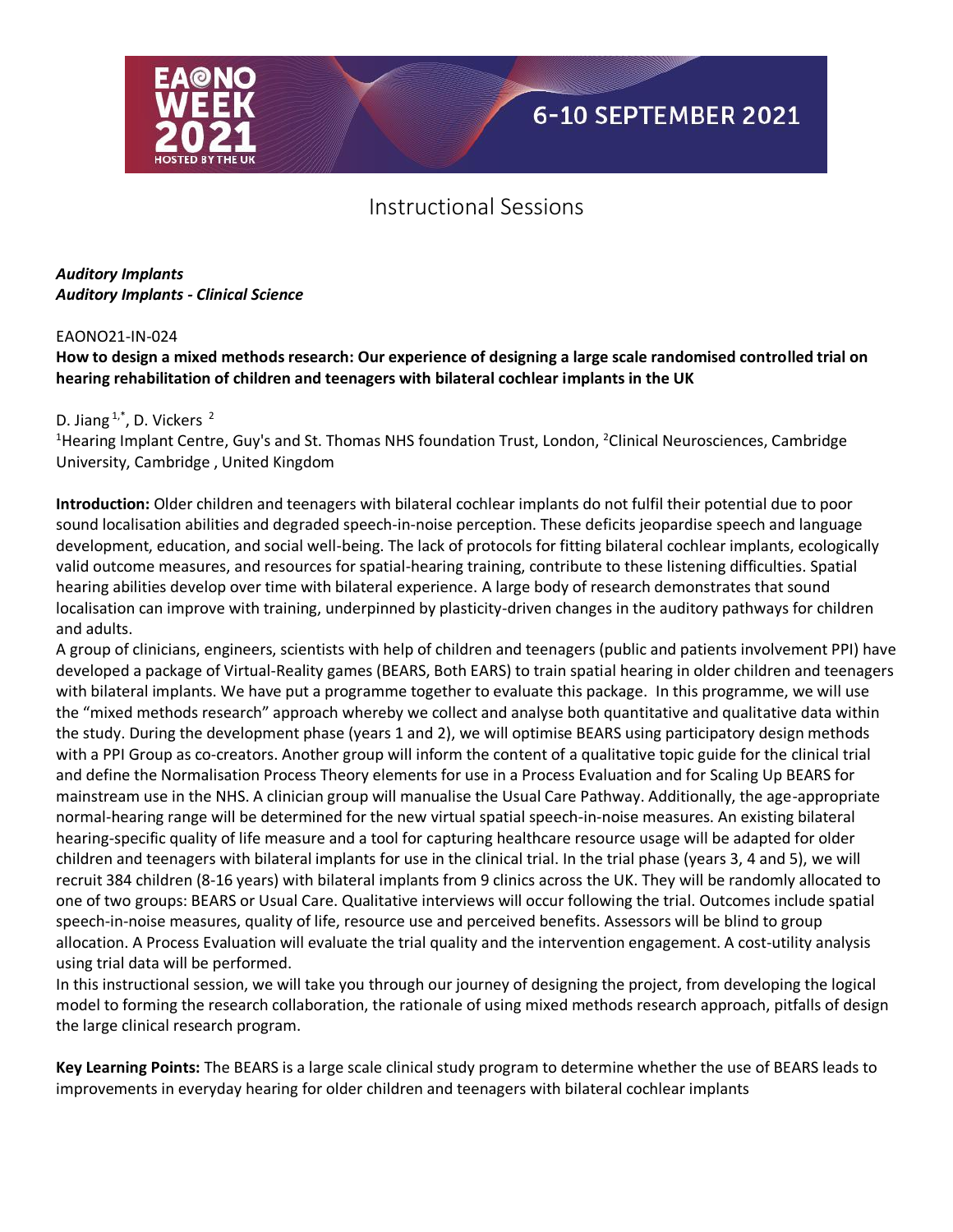

'Mixed methods' is a research approach whereby researchers collect and analyse both quantitative and qualitative data within the same study, it draws on potential strengths of both qualitative and quantitative methods Patient and public involvement should go beyond helping design the study and should play a role in all stages of the research cycle from identifying and prioritising research topics, through to monitoring and evaluation

### **Disclosure of Interest**: None Declared

**Keywords**: Bilateral Cochlear Implant, Mixed methods research, randomised controlled trial , Virtual reality in hearing rehabilitation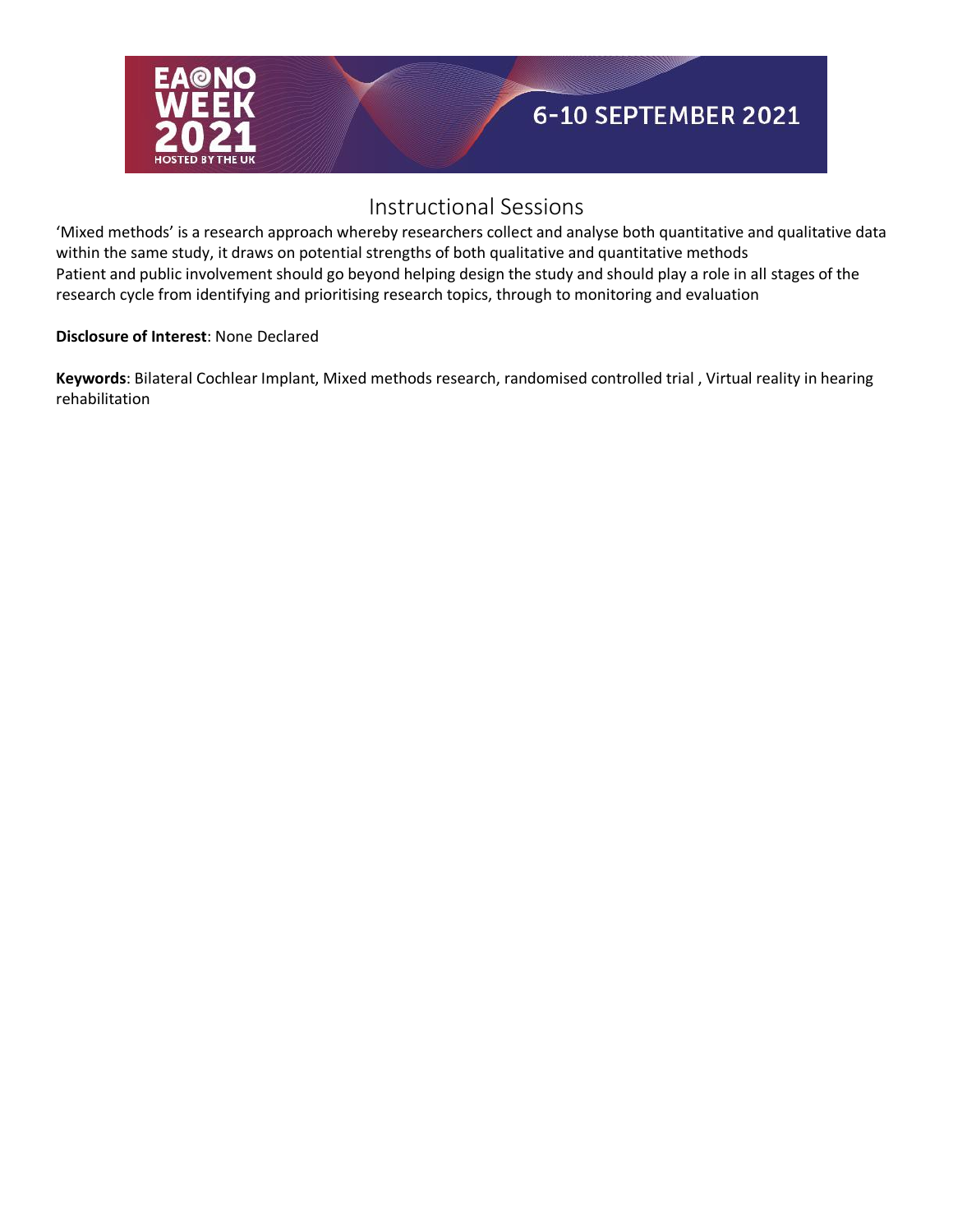

### *Auditory Implants Auditory Implants – Clinical*

### EAONO21-IN-025

### **Active Middle Ear Implants (AMI's) and Powerful Bone Conduction Devices (BCD's): clinical and audiological implications**

J. Mulder  $^1$ , C. Lanting  $^{2,*}$ 

<sup>1</sup>ENT, <sup>2</sup>Audiology, Radboud University Medical Center Nijmegen, Nijmegen, Netherlands

**Introduction:** In former times, patients with a sensorineural hearing loss or a mixed hearing loss could only be helped with a conventional (behind the ear) hearing aid. In cases of chronic otorrhoea, microtia, atresia of the external ear or external otitis no alternatives were available. The past decades however, these patients can also be helped with Per- and Transcutaneous Bone-Conduction Devices (BCD's) or Active Middle Ear implants (AMI's). Although both systems (AMI's and powerful BCD's) may be of great benefit in these patient groups, a comparison of the capabilities of the current generation devices has never been made.

In order to compare the clinical and audiological results and application criteria of AMI's and powerful BCD's, patients implanted with a Vibrant Soundbridge (MedEl) or a MET (Cochlear) were evaluated in the Active Middle Ear Implant Group. Patients with a Ponto Pro Power (Oticon Medical) were evaluated in the powerful Bone Conduction Device group. Of all patients pre- and postoperative air-conduction and bone-conduction thresholds were determined over the frequencies of 500, 1000, 2000, and 4000 Hz. Moreover speech recognition scores at conversational level (65 dB) were evaluated in addition to aided pure tone audiometry. All patients had to wear the device for at least one year. All devices overcome fully the air bone gap. On top of that, they also have the capability to provide extra amplification.

**Disclosure of Interest:** Jef Mulder: none declared Cris Lanting: consultant for ENT clinical

**Key Learning Points:** At the end of this instructional course, participants will be able to:

- present an overview of the available active middle ear implants and bone conduction devices

- recall the clinical and audiological indications for both devices

- make a choice between the different devices on the basis of retrospective analysis

### **Disclosure of Interest**: None Declared

**Keywords**: active middle ear implant, bone conduction device, mixed hearing loss, sensorineural hearing loss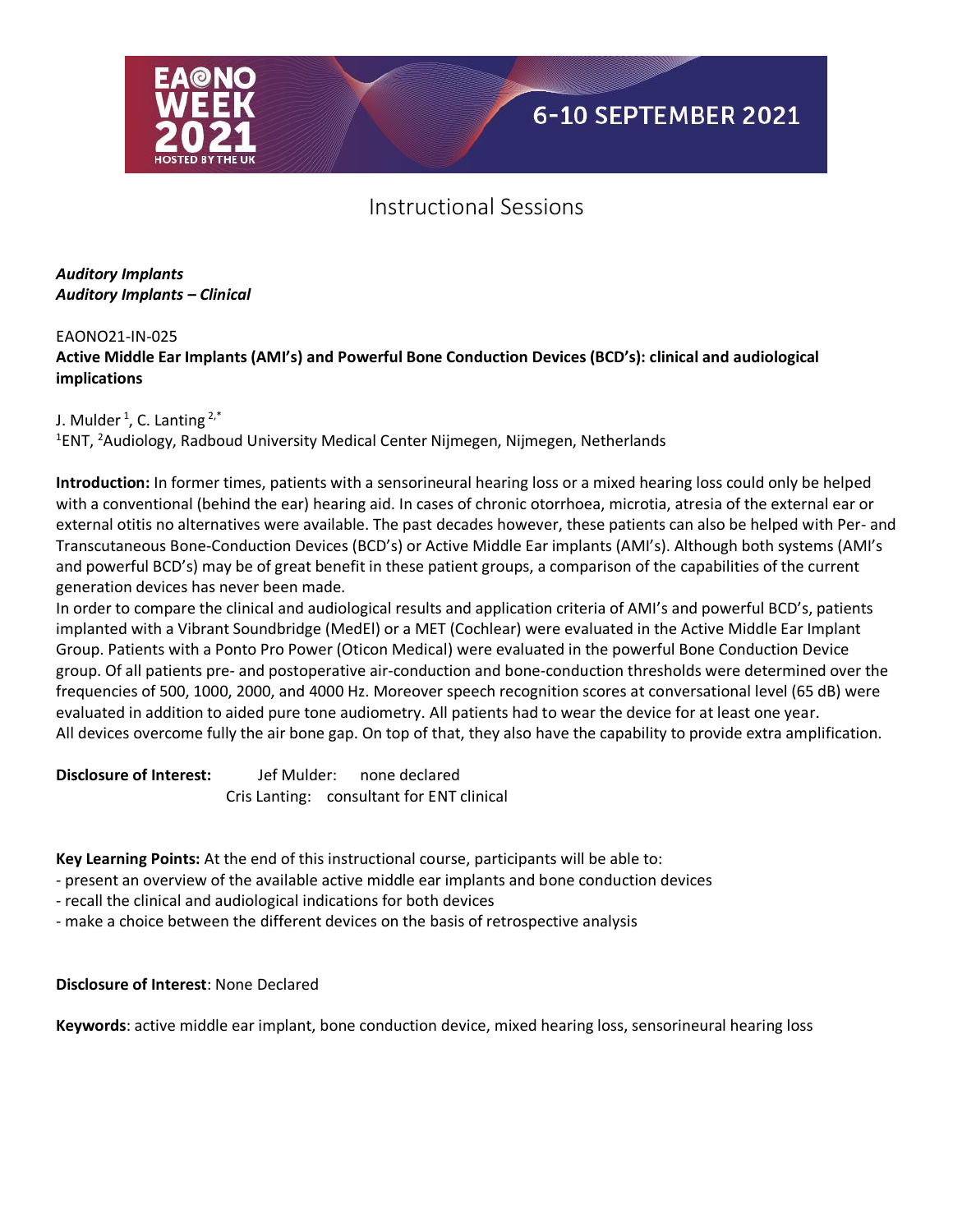

*Otology Otology – Clinical*

## EAONO21-IN-026 **Cholesteatoma surgery radical or functional, a scientific approach rather personal preference or experience**

### S. S. Hashmi $1, 1^*$ , A. Qayyum

1 ENT, Peterborough City Hospital, Peterborough, United Kingdom

**Introduction:** A number of surgical approaches have been described in the literature for the management of cholesteatoma e.g., Modified radical mastoidectomy with or without obliteration, atriotomy again with or with our reconstruction, combined approach tympanoplasty, and more recently endoscopic ear surgery etc. It has always remained controversial since last many decades that which approach is superior. Almost every otology platform debates on canal wall up vs canal wall down mastoidectomy. This put the trainee otologic surgeons in great confusion to which they should adopt to.

With the advent of more advanced surgical and imaging technologies, we believe it is the patient selection not merely the technique to predict the outcome. Hence, we present a scientific approach to address cholesteatoma rather personal preference or experience.

**Key Learning Points:** Every Cholesteatoma surgery should be customized for every individual according to

- Disease extent
- underlying etiology
- anatomy of temporal bone
- Available equipments
- Surgical expertise
- Misc Health care factors
- Misc Patient factors

Emerging otologic surgeons should learn different techniques and their appropriate and timely application

### **Disclosure of Interest**: None Declared

**Keywords**: Cholesteatoma, chronic suppurative otitis media, endoscopic ear surgery, mastoidectomy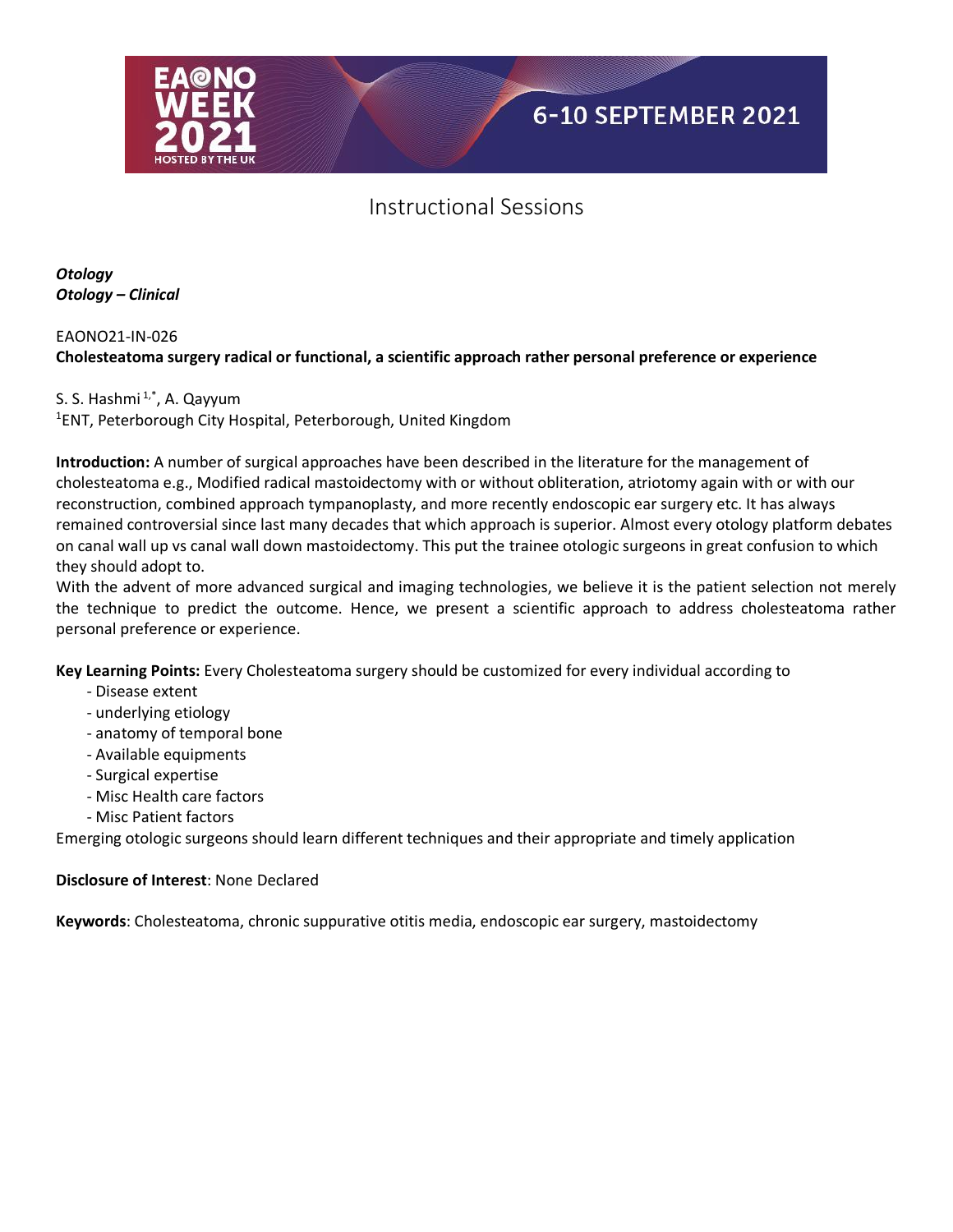

*Otology Otology – Clinical*

#### EAONO21-IN-027

**Management of Cholesteatoma of the Middle Ear; How to reduce recurrences/residuals? From endoscopy to mastoid obliteration**

D. Bernardeschi\*

**Introduction:** Based on advanced in imaging of middle ear cholesteatoma, the possibility of rehabilitation of open technique, and the use of the endoscope, the eternal debate on open/close technique should be overpassed. This course will define the surgical procedures tailored to the extension of cholesteatoma and the rationale of the obliteration of an open and closed technique, with special focus on the decrease in the rate of residual/recurrent cholesteatoma we experienced when adopting these techniques. This course will provide clinical cases of middle ear cholesteatoma treated with different techniques and the rationale of this approach, and also discussion on management of complications.

**Key Learning Points:** Understand the physiopathology of acquired cholesteatoma and how this should guide the surgical strategy

Clarify the concept of "adapted" technique to treat cholesteatomas of the middle ear

To elucidate the role of imaging in the post-operative follow-up

**Disclosure of Interest**: None Declared

**Keywords**: None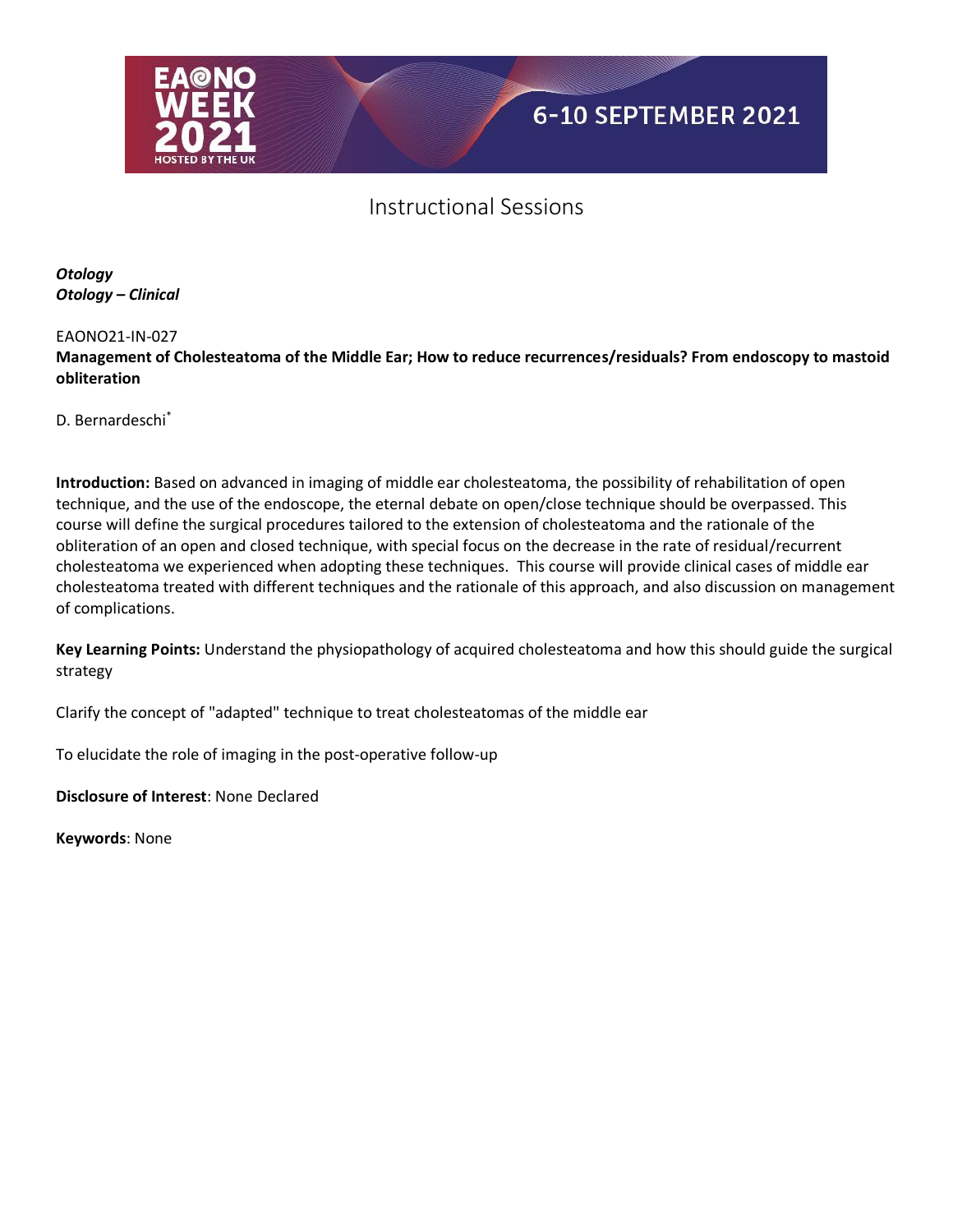

*Otology Otology – Clinical*

## EAONO21-IN-028 **Acute Otitis Media in 2021: Disease Management of the Late Post-Pneumococcal Conjugated Vaccine Years**

T. Marom\*

**Introduction:** Otitis media (OM) is a common childhood infection, and a leading cause for increased healthcare utilization, such as frequent office visits, repeated antibiotics prescriptions, and absence from school and parental work. Children with recurrent AOM episodes impose an additional burden, since they are frequently referred to be evaluated for possible hearing loss associated with chronic middle ear effusion and the need for tympanostomy tubes (TT) surgery. Four major efforts have been made to reduce OM burden: 1) publication of OM diagnosis and management guidelines for primary caregivers, 2) publication of indications for TT insertion, 3) introduction of effective new vaccines: pneumococcal conjugate vaccines, influenza and the new-coming RSV vaccine, and 4) educational and teaching activities. These interventions changed the management of OM in ambulatory care and also the presentation of advanced/refractory OM cases and associated complications, such as mastoiditis. Despite the call to adopt a 'watchful waiting' approach in most mild-moderate OM cases, antibiotics administration rates are still high, and in many cases, unnecessary. The bacterial changes have also resulted in the decrease of pneumococcal-OM and a concomitant increase in H. influenzae-OM. The latter infections have a higher rate of treatment failure, due to the production of betalactamases. A future switch of the first line therapy for OM from amoxicillin to amoxicillin/clavulanic acid is now under consideration.

**Key Learning Points:** 1. To review major interventions aimed to reduce otitis media (OM) burden: OM diagnosis and management guidelines, tympanostomy tubes insertion guidelines, vaccines (pneumococcal conjugate vaccines, influenza, RSV) and continuous medical educational activities.

2. To review time trends in antibiotics treatment policy, in light of local bacteriology and antibiotic resistance patterns.

**Disclosure of Interest**: None Declared

**Keywords**: Otitis Media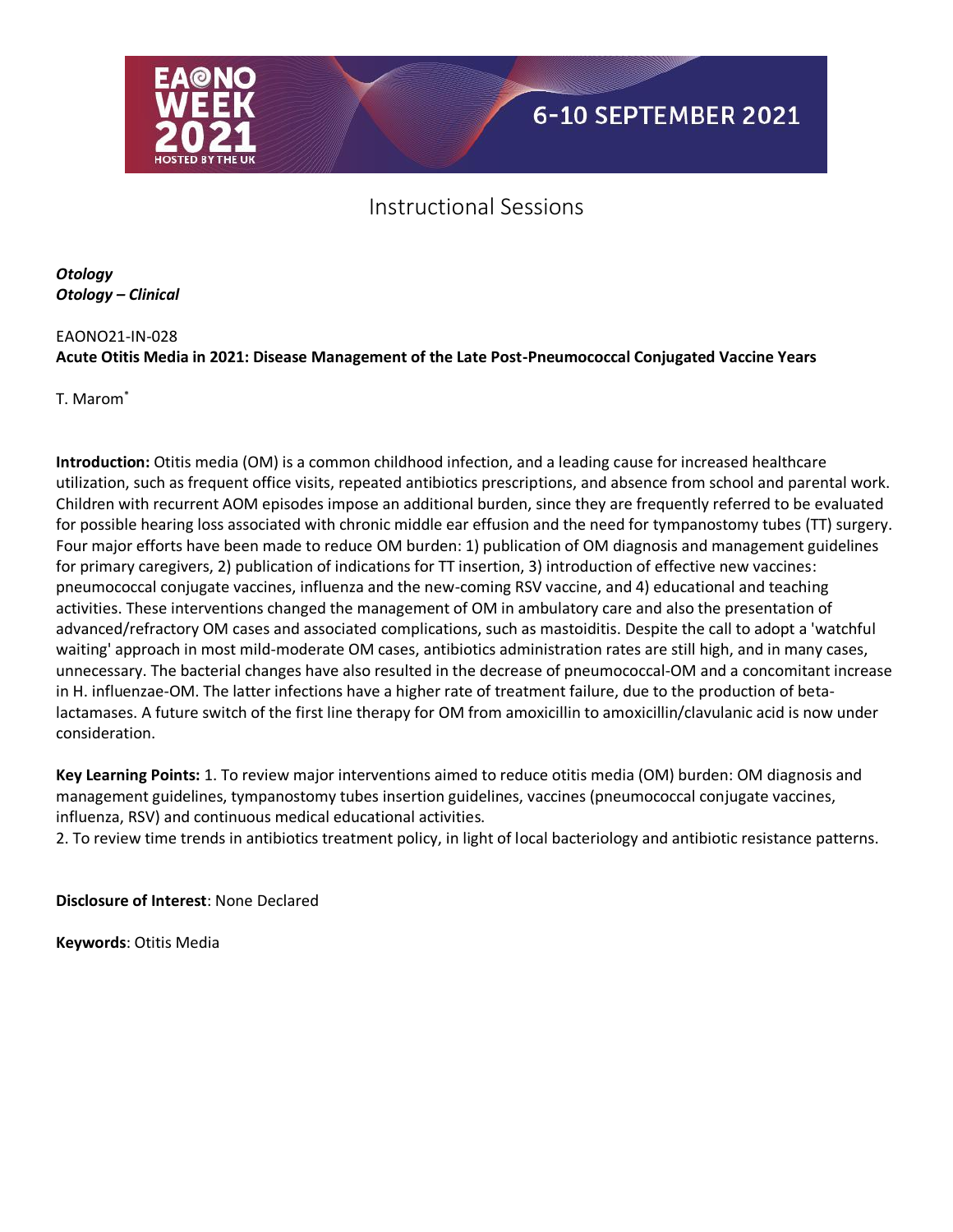

*Otology Otology – Clinical*

EAONO21-IN-030 **Tuberculosis of the ear** 

E. Oymak\*

### **Introduction:**

The tuberculosis of the ear is an uncommon condition and has been said to be the rarest form of localized and extrapulmonary tuberculosis which mostly presented in undeveloped countries. On the other hand, it is the most frequent disease of tuberculosis etiology seen by otolaryngologists. Taking these into consideration, it is hard to diagnose the tuberculosis of the ear due to its low incidence and the high possibility of misdiagnose with the other infectious diseases of the ear. Delay in initiating therapy may conclude in critical complications such as hearing loss, ear discharge, early destruction of the middle ear, labyrinthitis and facial paralysis. In this presentation, it is aimed to raise awareness of middle ear tuberculosis, and to consider tuberculosis in the differential diagnosis of chronic otitis media with complications by reporting a case of middle ear tuberculosis in a 67-year-old patient presenting with facial paralysis and left ear discharge.

#### **Key Learning Points:**

The tuberculosis of the ear is an uncommon condition and has been said to be the rarest form of localized and extrapulmonary tuberculosis which mostly presented in undeveloped countries. On the other hand, it is the most frequent disease of tuberculosis etiology seen by otolaryngologists. Taking these into consideration, it is hard to diagnose the tuberculosis of the ear due to its low incidence and the high possibility of misdiagnose with the other infectious diseases of the ear. Delay in initiating therapy may conclude in critical complications such as hearing loss, ear discharge, early destruction of the middle ear, labyrinthitis and facial paralysis. In this presentation, it is aimed to raise awareness of middle ear tuberculosis, and to consider tuberculosis in the differential diagnosis of chronic otitis media with complications by reporting a case of middle ear tuberculosis in a 67-year-old patient presenting with facial paralysis and left ear discharge.

**Disclosure of Interest**: None Declared

**Keywords**: None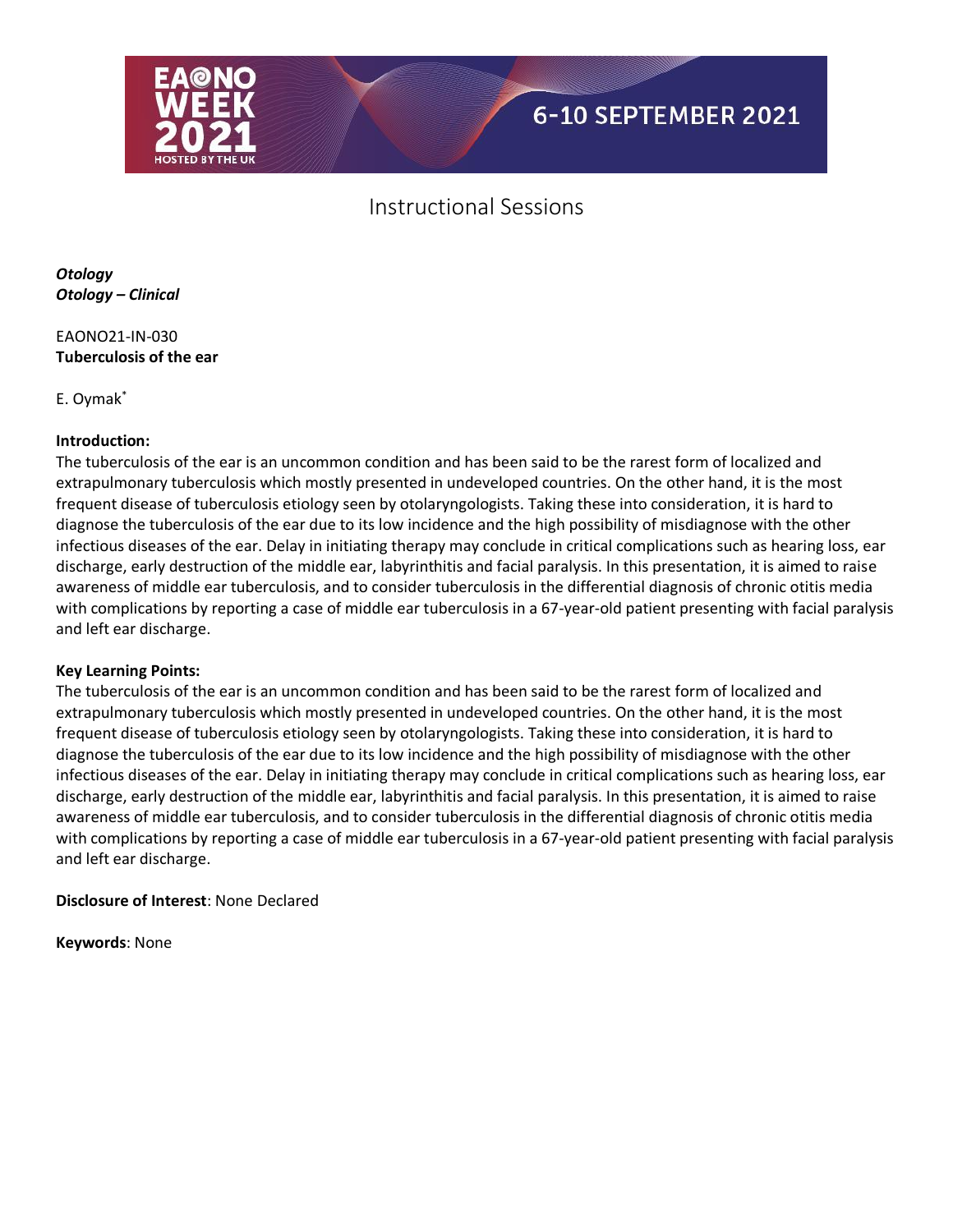

*Otology Otology – Clinical*

EAONO21-IN-031 **Revision stapes surgery: How to do it safely and achieve the best hearing results - a practical exposition** J. Lavy  $1, x^*$ , N. Mehta  $1$ 

<sup>1</sup>Royal National ENT Hospital, London, United Kingdom

**Introduction:** The range of hearing outcomes in revision stapes surgery can be huge. Availability of lasers, modern piston design and bone cements have revolutionised this branch of otologic surgery. Careful attention to the history plays a crucial role in the assessment of these patients as does preparedness for whatever eventuality is found at surgery. THe senior author has an experience of over 2500 primary and revision stapes surgeries and will outline a systematic approach to the management of this group of patients

**Key Learning Points:** Assessment and management of the patients with residual/recurrent conductive hearing loss following primary stapes surgery

**Disclosure of Interest**: None Declared

**Keywords**: Otosclerosis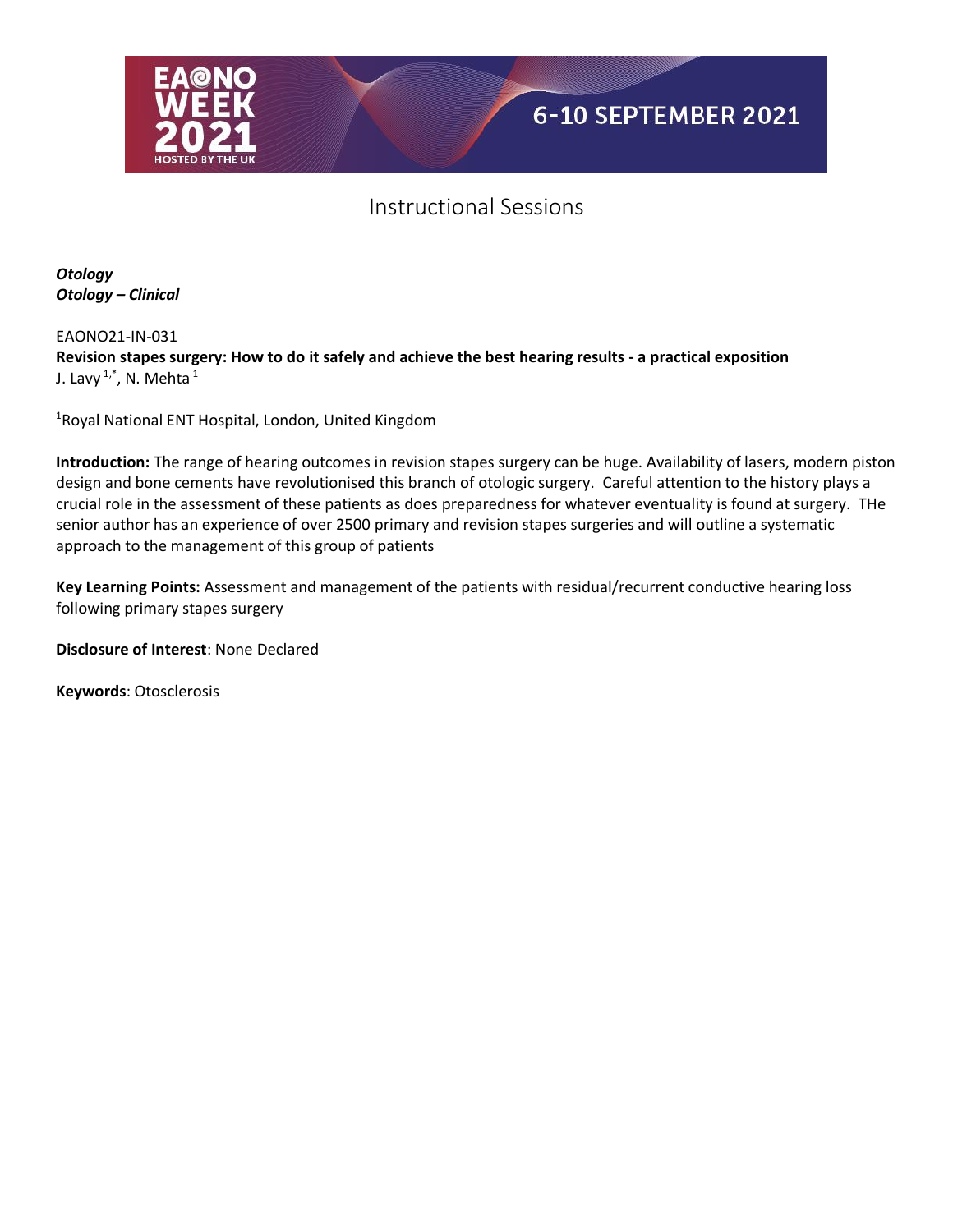

### *Auditory Implants Auditory Implants - Clinical Science*

#### EAONO21-IN-032

## **Bone Anchored Hearing Implants - A Journey from Past to Current Practice, and Into Future Perspective**

### M. Hol  $^{123,*}$ , E. Teunissen <sup>4</sup> and Radboudumc & UMCG BI teams

<sup>1</sup>Otorhinolaryngology/Head and Neck Surgery, University Medical Center Groningen, Groningen, <sup>2</sup>Research School of Behavioral Neurosciences, Graduate School of Medical Sciences, University of Groningen, <sup>3</sup>Otorhinolaryngology/Head and Neck Surgery, Radboudumc, <sup>4</sup>Otorhinolaryngology/Head and Neck Surgery, Radboud University Medical Center, Nijmegen, Netherlands

**Introduction:** The bone-anchored hearing implant (BAHI), introduced in 1977 and in clinical use since the 80s', ensures hearing rehabilitation in patients with hearing loss whose hearing cannot be restored by conventional hearing aids or middle ear surgery. To achieve firm anchoring of the implant in the mastoid bone combined with low soft tissue-related complications postoperatively, several surgical techniques and implant designs were introduced, used and evaluated over the past decades. In addition to the surgical techniques and implant designs, the bone conduction devices (BCD)s itself have had undergone a transformation as well – and are transforming still.

In this instructional session we would like to take the EAONO-participants on a journey into the past and current practice of the BAHI, the different types of BAHI surgery, and the associated BCD. Furthermore, we would like to show the attendants a glimpse of the promising future of these implants, implanting techniques and devices. Inventions – and their outcomes – that will pass review during the instructional session include the different fixture and abutment designs over time, such as the 'wide diameter implant', the variety of abutment lengths, and the transcutaneous implants. Surgical techniques that will be presented include the Nijmegen linear incision technique with tissue reduction / preservation (LIT-TR / LIT-TP), different punch techniques such as the Minimally Invasive Ponto Surgery (MIPS) technique, and 1-stage surgery in very young (4-9 years) children. Lastly, we will give a look into the future of the BAHI. With the clinical outcomes of more than 2,000 implants that were placed in our BAHI-specialized tertiary referral center between 1988 and now, and the ability of collecting data on more than 1,800 of these implants, we can give a clear and scientific picture of the past, present and the future of BAHI-care.

**Key Learning Points:** Show the differences between BAHIs, implant techniques and BCDs over time and advise when to use which implant, technique and/or device in current practice.

**Disclosure of Interest**: None Declared

**Keywords**: bone conduction implants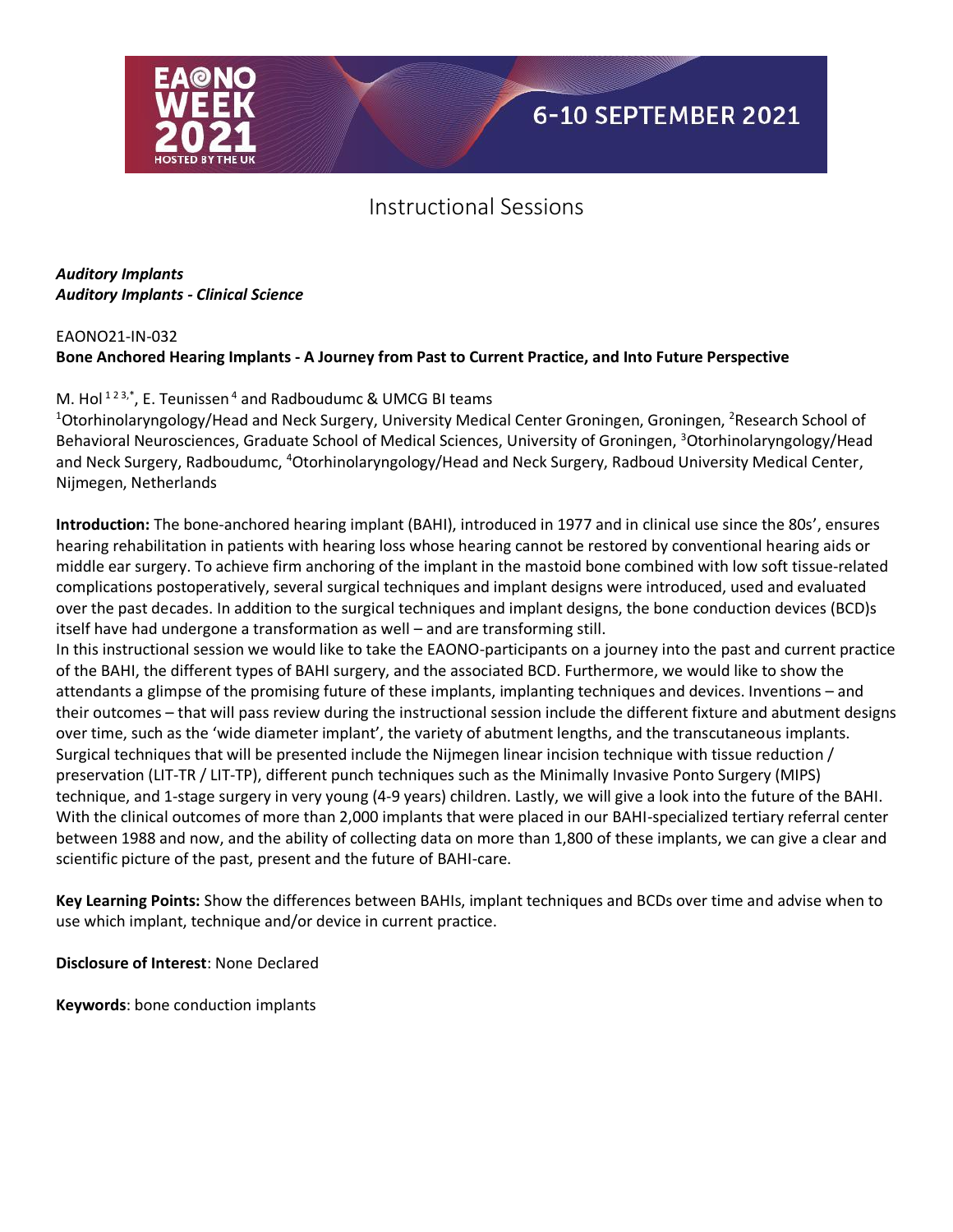

*Otology Otology - Basic Science*

## EAONO21-IN-033 **Current understanding of the otosclerosis pathophysiology and its relevance to possible pharmacotherapy**

## M. Rudic<sup>1</sup>, A. Herman<sup>1,\*</sup>

1 ENT, Stockport NHS Foundation Trust , Stockport, United Kingdom

**Introduction:** Otosclerosis (localised bone dysplasia) is a primary disease of the human otic (labyrinthine) capsule and stapes footplate. It is predominantly a Caucasian disease correlating well with their geographical distribution throughout the world and with the mean prevalence estimated at 3/1000. The clinical presentation is mainly conductive hearing loss, but if otosclerotic lesions involve cochlear part of the otic capsule, it can cause progressive sensorineural hearing loss as well as tinnitus and vertigo. Symptoms usually occur in the late third decade of life although the shift in onset toward later age has been reported. Bilateral form of the disease is present in almost 80% of the cases. The course and progression of otosclerosis are very variable but hormonal factors during pregnancy and menopause have been linked with the disease progression. Histological otosclerosis refers to a disease process without clinical symptoms, discovered only on routine sectioning of the temporal bone. Its prevalence is estimated at around 8-11% in the general population. There are three forms of histological lesions: otosponigosis, transitional phase, and final otosclerosis. Otospongiosis is an early active phase with presence of histiocytes, osteoblasts and osteoclasts which absorb the bone around the preexisting blood vessels. As osteoblast get involved, these areas become more rich in ground substance and deficient in the nature collagen, resulting in the formation of a new more spongy bone. The later phase (otosclerosis) is characterised by formation of denser, more sclerotic bone in the areas of the previous bony resorption. The process begins in the endochondral bone. As the spongiosis and sclerosis continue, the endosteal and periosteal layers also become more involved.

Despite intensive research, the pathophysiology of otosclerosis is still not fully understood. Current understanding is that otosclerosis is a complex disease with involvement of different environmental, genetic and other etiological factors such as human leukocyte antigen (HLA), autoimmunity, persistent measles virus infection, inflammation, hormonal factors (i.e. Renin-Angiotensin-Aldosteron System) and oxidative stress. Currently, the surgical replacement of stapes (stapedotomy) remains the best possible treatment option. This procedure can improve the conductive hearing loss component, but it does not stop the disease progression. Although typical otosclerotic predilection sites in more than 90 % of cases are area anterior to the oval window (fissula ante fenestram) and stapes footplate, recent studies suggest a possible more general bone metabolism involvement. Therefore, different pharmacological agents able to interfere with the bone metabolism processes have been investigated for possible treatment of otosclerosis. They include: sodium fluoride, bisphosphonates, bioflavonoids, vitamins A and D, steroidal and non steroidal antiinflammatory drugs, as well as immunosuppressants and targeted biological factors like anti Tumor-Necrosis-Factoralpha, osteoprotegrin and anti osteoporotic targeting therapies and antiviral drugs.

**Key Learning Points:** The objective of this study was to analyse different etiological factors studied so far in otosclerosis pathophysiology and discuss and review most recent findings and possible new research pathways with its relevance to pharmacotherapy.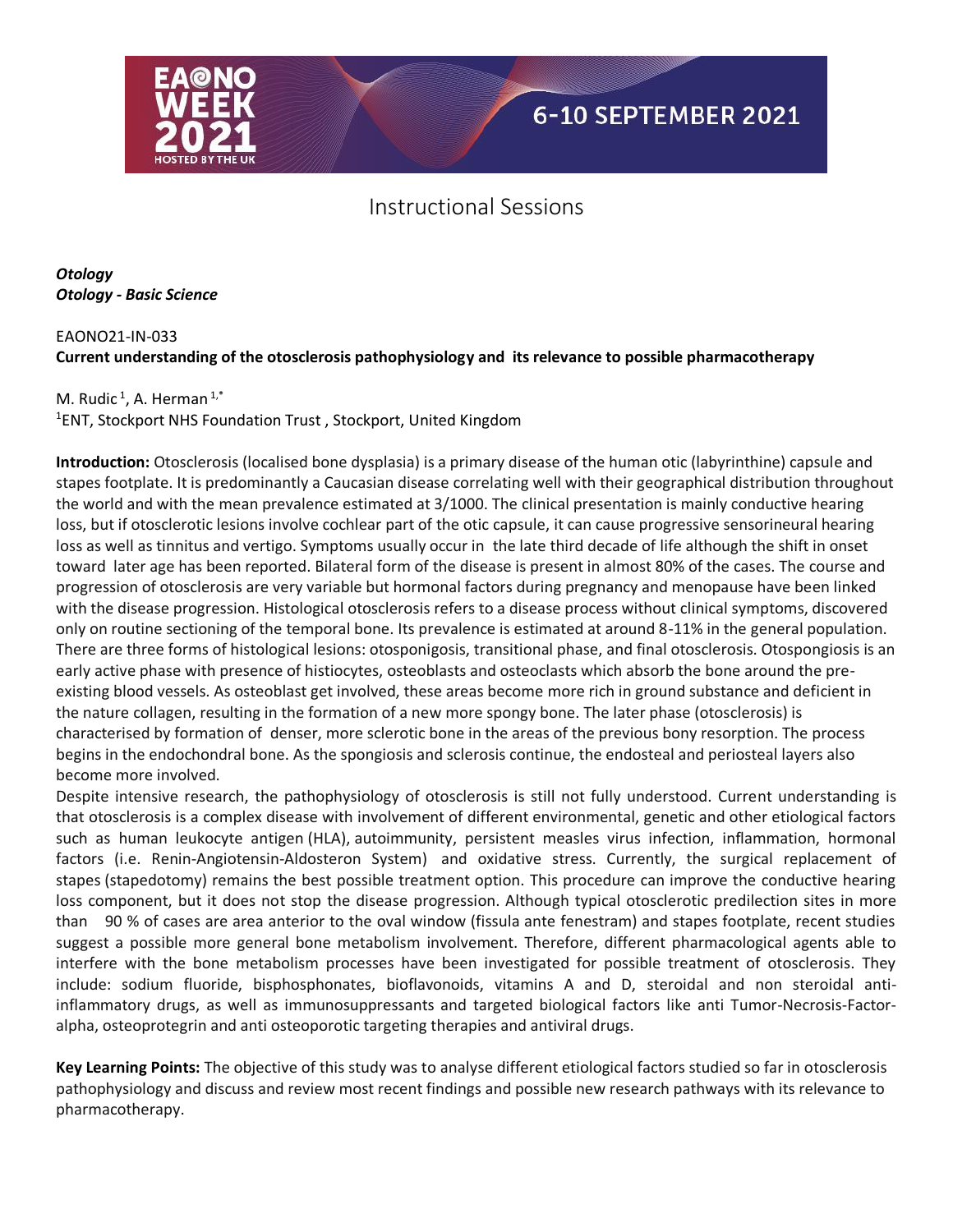

**Disclosure of Interest**: None Declared

**Keywords**: Bone metabolism, Otosclerosis, Pathophysiology, Pharmacotherapy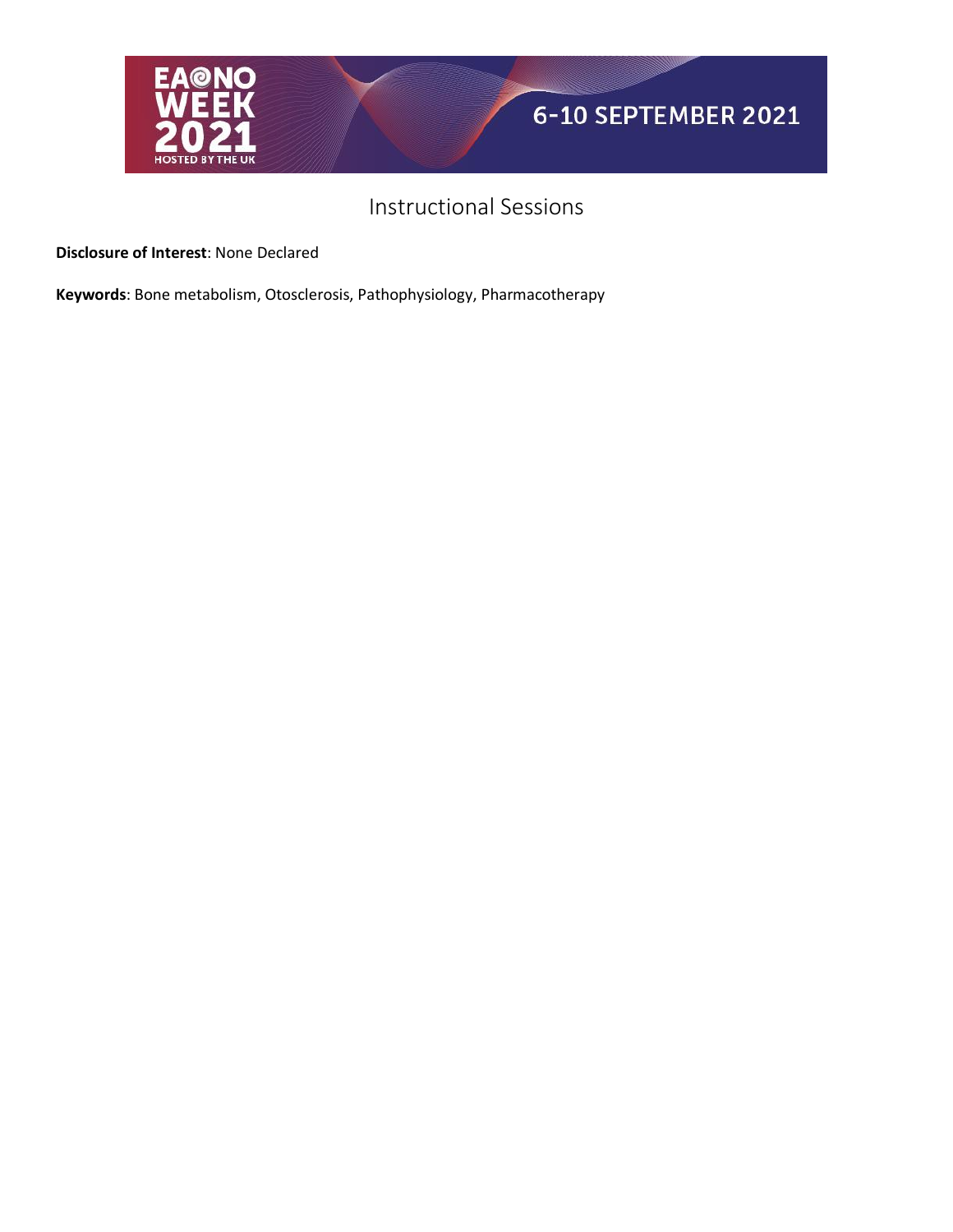

*Otology Otology – Clinical*

### EAONO21-IN-034

**Serum Galectin -3 and α-1-Acid glycoprotein Levels in Diagnosis and Prognosis of Idiopathic Sudden Sensorineural Hearing Loss**

M. Basaran  $1^*$ , H. Arslan  $^2$ , T. Candar  $^3$ 

<sup>1</sup>Otorhinolaryngology, Kafkas University, Kars, <sup>2</sup>Otorhinolaryngology, Diskapi Yildirim Beyazit Research and Training Hospital, <sup>3</sup>Biochemistry, Ufuk University, Ankara, Turkey

### **Introduction**

Idiopathic sudden sensorineural hearing loss (ISSNHL) is an otologic emergency which etiopathogenesis is still unknown. As many disorders are blamed to be the cause, different treatment modalities are used without any certainty to cure. The aim of this study is to analyze whether there is correlation between serum  $\alpha$ -1-acid glycoprotein (AGP) and galectin-3 levels with ISSNHL and prognosis of ISSNHL.

**Key Learning Points:** Galectin-3 is an important biomarker for patients with ISSNHL. Patients with high serum galectin-3 levels come across with unresponsiveness to standard therapy. Serum AGP level is not a predictive for ISSNHL.

**Disclosure of Interest**: None Declared

**Keywords**: Galectin, Idiopathic Sudden Sensorineural Hearing Loss, Sensorineural Hearing Loss, α -1-Acid glycoprotein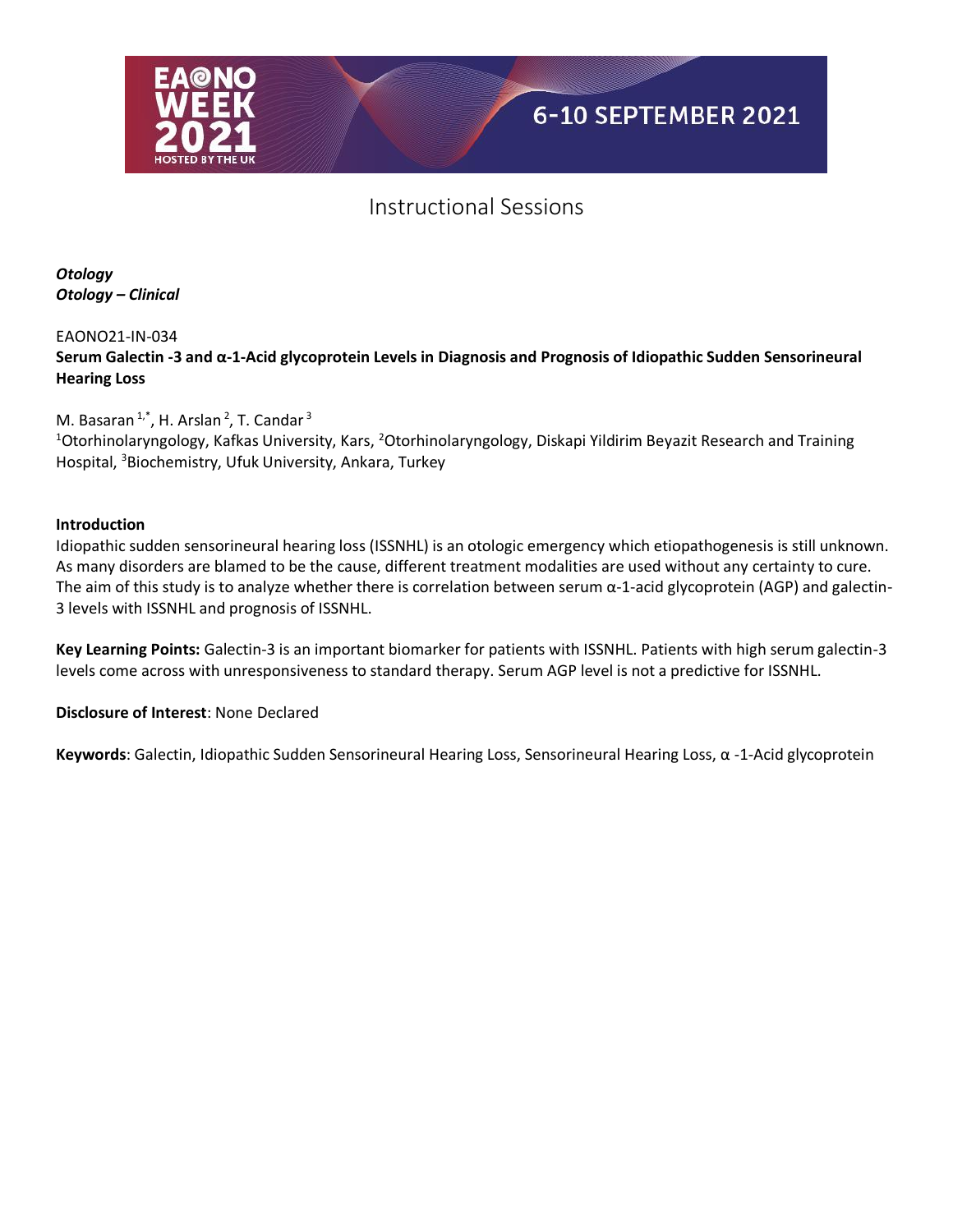

*Otology*

### EAONO21-IN-035 **Management of major earmalformations**

T. Somers  $12,*$ 

<sup>1</sup>Department of ENT-HNS, Sint Augustinus Hospital, Antwerp, <sup>2</sup>University Dept of Oto-rhino-laryngology, UCL, Brussels, Belgium

**Introduction:** In this course the different therapeutic options are presented when dealing with major earmalformations. In unilateral cases priority is given to the esthetic aspect, although the hearing rehabilitation might be important in some cases. In bilateral cases however early hearing rehabilitation is required, and the esthetic aspects receive later but also important attention. The different therapeutic functional options are reviewed in detail and commented: canal-plasty, hearing aids, bone anchored hearing devices, implantable hearing aids. The pros and contras of the different options are presented. The different esthetic options are also reviewed and described in detail: the adaptation of an auricular prosthesis and the auricular reconstruction using ribcartilage (or medpore). Surgical aspects, tips and tricks in reconstructive ear surgery are presented. The advantages and disadvantages of the different options are reviewed and results in over 30 years of experience in this difficult but fascinating domain are presented.

**Key Learning Points:** Management of major ear-malformation should be centralized in clinical units dealing with a sufficient work-load of cases and dedicated expertise.

**Disclosure of Interest**: None Declared

**Keywords**: None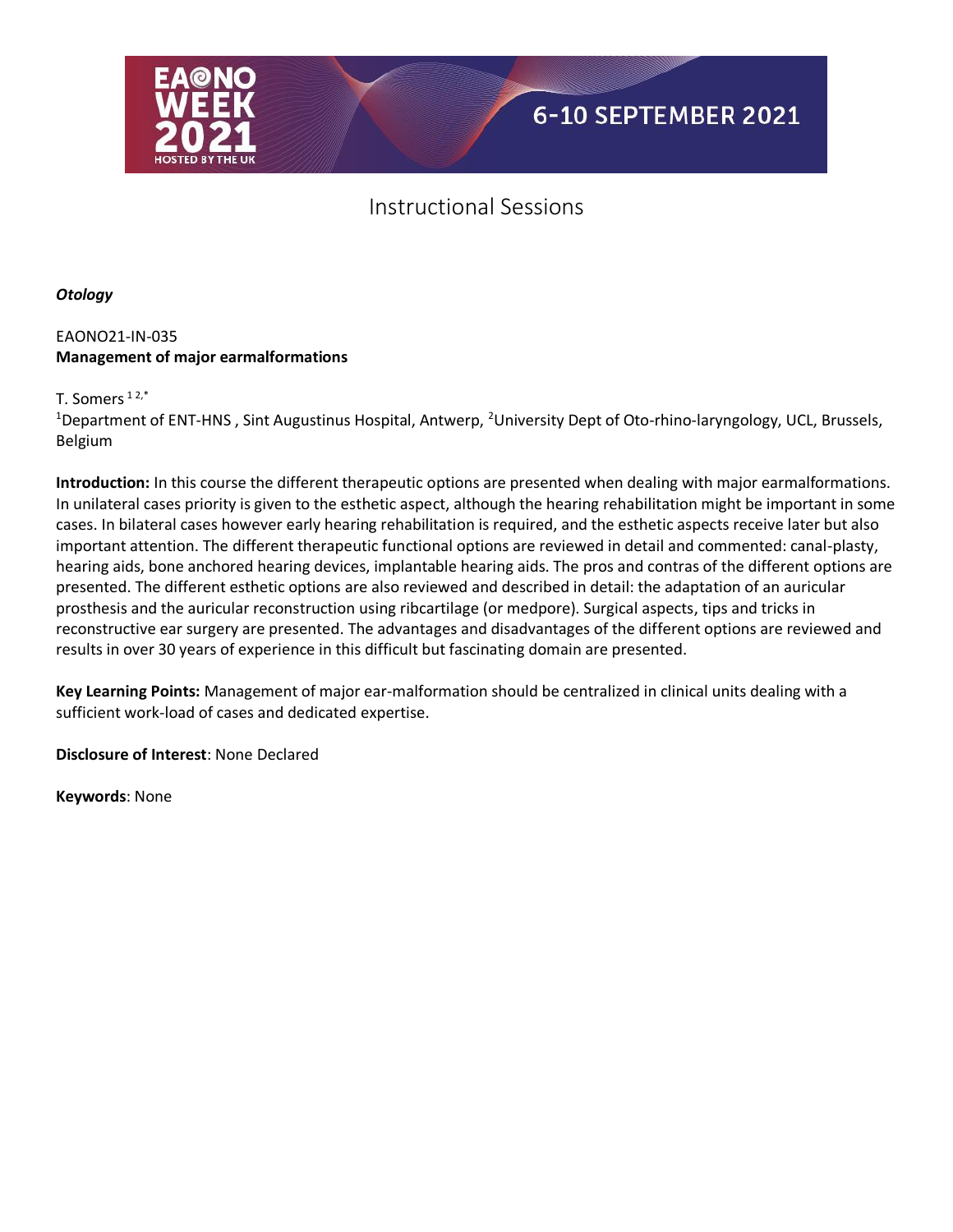

### EAONO21-IN-036 **Surgery for vestibular pathologies**

Authors: Nathalie Peeters and Andrzej Zarowski European Institute for Otorhinolaryngology, Antwerp, Belgium

This instructional course describes the changes in the approach to the treatment of chosen common vestibular pathologies including the dehiscences of semicircular canals and untractable canalolithiasis, the spontaneous perilymphatic fistula (sPLRF), Menière's disease (MD), Large Vestibular Aquaduct Syndrome(LVAS) and bilateral vestibular areflexia. The authors share their experience with surgical treatment of these vestibular pathologies. Every technique is illustrated with the surgical video.

**Key Learning Points:** to demonstrate how accurate radiological and audiological diagnostics together with the new technological developments allow for re-appearance/revival of surgical techniques that can be used in therapy of abovementioned vestibular problems.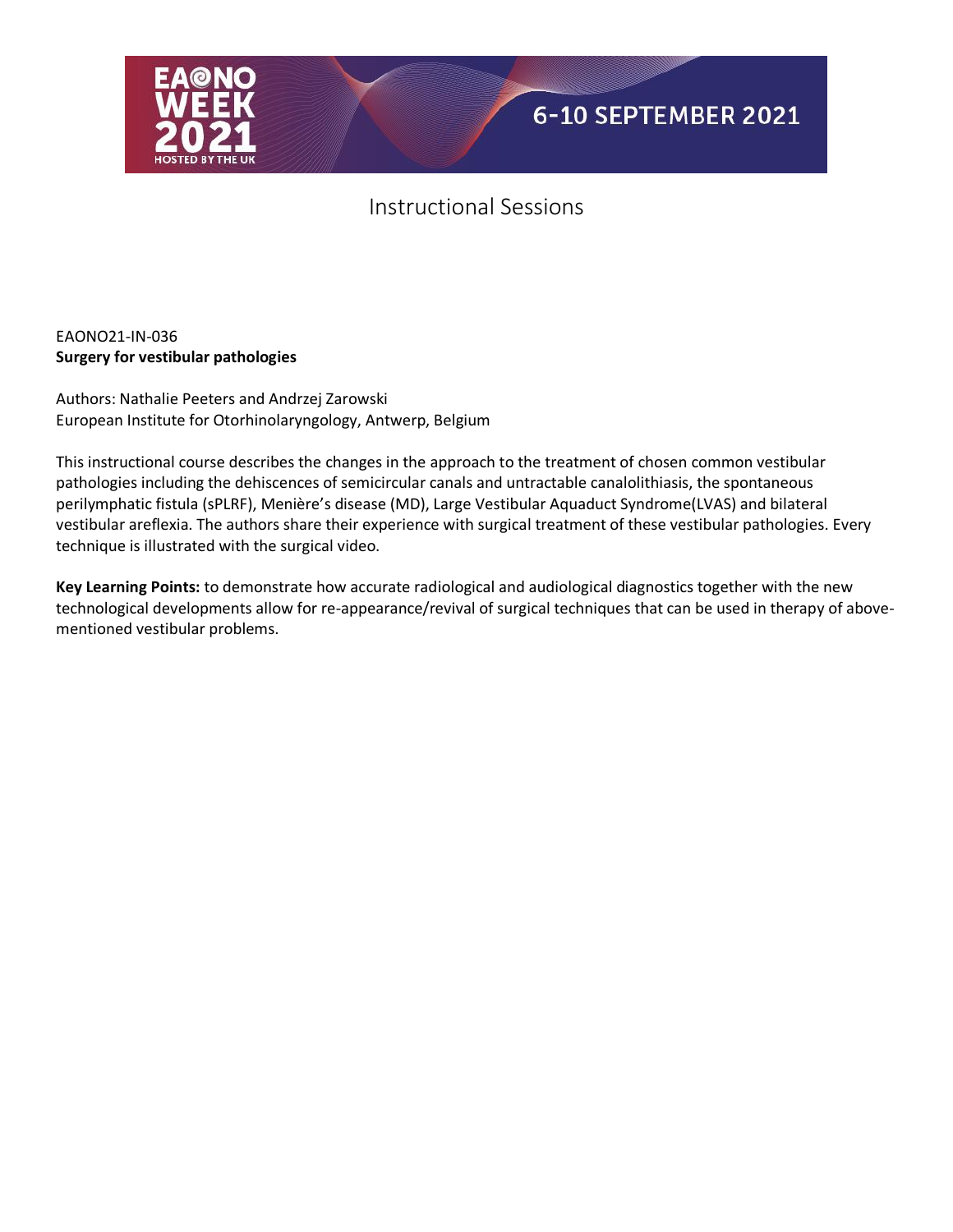

*Otology Clinical*

### EAONO21-IN-037 **Individualized cochlear implantation**

### **Thomas Lenarz and Rolf Salcher Medizinische Hochschule Hannover, Germany**

**Introduction:** Cochlear implantation has become a very successful rehabilitation method for patients with severe and profound hearing loss. The extension of criteria involves also patients with residual hearing that should be preserved and considered for postoperative use. This requires an individualized approach to select the possible cochlear implant procedure e.g. electric stimulation versus electro-acoustic stimulation.

**Method:** In order to improve the results with cochlear implants an individualized approach has been developed. Patients with residual hearing were implanted with different electrodes. Results of hearing preservation were related to the length of electrode, the amount of residual hearing and the cochlear size / length.

**Results:** Results show clearly that the risk for postoperative hearing loss is directly correlated with the length of the electrode in use. In cases of preservation of residual hearing patients perform much better with EAS compared to electric stimulation. These findings are brought together in the concept of partial cochlear implantation that allows to optimize hearing preservation and the chance to use residual hearing. In case of hearing loss the electrode can be inserted deeper to compensate for a short electrode length which in non-favourable for electric stimulation only.

**Conclusion:** Individualized approaches in cochlear implantation optimize the hearing in patients. A concept to be explained and derives from existing data in patients with cochlear implantation. Results of this approach will be shown, the method will be explained.

#### **References:**

Individual Hearing Preservation Cochlear Implantation Using the Concept of Partial Insertion Lenarz T, Timm ME, Salcher R, Büchner A. Otol Neurotol. 2019 Mar;40(3):e326-e335

**KEY WORD:** Patient specific implantation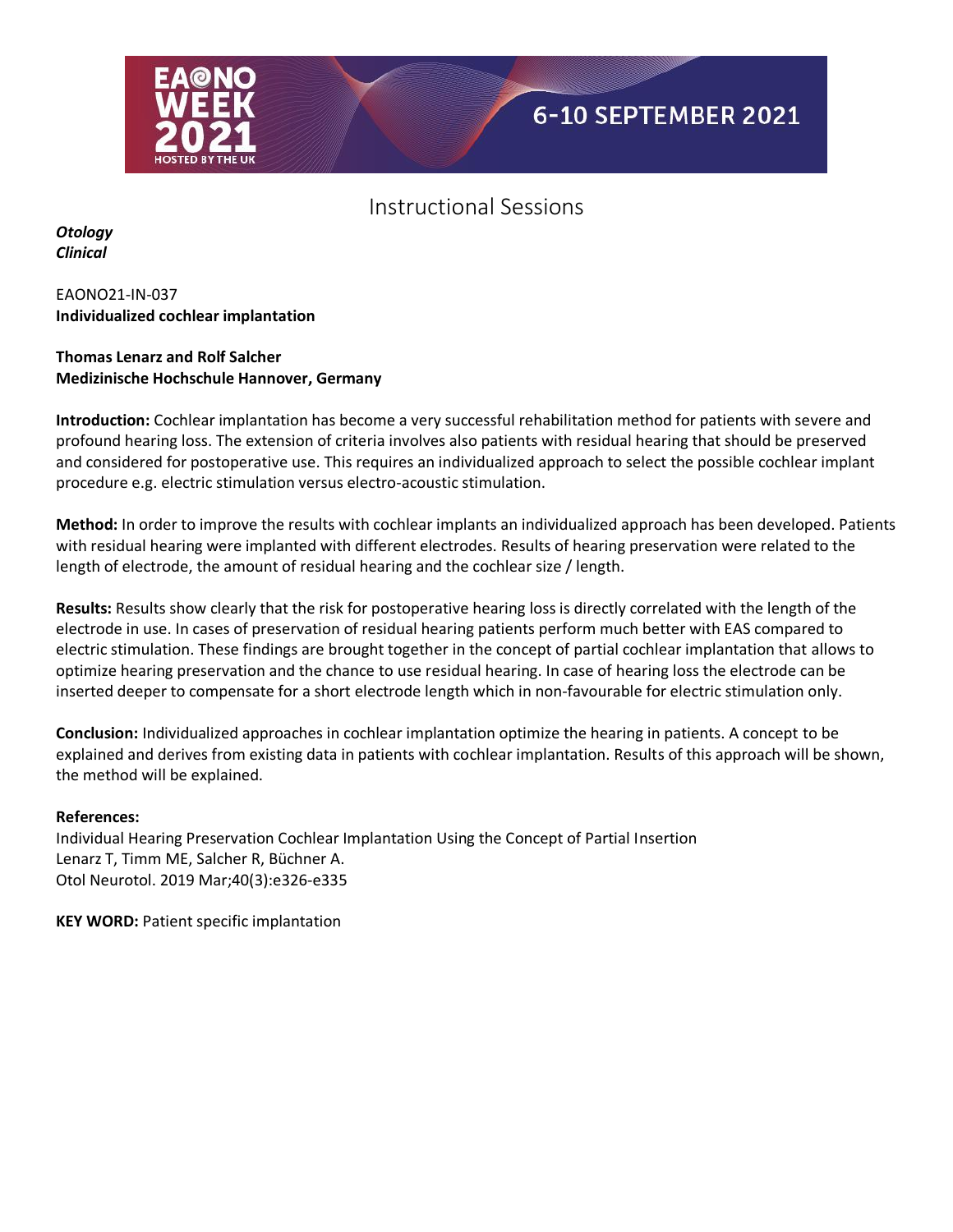

*Neuro Otology Neuro Otology – Clinical*

### EAONO21-IN-044 **Jugular paraganglioma - who still needs surgery?**

R. Obholzer  $1, *$ <sup>1</sup>Guy's and St Thomas's Hospital, London, United Kingdom

**Introduction:** The evolution of the treatment of jugular and jugulotympanic paraganglioma has moved from complete surgical resection being the primary treatment modality, through an era of conservative subtotal resection, to an appreciation that primary radiotherapy should be the default treatment for the majority of patients. However surgical treatment is still indicated in a minority of patients. Current indications for surgery will be explored with illustrative cases and results.

**Methods:** A retrospective review of Jugular Paraganglioma managed in the last decade by the Guys multidisciplinary team, with particular emphasis on indications for surgical treatment with representative cases explored in more detail.

**Results:** Illustrated indications for surgery include: catecholamine secreting tumours, resection in order to facilitate reanimation, tumours anatomically suitable for complete resection without associated morbidity

**Conclusions:** The majority of Jugular paraganglioma requiring treatment should be treated with radiation. However, surgical treatment remains an important option for selected cases.

**Disclosure of Interest**: None Declared

**Keywords**: Paraganglioma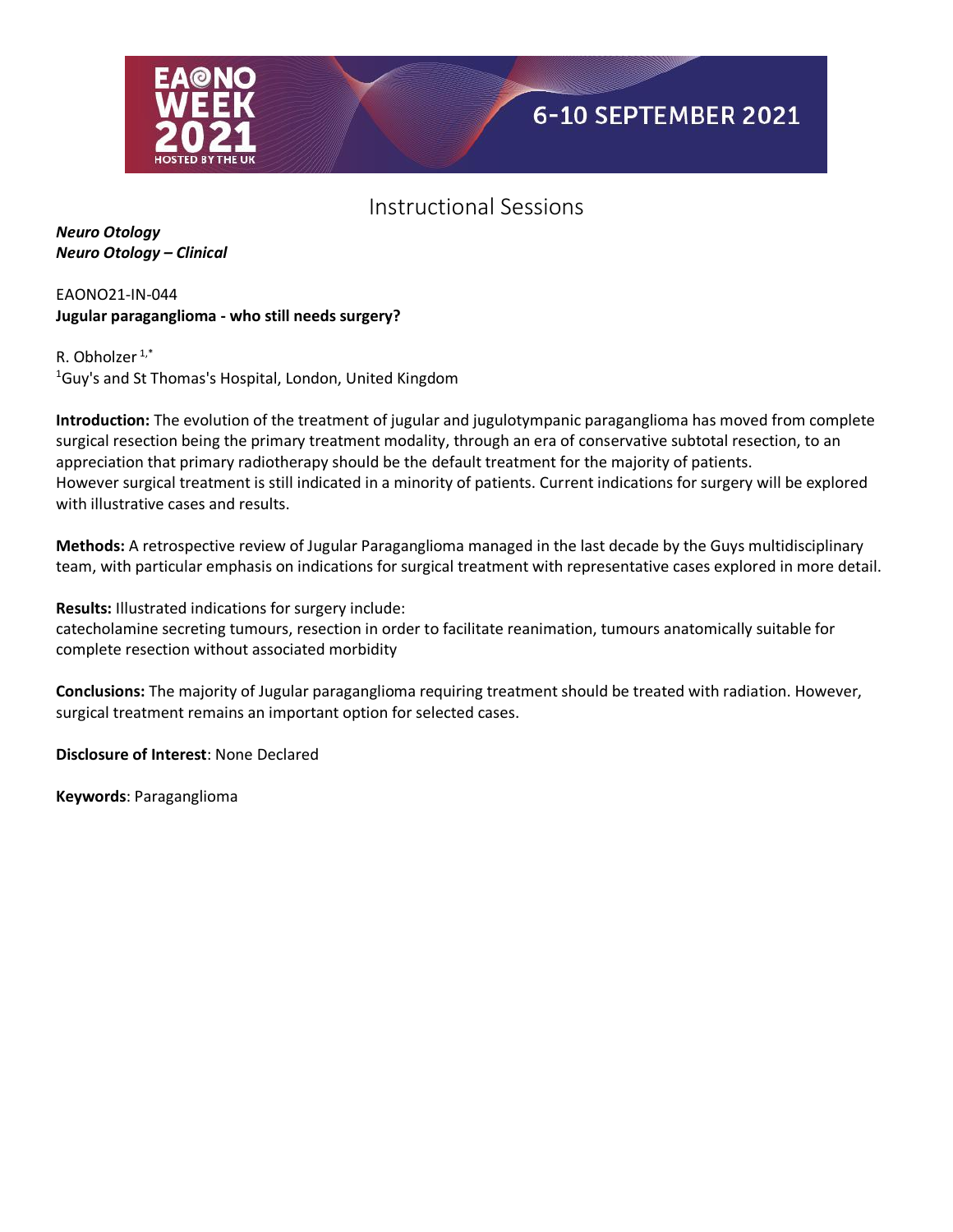

*Otology Clinical*

#### **EAONO20-IN-047**

Drug eluting individualized implants in otology

### **Thomas Lenarz and Farnaz Matin Medizinische Hochschule Hannover, Germany**

**Introduction:** Local drug delivery to the inner ear might be a powerful method to treat different inner ear disorders including sudden hearing loss, Meniere's disease or even progressive hearing loss. However current methods of drug application are not standardized and might lead to a different drug concentration at the penetration side e.g. the round window membrane.

**Method:** In order to overcome several of the limitations individualized drug eluting implants can be a solution. The method was developed which allows a 3D printing of individualized implants for the round window niche. Taking imaging data from cone beam CT the round window niche is segmented and a model created (Matin et al. 2021). This model is then used to print individualized drug eluting implants. The material is based on silicon rubber. Drugs can be integrated into the silicon rubber and will be released after placement in the round window niche.

**Results:** So far 10 patients have been implanted with these individualized implants. The intraoperative findings show that there is good fit in all of the patients with the preproduced implants. The implants are made in sterile fashion so that no sterilisation is necessary. They can be directly placed into the round window niche.

**Conclusion:** This method allows the production of individualized implants for the round window niche. The implants fit into the individual anatomy at the round window niche and are in direct contact with the membrane. They allow to optimize drug delivery at the side by drug release from the silicon rubber implant.

#### **References**

Matin F, Gao Z, Repp F, John S, Lenarz T, Scheper V. "Determination of the round window niche anatomy using cone beam computed tomography imaging as preparatory work for individualized drug-releasing implants" J. Imaging 2021, 7(5), 79[; https://doi.org/10.3390/jimaging7050079](https://doi.org/10.3390/jimaging7050079)

**KEY WORD: Cochlear**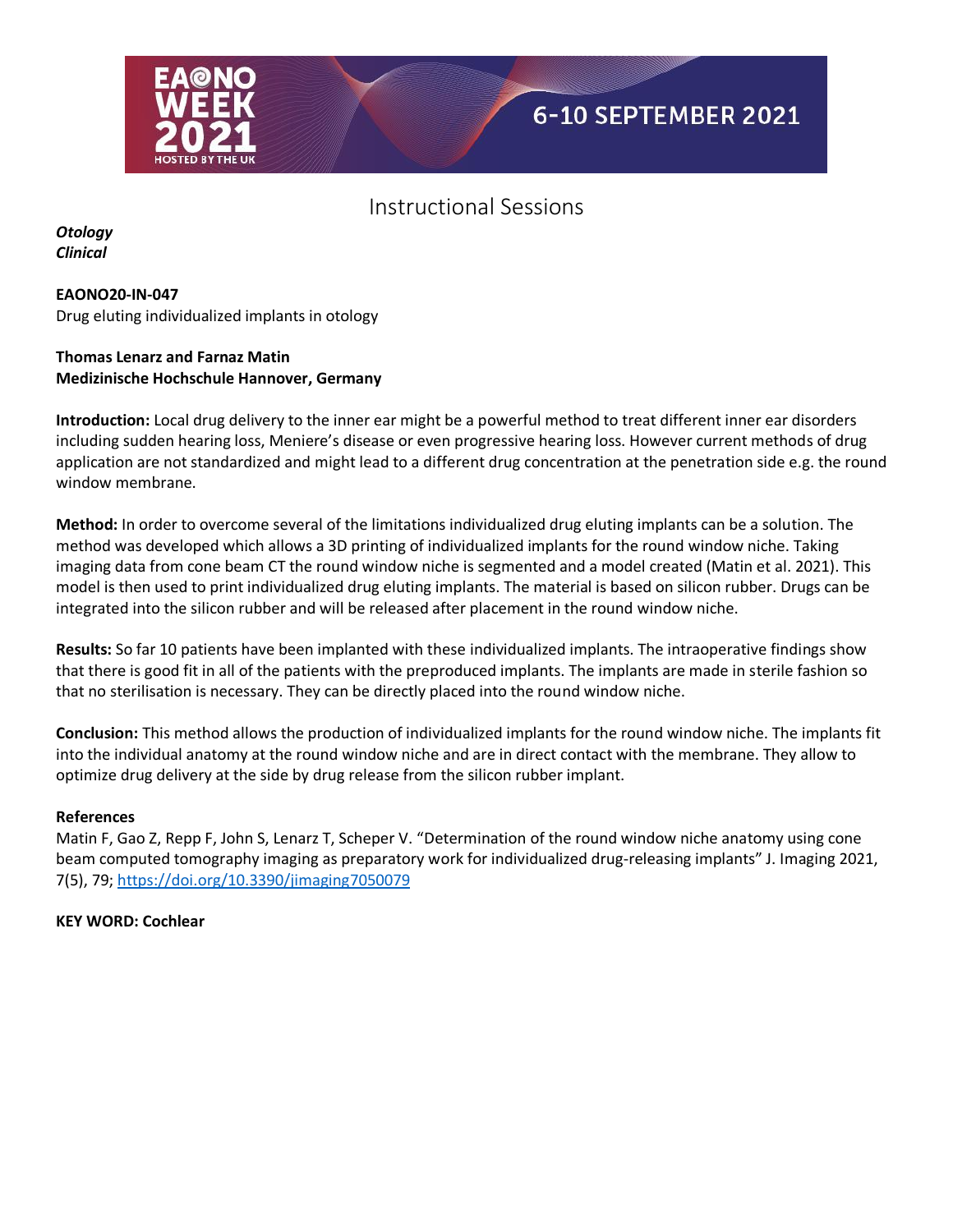

#### **EAONO21-IN-050**

Long-term outcome of active middle ear implants.

#### **Maurizio Barbara MD PhD, Edoardo Covelli MD PhD NESMOS Department, ENT Unit, Sapienza University Hospital Sant'Andrea, Rome, Italy**

Active middle ear implants (AMEI) have become part of the otological armamentarium for rehabilitation of specific cases of hearing loss for which conventional hearing aid (cHA) use is either inappropriate or inadequate. At Sant'Andrea University Hospital in Rome, AMEI application has been since nearly 15 years part of the auditory solutions that also included cochlear implantation and bone anchored conduction devices. Selection criteria have been thoroughfully followed and a prior use or trial with cHA considered mandatory before inclusion. The AMEI taken into account were 45 Esteem ® (Envoymedical, St. Paul, USA); 5 Carina ® (Cochlear, Melbourne, Australia); 28 Vibrant Soundbridge ® (Medel, Innsbruck, Austria), 21 as round window and 7 as incus coupling; and 3 Maxum ® (Ototronix, St. Paul, USA). The parameters taken into account for the evaluation were: a) surgical complications; b) auditory gain; c) post-op quality of life; d) hardware failures; e) behavior of the implanted hearing ear; f) explant rate; g) transition to alternative rehabilitation procedures. The majority of the selected patients have reached a successful outcome, regardless of the device chosen. The selection has depended upon various factors that include device availability at the time of surgery and request for an esthetic solution (fully-implantable devices). Hardware failure was rarely observed for all the devices, except for the Esteem ®. Remarkably, the auditory threshold of the implanted ear showed over time a sensible deterioration that was the major cause for a further auditory rehabilitation by cochlear implantation. It is possible to conclude that AMEI may provide a solution for hearing impairment as an alternative to cHA that should, however, be always tested before. Regardless of the AMEI model, it should be expected in a consistent number of implanted subjects the occurrence of a further hearing deterioration in the operated ear that may require a further rehabilitative protocol including cochlear implantation.